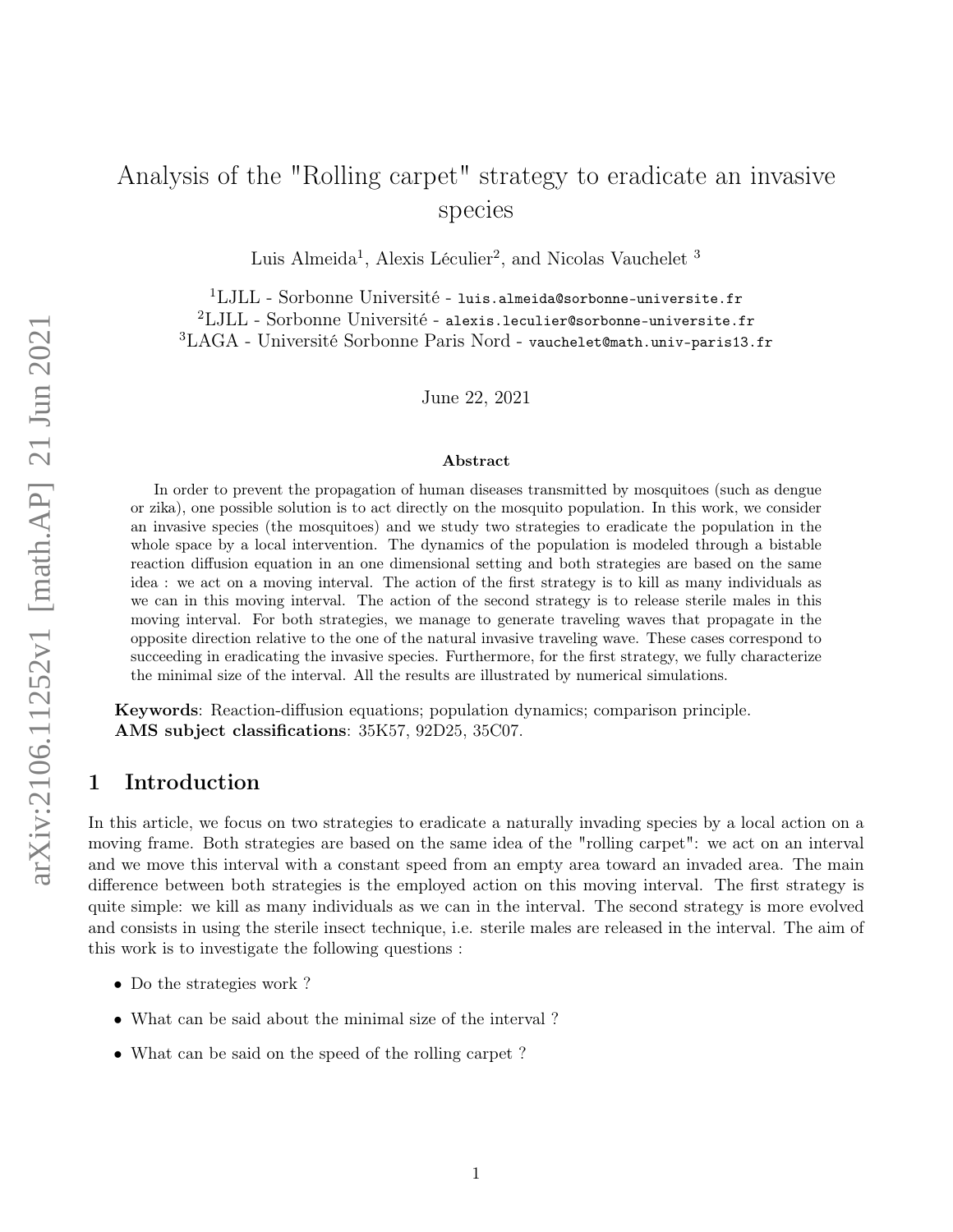# 1.1 The mathematical models

As explained above, both strategies rely on the same idea. Let  $v$  be a population density (which takes into account or not the sex of the individuals) that we suppose to live in one-dimensional space. The dynamics of the population is driven by the following reaction-diffusion equation:

$$
\partial_t v - \partial_{xx} v = g(v). \tag{1}
$$

In order to model an Allee effect (a small density will go to extinction whereas a large number of individuals in a large space will invade the territory), we assume that the reaction term is bistable and normalizes such that 0 and 1 are the two stable steady state. Reaction terms will be specified later. We will also assume that at the initial time, the population is "almost" established in a neighbourhood of  $-\infty$  and "almost" absent in a neighbourhood of  $+\infty$ : there exists  $\lambda_0 > 0$  such that

$$
\forall x > M, \qquad (1 - e^{-\lambda_0 x}) \le v(-x, 0) < 1 \quad \text{and} \quad 0 < v(x, 0) < e^{-\lambda_0 x}.
$$
 (H0)

Then, it is well known that the solution  $v$  adopts the same shape than the traveling wave which connects the two stable states of  $g$ , 0 and 1, with a constant speed  $c_{bistable}$ . Moreover, the sign of  $c_{bistable}$  is determined by the sign of  $\int_0^1 g(s)ds$  (see e.g. [\[15,](#page-28-0) Theorem 4.9]). Therefore, if  $c_{bistable} \leq 0$ , the intrinsic dynamics avoids invasion phenomena by itself. However if  $c_{bistable} > 0$ , there exists an invasion phenomenon: the native population will tend to occupy the whole space. Our work will be done in the setting  $\int_0^1 g(s) ds > 0$ , since it concerns strategy to push the population towards  $-\infty$ .

For both strategies, we act on a moving interval  $(ct, L + ct)$  with  $c < 0$ . Somehow, the dynamics is driven by

$$
\partial_t u - \partial_{xx} u = g(u) 1_{\{x < ct, \ x > L + ct\}} + Act(x, u) 1_{\{ct \le x \le L + ct\}}.
$$

The aim of this paper is to prove that for well-designed functions Act there exist traveling wave solutions that connect  $0$  to 1 with a negative speed c. Such traveling wave solutions satisfy the equation

$$
\begin{cases}\n-cu' - u'' = g(u)1_{\{x<0, x>L\}} + Act(x, u)1_{\{0 < x < L\}},\\ \nu(-\infty) = 1, \quad u(+\infty) = 0.\n\end{cases} \tag{P}
$$

When such a solution  $u$  exists with a negative speed  $c$ , then this strategy allows to eradicate the species. Indeed, this traveling wave solution will be a super-solution above  $v(t = 0)$ , the comparison principle implies that  $0 \le v \le u(x+ct)$ . Since,  $\lim_{t \to +\infty} u(x+ct) = 0$  for any  $x \in \mathbb{R}$ , we conclude that the population v goes to extinction as time grows.

#### 1.1.1 The killing strategy

In this first strategy, we simply consider a population modelled by its density u whose dynamics is governed by the reaction-diffusion equation

<span id="page-1-1"></span>
$$
\partial_t u - \partial_{xx} u = g(u),
$$

with  $q$  a "classical" smooth bistable reaction term:

$$
g(0) = g(1) = g(\alpha) = 0,
$$
  
 
$$
g'(0) < 0, \quad g'(1) < 0, \quad g'(\alpha) > 0 \quad \text{and} \quad \int_0^1 g(u) du > 0.
$$
 (H1)

Since we have assumed that  $\int_0^1 g(u)du > 0$ , there exists  $\beta \in (\alpha, 1)$  such that

<span id="page-1-0"></span>
$$
\int_0^\beta g(u)du = 0.\tag{2}
$$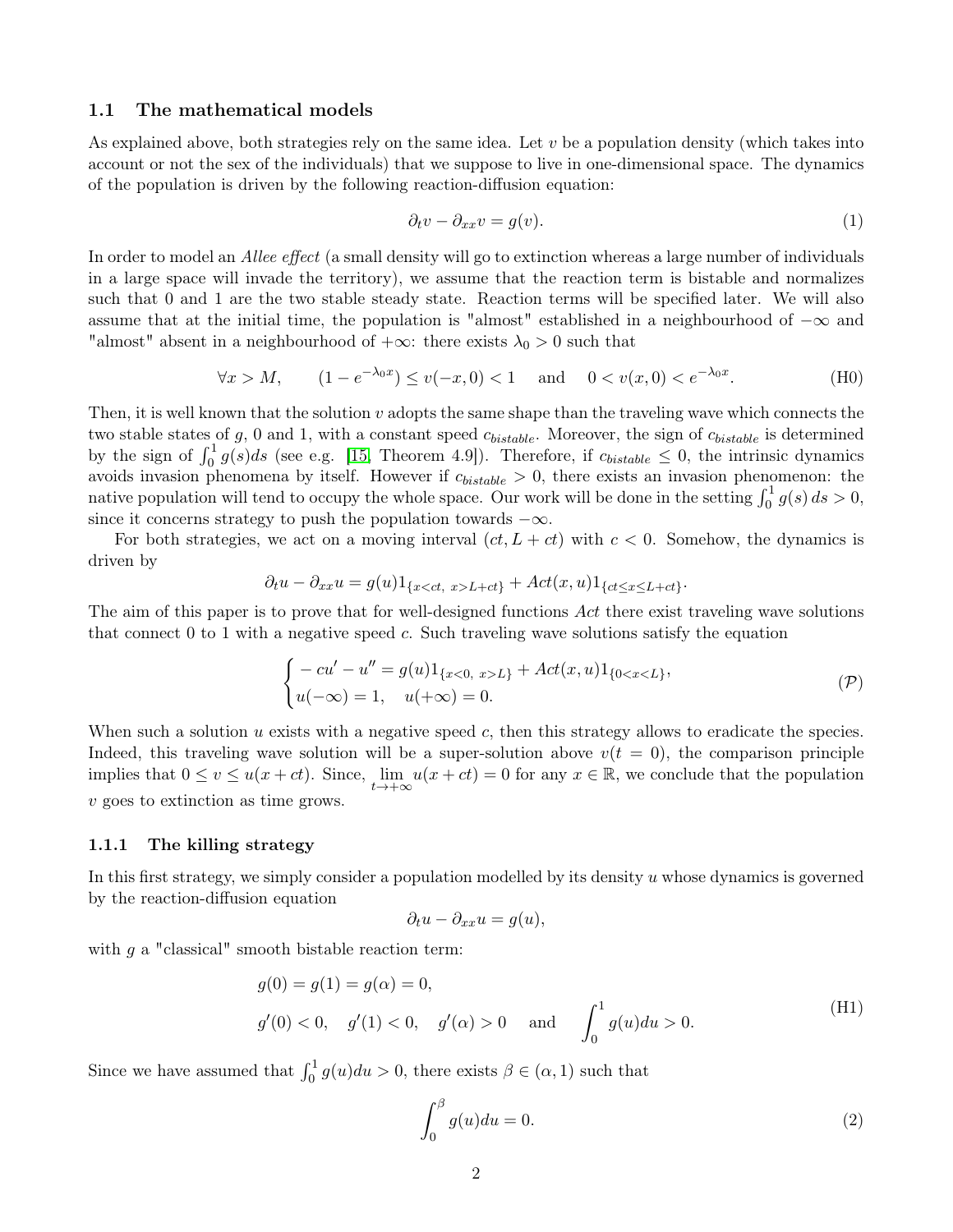We also introduce  $\alpha_1$  and  $\alpha_2$  such that

<span id="page-2-6"></span>
$$
\alpha_1 < \alpha < \alpha_2 \quad \text{and} \quad g'(\alpha_1) = g'(\alpha_2) = 0. \tag{3}
$$

The strategy is quite simple: on the moving interval  $(ct, L + ct)$ , we kill individuals with a given rate. Therefore, the reaction term in this interval is replaced by a simple death term  $-\mu u$ . The new dynamics is driven by the equation

$$
\partial_t u - \partial_{xx} u = g(u) 1_{\{x < ct, x > L + ct\}} - \mu 1_{\{ct \le x \le L + ct\}} u.
$$

In this interval, the individuals die "naturally" and are "killed", hence it is natural to assume that

<span id="page-2-5"></span><span id="page-2-0"></span>
$$
-\mu u \le g(u). \tag{H2}
$$

Then, as explained above, the goal is to prove the existence of a traveling wave solution of

$$
\begin{cases}\n-cu' - u'' = g(u)1_{\{x<0, x>L\}} - \mu 1_{\{0 < x < L\}} u, \\
u(-\infty) = 1, u(+\infty) = 0,\n\end{cases} \tag{P_1}
$$

with  $c < 0$ . Since equation  $(\mathcal{P}_1)$  $(\mathcal{P}_1)$  $(\mathcal{P}_1)$  depends on two parameters : the speed c and the size L, we will always specify both of them.

# 1.1.2 The sterile males strategy

This strategy is more evolved. The idea is to release artificially sterilized males in the interval  $(ct, L + ct)$ . As we can expect, the main consequence of the releases is the decline of the growth rate. For this strategy, the equation must take into account the proportion of males  $m$ , females  $f$  and sterile males  $m<sub>S</sub>$ :  $v = f + m + m<sub>S</sub>$ . A classical assumption used to simplify the system is to consider that the proportion of fertile males and females are equivalent  $(m \sim f)$ . Therefore, we focus only on the proportion of fertile females and sterile males. In the case where we suppose that both the females and the sterile males diffuse, the equations which drive the dynamics reads

$$
\begin{cases} \partial_t f - f'' = g(f, m_S) \\ \partial_t m_S - m''_S = \mathrm{M1}_{\{ct < x < L + ct\}} - \mu_s m_S, \end{cases} \tag{4}
$$

where M is the constant density of released males in the moving frame. The reaction term  $q$  is such that without any sterile males, the density of the population follows a bistable dynamics:

<span id="page-2-7"></span><span id="page-2-4"></span><span id="page-2-3"></span><span id="page-2-2"></span>
$$
g(f, 0)
$$
 satisfies assumption (H1). (H3)

We also assume that as we introduce sterile males, the birth rate decreases

$$
\frac{\partial g(f,m)}{\partial m} < 0 \quad \text{and} \quad g(f,m) \underset{m \to +\infty}{\longrightarrow} -\mu f. \tag{H4}
$$

We add a technical assumption and a natural one

$$
g
$$
 is uniformly continuous with respect to  $m$  and  $g(0, m) = 0.$  (H5)

In the next section, we provide a specific example of such a function  $g$ . We look for traveling wave solutions with  $c < 0$  of

<span id="page-2-1"></span>
$$
\begin{cases}\n-cf' - f'' = g(f, m_S) \\
-cm'_S - m''_S = M1_{\{0 < x < L\}} - \mu_s m_S, \\
f(-\infty) = 1, \quad f(\infty) = 0.\n\end{cases} \tag{P_2}
$$

Since equation  $(\mathcal{P}_2)$  $(\mathcal{P}_2)$  $(\mathcal{P}_2)$  depends on three parameters : the speed c, the size L and the quantity of released sterile males M, we will always refer to  $(\mathcal{P}_2)$  $(\mathcal{P}_2)$  $(\mathcal{P}_2)$  by specifying these three parameters  $(c, L, M)$ .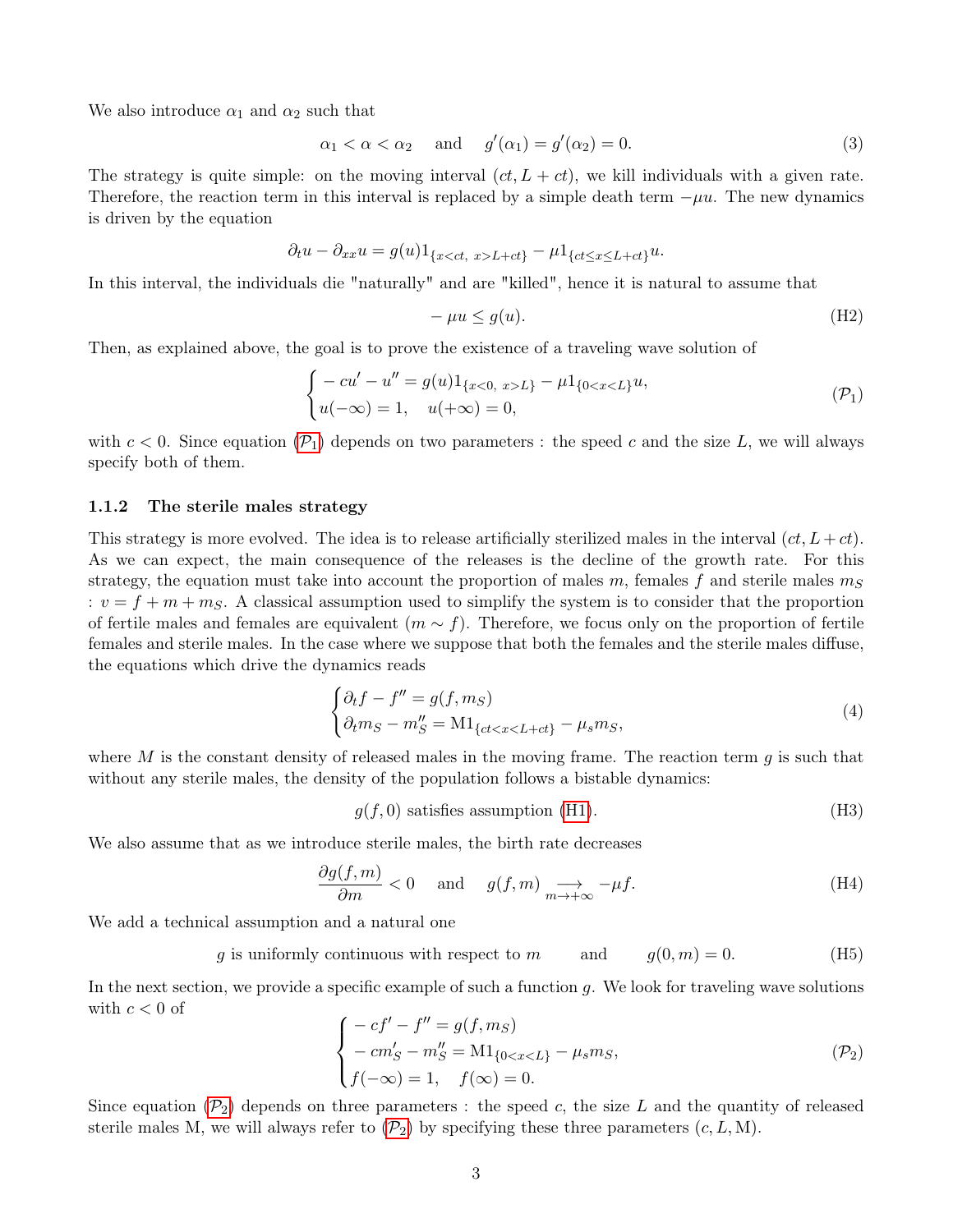# <span id="page-3-1"></span>1.2 Biological motivations

The "rolling carpet" strategies have been already used in the field to eradicate some species of insect, for instance the tsetse fly in large area [\[22\]](#page-29-0). A motivation of this work is to fight against the spreading of mosquitoes born diseases which cause more than 700 000 deaths annually according the World Health Organization [\[1\]](#page-28-1). Indeed, such insects are the vectors of many lethal diseases as the dengue, Malaria and others. Both strategies are already used in practice [\[9,](#page-28-2) [3\]](#page-28-3).

In this paper, we propose to analyze from a mathematical point of view, these strategies by studying conditions that make sure the succeed. The first strategy (the killing strategy) is usually achieved by spreading insecticide. The insecticide has two disadvantages. First, it does not target a specific type of mosquitoes, nor even mosquito relative other insects (having possible side effect on the whole ecosystem). Secondly, the mosquitoes may adapt and become more resistant to the insecticide (see e.g. [\[12\]](#page-28-4)). Therefore the second strategy seems to be more advantageous and environmental friendly.

One possible model of the reaction term for the mosquito dynamics is the following:

$$
g(f,m) = \frac{C_1 f^2 (1 - e^{-(\beta_1 f + \beta_2 m)})}{f^2 (1 - e^{-(\beta_1 f + \beta_2 m)}) + C_2 (\beta_1 f + \beta_2 m)} - \mu f.
$$
\n(5)

where  $C_{1,2}$ ,  $\beta_{1,2}$  and  $\mu$  are positive constants which depend on several intrinsic constants (such as death and birth rates at different stage of life, the environmental capacity...). Such reaction term can be obtained by making a quasi-stationary assumption in the complete model introduced in [\[19\]](#page-29-1) (see also [\[2\]](#page-28-5) and the references therein for a precise derivation of this model). Notice that this reaction term is a simplification of a more evolved system which takes into account different stages of development of the mosquitoes (egg, larva, adult...). We also underline that for a suitable choice, relevant from a biological point of view, of constants  $C_{1,2}$ ,  $\beta_{1,2}$  and  $\mu$ , this reaction term verifies the hypothesis [\(H3\)](#page-2-2), [\(H4\)](#page-2-3) and [\(H5\)](#page-2-4).

Notice that we describe the particular example of mosquitoes but this work can be adapted to other invasive species and to other frameworks as social sciences (see [\[6\]](#page-28-6) for example).

#### 1.3 Main results and comments

For both strategies, we prove the existence of a traveling wave with negative speed  $c < 0$ . For the first equation  $(\mathcal{P}_1)$  $(\mathcal{P}_1)$  $(\mathcal{P}_1)$ , our main result reads

<span id="page-3-0"></span>**Theorem 1.** Under the assumptions [\(H1\)](#page-1-0) and [\(H2\)](#page-2-5), there exists  $\Lambda_0 > 0$  and a decreasing bijection

$$
\Lambda : ] - \infty, 0] \to [\Lambda_0, + \infty[
$$
  

$$
c \mapsto \Lambda(c)
$$
 (6)

such that

1. For any speed  $c \leq 0$  and  $L < \Lambda(c)$ ,  $(\mathcal{P}_1)$  $(\mathcal{P}_1)$  $(\mathcal{P}_1)$  with parameters  $(c, L)$  does not admit a solution. Moreover, the equation

$$
\begin{cases}\n-cu' - u'' = g(u)1_{\{x<0, x>L\}}(x) - \mu 1_{\{0 < x < L\}} \\
u(-\infty) = 1.\n\end{cases}
$$

verifies  $u(+\infty) = 1$ .

2. For any speed  $c \leq 0$  and  $L > \Lambda(c)$ ,  $(\mathcal{P}_1)$  $(\mathcal{P}_1)$  $(\mathcal{P}_1)$  with parameters  $(c, L)$  admits a decreasing solution.

Moreover, when  $L = \Lambda(c)$ , if we assume that g is convex in the interval  $(0, \alpha)$  then

1. if c is such that  $-2\sqrt{g'(\alpha)} < c \leq 0$ ,  $(\mathcal{P}_1)$  $(\mathcal{P}_1)$  $(\mathcal{P}_1)$  with parameters  $(c, \Lambda(c))$  admits a solution. This solution satisfies  $u'(\Lambda(c)) = 0$  and  $\alpha < u(\Lambda(c)) \leq \beta$ ,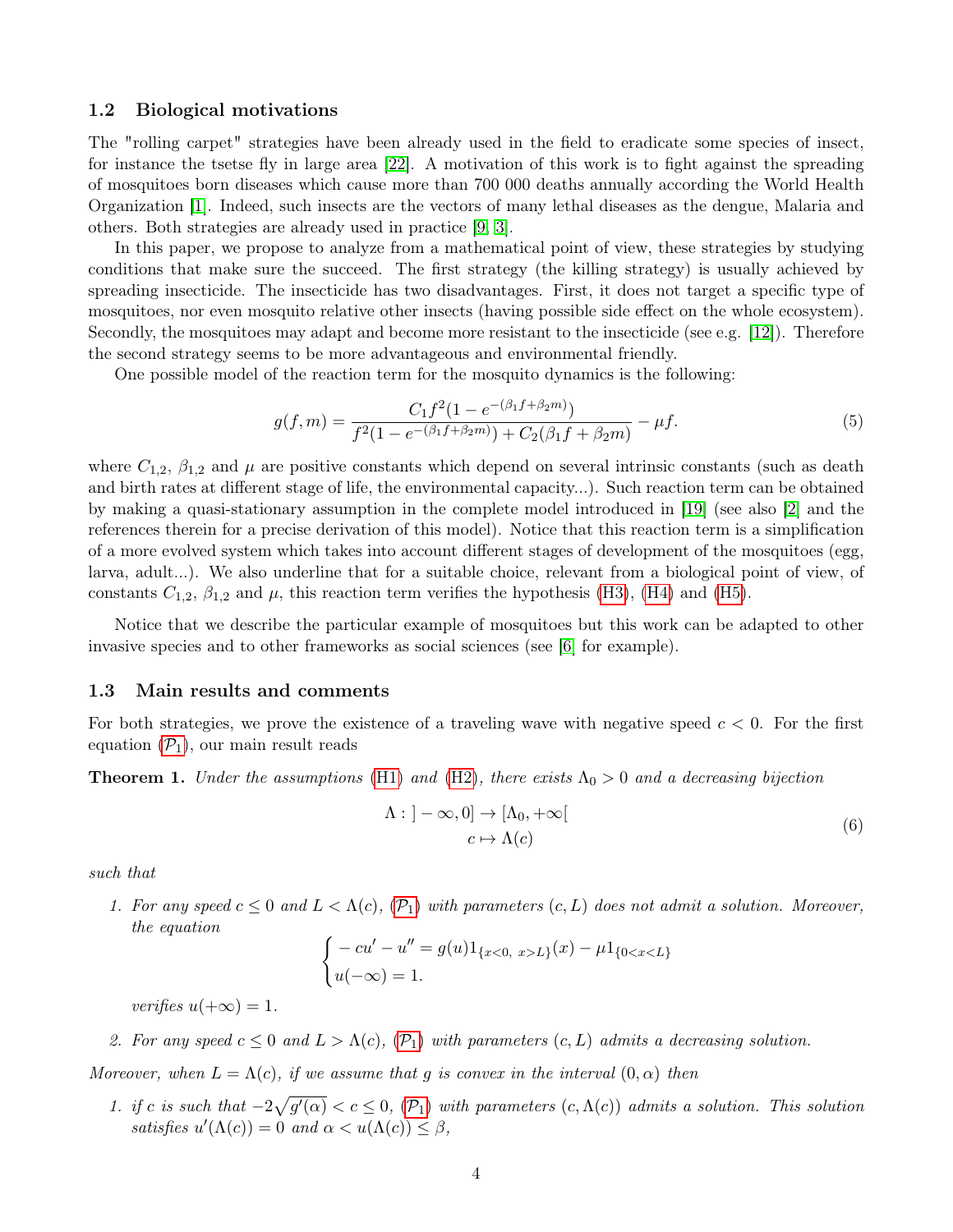2. if c is such that  $c \leq -2\sqrt{g'(\alpha)}$ ,  $(\mathcal{P}_1)$  $(\mathcal{P}_1)$  $(\mathcal{P}_1)$  with parameters  $(c, \Lambda(c))$  does not admit a solution. Moreover, we have that  $\sup u(L) = \alpha$ .  $L>\Lambda(c)$ 

For the second strategy, the main result reads

<span id="page-4-0"></span>**Theorem 2.** Under the assumptions  $(H3)$ ,  $(H4)$  and  $(H5)$ , there exists a function

$$
\Pi : (c, L) \in \mathbb{R}^- \times \mathbb{R}^{+*} \mapsto \Pi(c, L)
$$

such that for any speed  $c \leq 0$  and size  $L > 0$ 

- 1. For any  $M > \Pi(c, L)$  $M > \Pi(c, L)$  $M > \Pi(c, L)$ ,  $(\mathcal{P}_2)$  with parameters  $(c, L, M)$  admits a solution,
- 2. For any  $M < \Pi(c, L)$  $M < \Pi(c, L)$  $M < \Pi(c, L)$ ,  $(\mathcal{P}_2)$  with parameters  $(c, L, M)$  does not admit a solution.

Moreover, for a fixed speed  $c < 0$ , we have that

$$
\lim_{L\to 0} \Pi(c,L)=+\infty \quad \text{ and } \quad \lim_{L\to +\infty} \Pi(c,L)>\Pi_\infty(c)>0.
$$

What's more, for a fixed size  $L > 0$ ,

$$
\lim_{c \to -\infty} \Pi(c, L) = +\infty.
$$

For both strategies, we have succeeded in generating a traveling wave for any (negative) speed which goes in the opposite sense than the unique "natural" traveling wave. In both cases, the proofs are based on the construction of a sub-solution  $\phi_-\$  and a super-solution  $\phi_+\$  to  $(\mathcal{P})$  $(\mathcal{P})$  $(\mathcal{P})$  that are right-ordered (i.e.  $\phi_-\lt\phi_+$ ). However, each strategy has its own technical difficulties and therefore, we present each strategy separately. We introduce all the necessary tools for each strategy in the corresponding sections.

We underline that since the first equation is easier to work with, we have obtained a complete description of the traveling waves, in particular we know what happens for the critical case  $L = \Lambda(c)$ . We also emphasize that we did not expect to obtain the dichotomy  $c > -2\sqrt{g'(\alpha)}$  and  $c \leq -2\sqrt{g'(\alpha)}$ . It relies on the fact that in a neighbourhood of  $\pm\infty$ , we can understand the equation as an autonomous equation. Using this, the tails at  $\pm\infty$  of the traveling waves are unique. Moreover, for  $c \leq -2\sqrt{g'(\alpha)}$ , there exists a traveling wave  $u_{\text{KPP}}$  which connects 0 to  $\alpha$  (solution of a Fisher-KPP type equation). With these two remarks in mind, we prove that for  $c \leq -2\sqrt{g'(\alpha)}$ , the tails of the traveling waves at  $+\infty$  behave like  $u_{\text{KPP}}$ . Without the technical assumption g convex into  $(0, \alpha)$ , we have to proceed case by case. However, the strategy seems to be robust if we know the existence of traveling waves which connect 0 to  $\alpha$  with a negative speed.

Contrary to the first equation, the second equation is more difficult to work with because it is a fully nonautonomous system. Indeed,  $m<sub>S</sub>$  has its own dynamics (independent of f) but the sterile males spread on the whole domain  $\mathbb{R}$ . Even if we act only on a small part of the domain, this spreading makes the equation on  $f$  fully non-autonomous (even by parts).

### 1.4 State of the art

Bistable equations to model propagation phenomena with an Allee effect were initially introduced in the pioneer work [\[4\]](#page-28-7), where the existence of a traveling wave solution which connects the stable states 0 and 1 is established. Since this work, plenty of works study variations of this problem as [\[23,](#page-29-2) [5\]](#page-28-8).

To our knowledge the mathematical study of an action on a small moving interval to eradicate an invasive population of invasive species has not been addressed. The previous works focused on the specific case  $c = 0$ . In this specific case, the idea is not to eradicate the population but block the front propagation. One of the first articles which focused on this kind of mathematical question is [\[11\]](#page-28-9) (see also [\[14\]](#page-28-10)). In this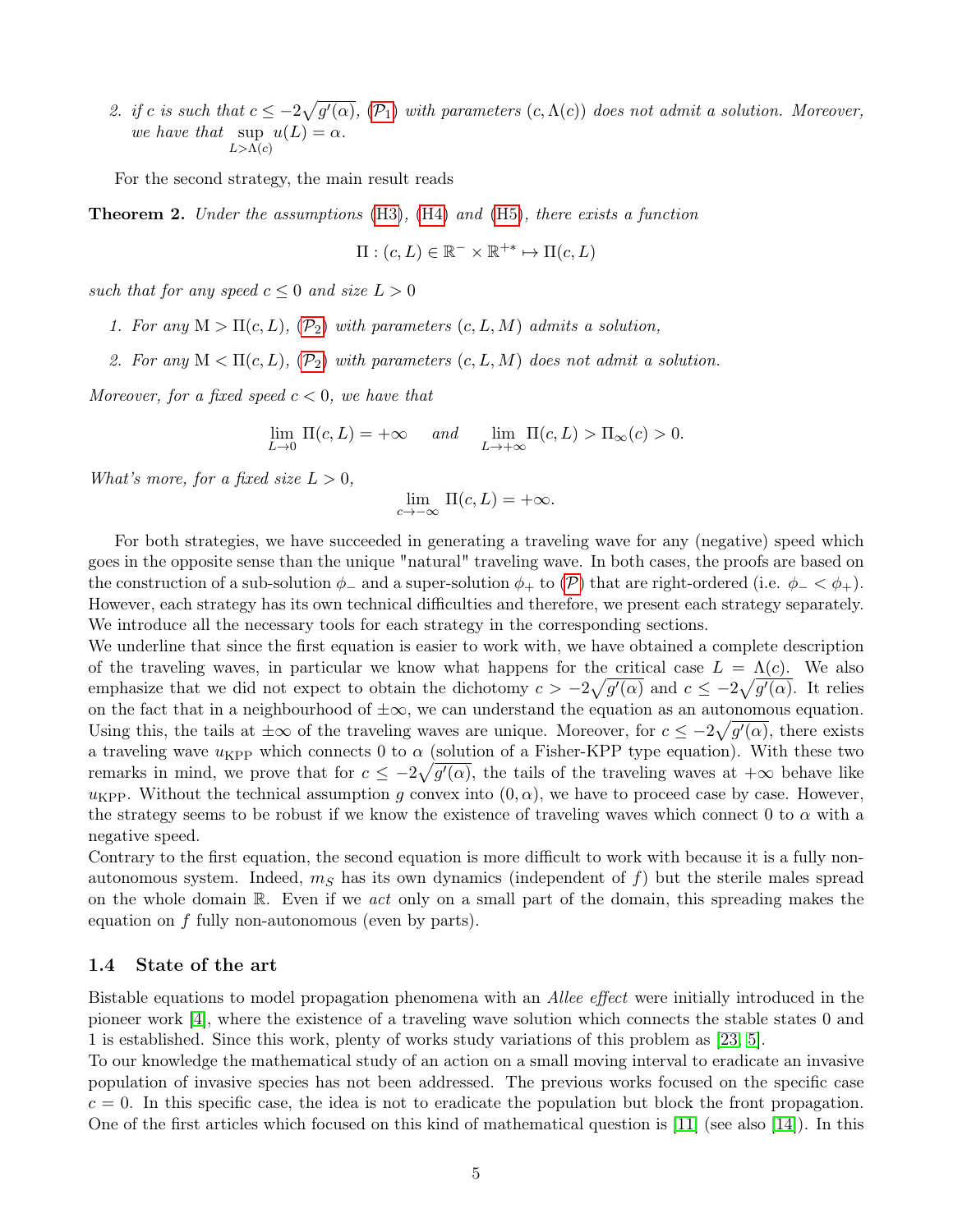paper, the authors assume that in an interval the reaction term is 0. Using a phase plane analysis, they prove the existence of a blocking if the size of this interval is large enough. We mention also the papers [\[7,](#page-28-11) [13\]](#page-28-12) where blocking in biological systems is analyzed. In a different setting, a blocking strategy is studied in [\[6\]](#page-28-6). The framework of this article is social sciences. The authors investigate the employment of finite resources to prevent the invasion of criminal activity. This latter article was adapted by one of its authors [\[16\]](#page-28-13) to prevent invasion phenomena in biology. We underline that in [\[16\]](#page-28-13), even if the author considers sterile male releases, the article did not take into account the spread of such sterile males. Therefore, from a mathematical point of view, these models are closer to our first strategy than the second one. The second strategy with  $c = 0$ , i.e. the sterile insect technique used as a barrier to block re-infestation is studied by two of the authors in [\[2\]](#page-28-5). By taking  $c = 0$ , we recover the main results of [\[6\]](#page-28-6), [\[16\]](#page-28-13) and [2]. Finally, we quote [\[21,](#page-29-3) [20\]](#page-29-4) which deal also with the sterile males method to prevent invasion. In these two articles, the authors focus on an optimal problem. The aim is to optimize the releases of sterile males along time in order to minimize a cost-function. This cost-function takes advantage of the existence of traveling wave solutions which drive the solution to 0. The main difference with our work is that we do not investigate any variation of the releases in time whereas the authors do not consider any spatial structure on the releases of sterile males.

# 1.5 Outline of the paper

In section [2,](#page-5-0) we focus on the killing strategy and we prove Theorem [1.](#page-3-0) Section [3](#page-18-0) is devoted to the sterile male strategy and the proof of Theorem [2.](#page-4-0) We present numerical results that illustrate our results in section [4](#page-24-0) for both strategies. The second strategy is simulated for the application that we have introduced in section [1.2.](#page-3-1) Finally, we end this article with a conclusion and some perspectives in section [5.](#page-27-0)

# <span id="page-5-0"></span>2 Study of the killing strategy

In a first subsection, we introduce all the definitions, tools and intermediate results needed in the proof of Theorem [1.](#page-3-0) Subsections [2.2](#page-7-0) and [2.3](#page-7-1) are devoted to the proof of the first two points of Theorem [1.](#page-3-0) The rest of this section focuses on the critical case  $L = \Lambda(c)$ .

# 2.1 Intermediate results

We detail here some definitions and intermediate results needed in the proof of Theorem [1.](#page-3-0) The proofs of these results are postponed to subsection [2.4.](#page-9-0)

We begin by establishing that there exists a set of parameters such that  $(\mathcal{P}_1)$  $(\mathcal{P}_1)$  $(\mathcal{P}_1)$  admits a solution.

<span id="page-5-2"></span>**[P](#page-2-0)roposition 1.** For any speed  $c < 0$ , there exists a size  $L_0$  such that  $(\mathcal{P}_1)$  admits a solution for parameters  $(c, L)$  with  $L > L_0$ .

The basic idea is to prove that there exists a sub-solution  $\psi_-$  and a super-solution  $\psi_+$  such that

<span id="page-5-1"></span>
$$
\psi_{-} \leq \psi_{+}, \quad \psi_{-}(-\infty) = \psi_{+}(-\infty) = 1 \quad \text{and} \quad \psi_{-}(+\infty) = \psi_{+}(+\infty) = 0.
$$
\n(7)

Since, the reaction term is singular for  $x \in \{0, L\}$ , we recall the definitions of sub- (resp. super-) solutions (see [\[14\]](#page-28-10)):

**Definition 1** (Sub- and super-solution). A function  $\psi_- \in C^2(\mathbb{R} \setminus \{0, L\})$  is a sub-solution to  $(\mathcal{P}_1)$  $(\mathcal{P}_1)$  $(\mathcal{P}_1)$  if it satisfies

$$
-c\psi_{-}' - \psi_{-}'' \le g(\psi_{-})1_{]0,L[^{c}} - \psi_{-}1_{]0,L[} \quad \text{and} \quad \lim_{\substack{x \to \xi \\ x < \xi}} \psi_{-}'(x) \le \lim_{\substack{x \to \xi \\ x > \xi}} \psi_{-}'(x) \text{ for } \xi \in \{0, L\}
$$

(resp.  $\psi_+$  is a super solution if it satisfies the reverse inequalities than above).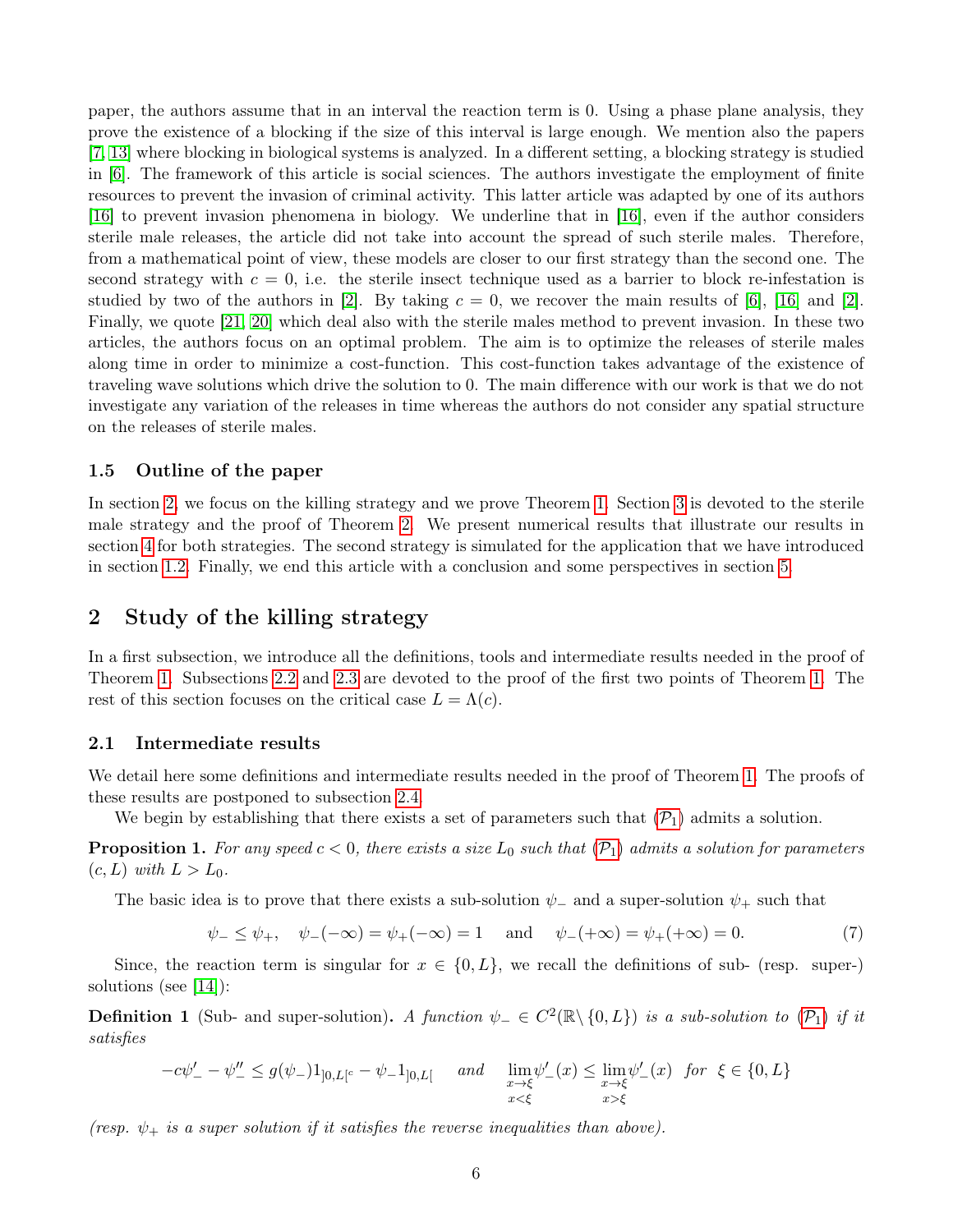Since, in general, the solutions of  $(\mathcal{P}_1)$  $(\mathcal{P}_1)$  $(\mathcal{P}_1)$  might be not unique, we need to select a "proper" solution. With this in mind, we define a solution as follows:

**Definition 2.** We define u as a solution of  $(\mathcal{P}_1)$  $(\mathcal{P}_1)$  $(\mathcal{P}_1)$  with parameters  $(c, L)$  as the supremum of the subsolutions of equation  $(\mathcal{P}_1)$  $(\mathcal{P}_1)$  $(\mathcal{P}_1)$ 

i.e. 
$$
u(x) = \sup \{ \psi_-(x), \quad \text{with } \psi_- \text{ a sub-solution of } (\mathcal{P}_1) \}.
$$

This solution is well defined according to the construction by the sub- and super-solution technique (see [\[17\]](#page-28-14)). We recall that u is the minimal non-trivial solution. In other words, if u is the solution of  $(\mathcal{P}_1)$  $(\mathcal{P}_1)$  $(\mathcal{P}_1)$ with parameters  $(c, L)$  and v is an other solution which satisfies  $0 \le v \le u$  in  $\mathbb{R}^+$  then we deduce that  $v = 0$  or  $v = u$ . Then, from any solution of  $(\mathcal{P}_1)$  $(\mathcal{P}_1)$  $(\mathcal{P}_1)$  with parameters  $(c, L)$ , we can construct a solution of  $(\mathcal{P}_1)$  $(\mathcal{P}_1)$  $(\mathcal{P}_1)$  with parameters  $(c, L')$  and  $L' > L$  thanks to

<span id="page-6-1"></span>**Lemma 1.** Let  $(c, L_*)$  be a set of parameters such that  $(\mathcal{P}_1)$  $(\mathcal{P}_1)$  $(\mathcal{P}_1)$  admits a solution  $\overline{u}$ . Then for any  $L > L_*$ ,  $\overline{u}$  is a super-solution to  $(\mathcal{P}_1)$  $(\mathcal{P}_1)$  $(\mathcal{P}_1)$  with the set of parameters  $(c, L)$ .

The set of solutions are naturally ordered with respect to L. Moreover, all the solutions are decreasing. We sum up these two last results into the following Proposition:

<span id="page-6-3"></span>Proposition 2. The following assertions hold true:

- 1. Let  $L_1 < L_2$  be such that there exists  $u_1, u_2$  two solutions of  $(\mathcal{P}_1)$  $(\mathcal{P}_1)$  $(\mathcal{P}_1)$  with parameters  $(c, L_1)$  and  $(c, L_2)$ . Then, we have  $u_2 \leq u_1$ .
- 2. If there exists a solution u of  $(\mathcal{P}_1)$  $(\mathcal{P}_1)$  $(\mathcal{P}_1)$  with parameters  $(c, L)$  then u is decreasing.

Now that we know that the set of solutions of  $(\mathcal{P}_1)$  $(\mathcal{P}_1)$  $(\mathcal{P}_1)$  (where L is seen as a free parameter) is ordered, one can introduce

<span id="page-6-0"></span>
$$
\Lambda(c) = \inf \{ L > 0, \quad \text{there exists a solution to } (\mathcal{P}_1) \text{ with parameters } (c, L) \}. \tag{8}
$$

In the next proposition, we provide the main properties of  $\Lambda$ .

<span id="page-6-2"></span>**Proposition 3.** The function  $\Lambda$  is well defined for all  $c < 0$ . Moreover, the following assertions hold true:

1. There exists  $\Lambda_0 > 0$  such that

$$
\Lambda_0\leq \inf_{c\in ]-\infty,0]}\Lambda(c).
$$

- 2. The function  $\Lambda$  is decreasing with respect to c.
- 3.  $\lim_{c \to -\infty} \Lambda(c) = +\infty$ ,
- 4. For  $L = \Lambda(c)$ , we distinguish two cases:
	- **Case 1:** There does not exist a decreasing traveling wave which connects 0 and  $\alpha$  with speed c. Then  $(\mathcal{P}_1)$  $(\mathcal{P}_1)$  $(\mathcal{P}_1)$  with parameters  $(c,\Lambda(c))$  admits a solution u and we have  $\alpha \leq u(\Lambda(c)) \leq \beta$  and  $u'(\Lambda(c))=0.$
	- **Case 2**: There exists a decreasing traveling wave u<sub>TW</sub> which connects the unstable state  $\alpha$  and the stable state 0 with speed c, i.e. a solution of

<span id="page-6-4"></span>
$$
\begin{cases}\n-cu'_{\text{TW}} - u''_{\text{TW}} = g(u_{\text{TW}}), \\
u_{\text{TW}}(-\infty) = \alpha \quad \text{and} \quad u_{\text{TW}}(+\infty) = 0.\n\end{cases} \tag{9}
$$

Then  $(\mathcal{P}_1)$  $(\mathcal{P}_1)$  $(\mathcal{P}_1)$  with parameters  $(c, \Lambda(c))$  does not admit a solution. Moreover, we have

$$
\lim_{L \to \Lambda(c)^+} u_L(L) = \alpha \quad \text{and} \quad \lim_{L \to \Lambda(c)^+} u'_L(L) = 0.
$$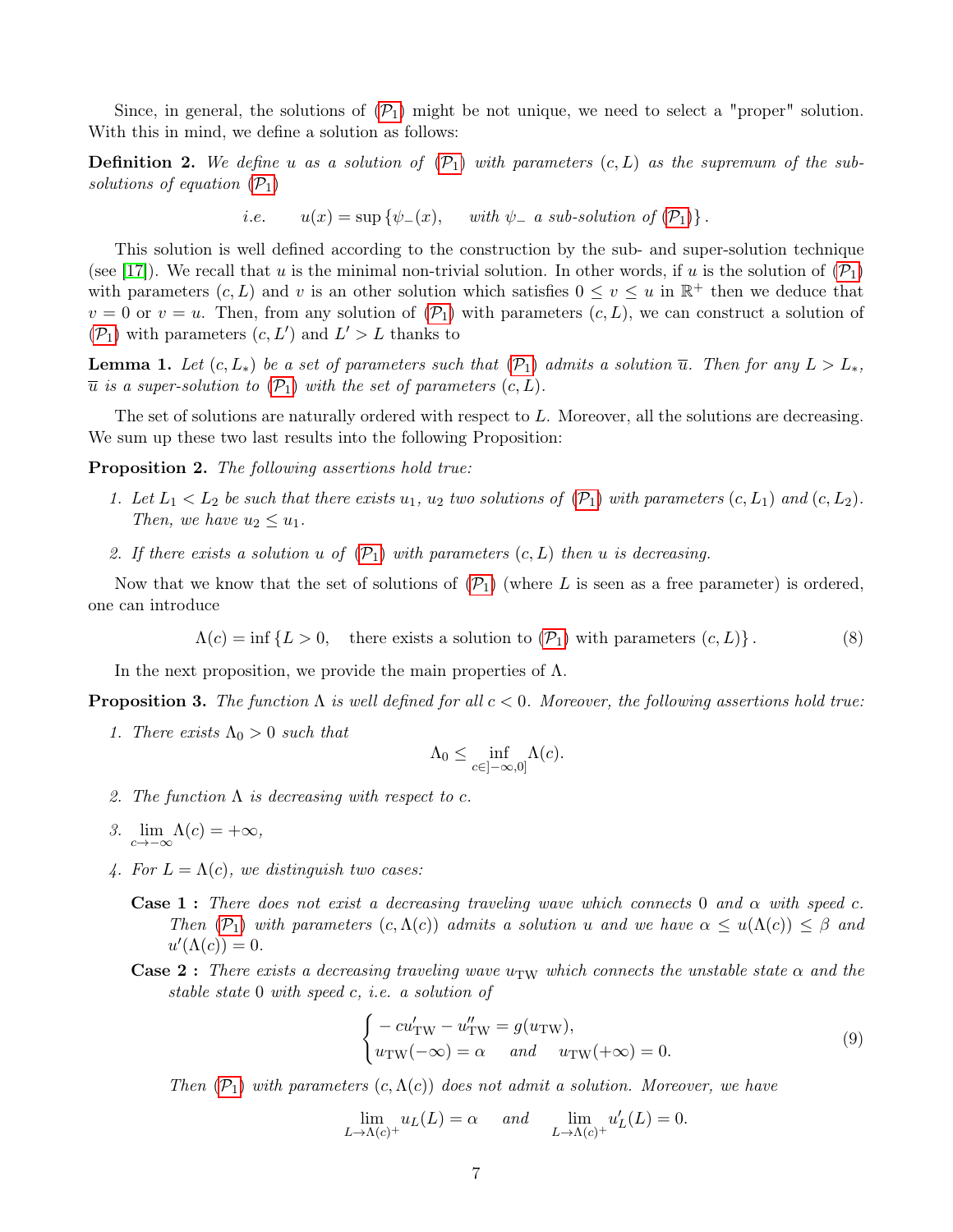We underline that the last assertion will be useful to characterize numerically  $\Lambda(c)$ . Notice that the previous result is more general than Theorem [1.](#page-3-0) We recover the last statements of Theorem [1](#page-3-0) thanks to the following Corollary

<span id="page-7-3"></span>**Corollary 1.** If g is convex in  $(0, \alpha)$  then  $(\mathcal{P}_1)$  $(\mathcal{P}_1)$  $(\mathcal{P}_1)$  with parameters  $(c, \Lambda(c))$  admits a solution if and only if  $-2\sqrt{g'(\alpha)} < c \leq 0.$ 

We notice that it is the only statement where we have used the hypothesis g is convex in  $(0, \alpha)$ . Furthermore, we underline that according to [\[6\]](#page-28-6), if u is a solution of  $(\mathcal{P}_1)$  $(\mathcal{P}_1)$  $(\mathcal{P}_1)$  with parameters  $(0,\Lambda(0))$ , it follows that

$$
u(\Lambda(0)) = \beta
$$
 and  $u'(\Lambda(0)) = 0$ .

We finish with a last proposition which characterizes the case  $L < \Lambda(c)$ .

<span id="page-7-2"></span>**[P](#page-2-0)roposition 4.** For any  $L < \Lambda(c)$ , there does not exists a solution of  $(\mathcal{P}_1)$  with parameters  $(c, L)$ . Let u be the solution of

$$
\begin{cases}\n-cu' - u'' = g(u)1_{\{x<0, x>L\}} - \mu u1_{\{0 < x < L\}}, \\
u(-\infty) = 1\n\end{cases}
$$

then we have  $u(+\infty) = 1$ . Moreover, there exists a unique  $x_0 \in ]0, L[$  such that  $u'(x) = 0$ .

# <span id="page-7-0"></span>2.2 Proof of the first part of Theorem [1](#page-3-0)

The first point of Theorem [1](#page-3-0) is a direct consequence of the existence of  $\Lambda(c)$ , defined by [\(8\)](#page-6-0), and Proposition [4.](#page-7-2) The second one follows from the definition of  $\Lambda(c)$  and Lemma [1.](#page-6-1) The last two points are direct applications of Proposition [3](#page-6-2) and Corollary [1.](#page-7-3)

**Remark.** We highlight that the proof works because we define a solution of  $(\mathcal{P}_1)$  $(\mathcal{P}_1)$  $(\mathcal{P}_1)$  as the supremum of the sub-solutions. The setting of Theorem [1](#page-3-0) could be false if we consider another type of definition. For instance, in [\[6\]](#page-28-6) the authors construct a solution of

$$
\begin{cases}\n-u'' = g(u)1_{\{x<0, x>L\}} - \mu u 1_{\{0 < x < L\}}, \\
u(-\infty) = 1, u(+\infty) = 1\n\end{cases}
$$

(a similar equation than  $(\mathcal{P}_1)$  $(\mathcal{P}_1)$  $(\mathcal{P}_1)$  with parameters  $(0, L)$ ) which satisfies  $u(\pm \infty) = 1$  for any  $L > 0$ . Obviously, this solution is greater than any minimal solution that decreases to 0 at  $+\infty$  (when it does exist).

#### <span id="page-7-1"></span>2.3 Construction of a solution

In this part, we fix  $c < 0$  and we will show the existence of  $L > 0$  such that  $(\mathcal{P}_1)$  $(\mathcal{P}_1)$  $(\mathcal{P}_1)$  with parameters  $(c, L)$ admits a sub-solution and a super-solution that satisfy [\(7\)](#page-5-1). In a first part, we construct a super-solution, then we construct a sub-solution, and finally, we conclude to the existence of a solution.

#### 2.3.1 Construction of the super-solution

We split the construction of the super-solution into two lemmas: in the first one we describe the supersolution on the interval  $(0, L)$ , in the second one we describe the solution on the interval  $(L, +\infty)$ . As we will see later on, the super-solution is simply constant equal to 1 on  $(-\infty, 0)$ .

<span id="page-7-5"></span>**Lemma 2.** For any  $\gamma > 0$ , there exists a size  $L > 0$  such that there exists a positive solution  $v_1$  of the following problem

<span id="page-7-4"></span>
$$
\begin{cases}\n-cv'_1 - v''_1 = -\mu v_1 \\
v_1(0) = 1, \quad v_1(L) = \gamma, \\
v'_1(0) \le 0, \quad v'_1(L) = 0.\n\end{cases}
$$
\n(10)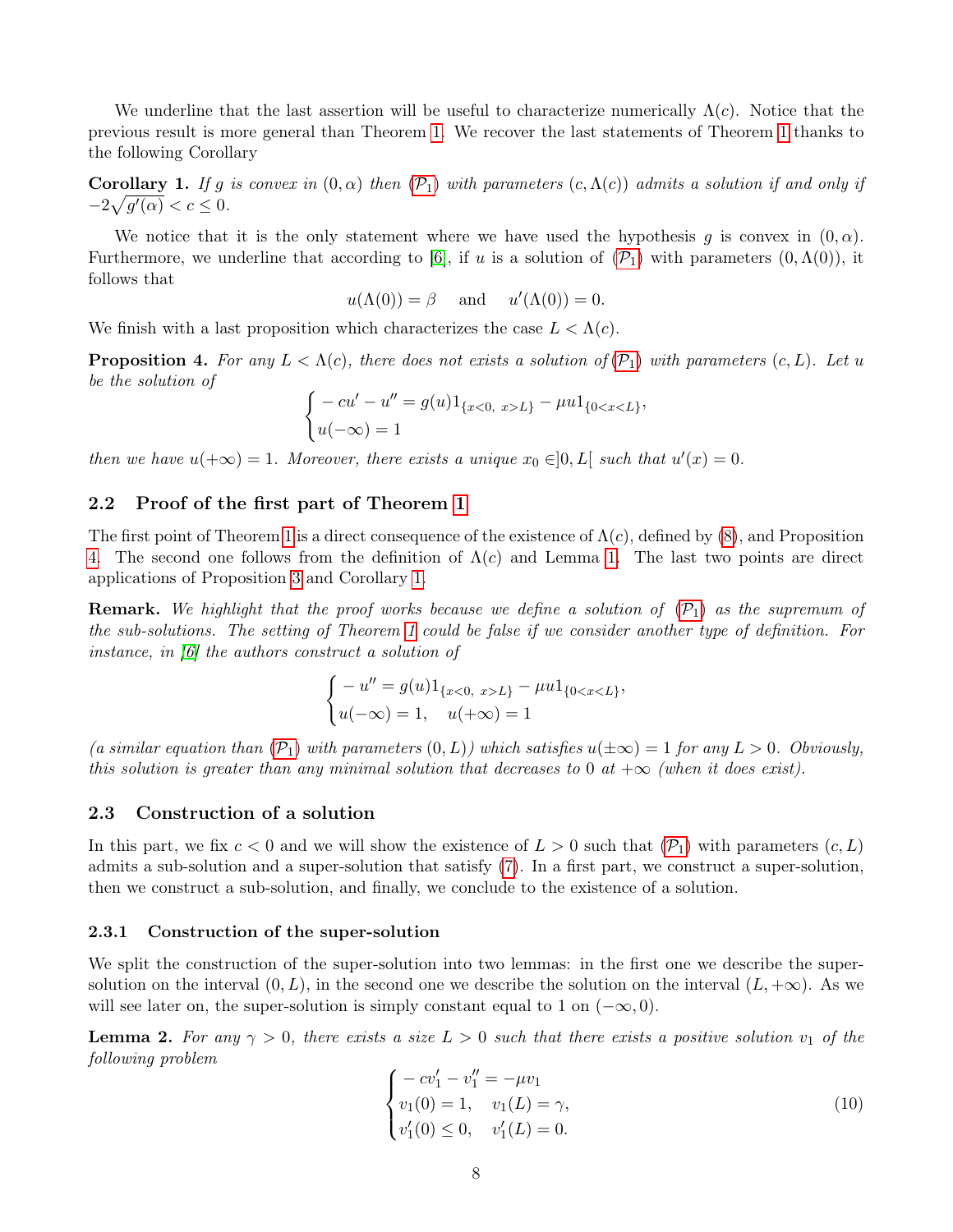*Proof.* According to the limits at  $L$ , it is natural to search a solution on the form:

$$
v_1(x) = \frac{\gamma}{\lambda_+ - \lambda_-} [\lambda_+ e^{\lambda_-(x-L)} - \lambda_- e^{\lambda_+(x-L)}]
$$

with  $\lambda_{\pm}$  the negative and the positive roots of  $r^2 + cr - \mu$ . Next, we look for a size L such that the conditions at 0 are satisfied. We write the expression of  $v_1(0)$  and  $v'_1(0)$  as follows:

$$
v_1(0) = \frac{\gamma e^{\frac{cL}{2}}}{\lambda_+ - \lambda_-} \left[ -c \sinh(\frac{\sqrt{\Delta}L}{2}) + \sqrt{\Delta} \cosh(\frac{\sqrt{\Delta}L}{2}) \right] := \frac{\gamma}{\lambda_+ - \lambda_-} \psi_1 \left( \frac{L}{2} \right)
$$
  
and 
$$
v_1'(0) = \frac{2\gamma \lambda_+ \lambda_- e^{\frac{cL}{2}} \sinh(\frac{\sqrt{\Delta}L}{2})}{\lambda_+ - \lambda_-} := \frac{2\gamma \lambda_+ \lambda_-}{\lambda_+ - \lambda_-} \psi_2 \left( \frac{L}{2} \right).
$$

where  $\Delta = c^2 + 4\mu$ ,  $\psi_1(L) = e^{cL}[-c \sinh(\sqrt{\Delta}L) + \sqrt{\Delta} \cosh(\sqrt{\Delta}L)]$  and  $\psi_2(L) = e^{cL} \sinh(\sqrt{\Delta}L)$ . First, where  $\Delta = c^2 + 4\mu$ ,  $\psi_1(L) = e^{i\omega}[-c \sinh(\sqrt{\Delta}L) + \sqrt{\Delta} \cosh(\sqrt{\Delta}L)]$  and  $\psi_2(L) = e^{i\omega} \sinh(\sqrt{\Delta}L)$ . First,<br>notice that the condition  $v'_1(0) < 0$  is trivially satisfied for any  $L > 0$ . Remarking that  $\psi_1(0) = \sqrt{\Delta}$  and  $\lim \psi_1(L) = +\infty$ , we conclude to the existence of  $L > 0$  such that [\(10\)](#page-7-4) admits a solution.  $\Box$  $L\rightarrow+\infty$ 

**Remark.** We underline that we have first fixed the speed c and next the size L which in turn depends on c. One can remark that as  $|c|$  increases, one has that L increases too.

<span id="page-8-0"></span>**Lemma 3.** There exists  $\gamma_0 \in ]0, \alpha_1[$  and  $\delta_0 > 0$  such that the solution of the following ODE

$$
\begin{cases}\n-cv_2' - v_2'' = g(v_2), \\
v_2(L) = \gamma_0, \quad v_2'(L) = -\delta_0\n\end{cases}
$$
\n(11)

satisfies

$$
v_2(+\infty) = 0 \quad \text{and} \quad v_2'(+\infty) = 0.
$$

*Proof.* The proof follows the application of the stable manifold theorem. Indeed, the equilibrium  $(0, 0)$  of

$$
\begin{cases} v_2' = w_2, \\ w_2' = -cw_2 - g(v_2), \end{cases}
$$

is a saddle point. Moreover, the stable tangent space is generated by the vector  $\left(1, \frac{|c| - \sqrt{c^2 + 4|g'(0)|}}{2}\right)$  $\setminus$ . The 2 conclusion follows.  $\Box$ 

**Remark.** By a more thorough analysis, we can prove that a sufficient condition is  $v_2'(L) < 0$ . The interested reader can follow the last part of the proof of Proposition [2](#page-6-3) in the subsection [2.4.2.](#page-10-0) Since the proof above is quite simple and sufficient for the content of this section, we chose to present this one.

<span id="page-8-1"></span>**[P](#page-2-0)roposition 5.** There exists a size  $L > 0$  such that there exists a super-solution  $\psi_+$  to  $(\mathcal{P}_1)$  with parameters  $(c, L)$  which satisfies

$$
\lim_{x \to -\infty} \psi_+(x) = 1 \quad \text{and} \quad \lim_{x \to +\infty} \psi_+(x) = 0.
$$

*Proof.* First, we take  $c < 0$ . Then, we fix  $\gamma_0$  like in Lemma [3.](#page-8-0) Next, take  $L > 0$  provided by Lemma [2.](#page-7-5) Finally, we define

$$
\psi_{+}(x) = \begin{cases} 1 & \text{for } x \in (-\infty, 0), \\ v_{1}(x) & \text{for } x \in (0, L), \\ v_{2}(x) & \text{for } x \in (L, +\infty) \end{cases}
$$

(where  $v_1, v_2$  are provided by Lemmas [2](#page-7-5) and [3\)](#page-8-0). It is trivial that  $\psi_+$  is a super solution in each interval  $(-\infty, 0)$ ,  $(0, L)$  and  $(L, +\infty)$ . We only have to check the compatibility condition of the derivative at  $\{0, L\}$ which are satisfied according to Lemmas [2](#page-7-5) and [3.](#page-8-0) The limits at  $\pm\infty$  hold true by definition of  $\psi_+$ .

 $\Box$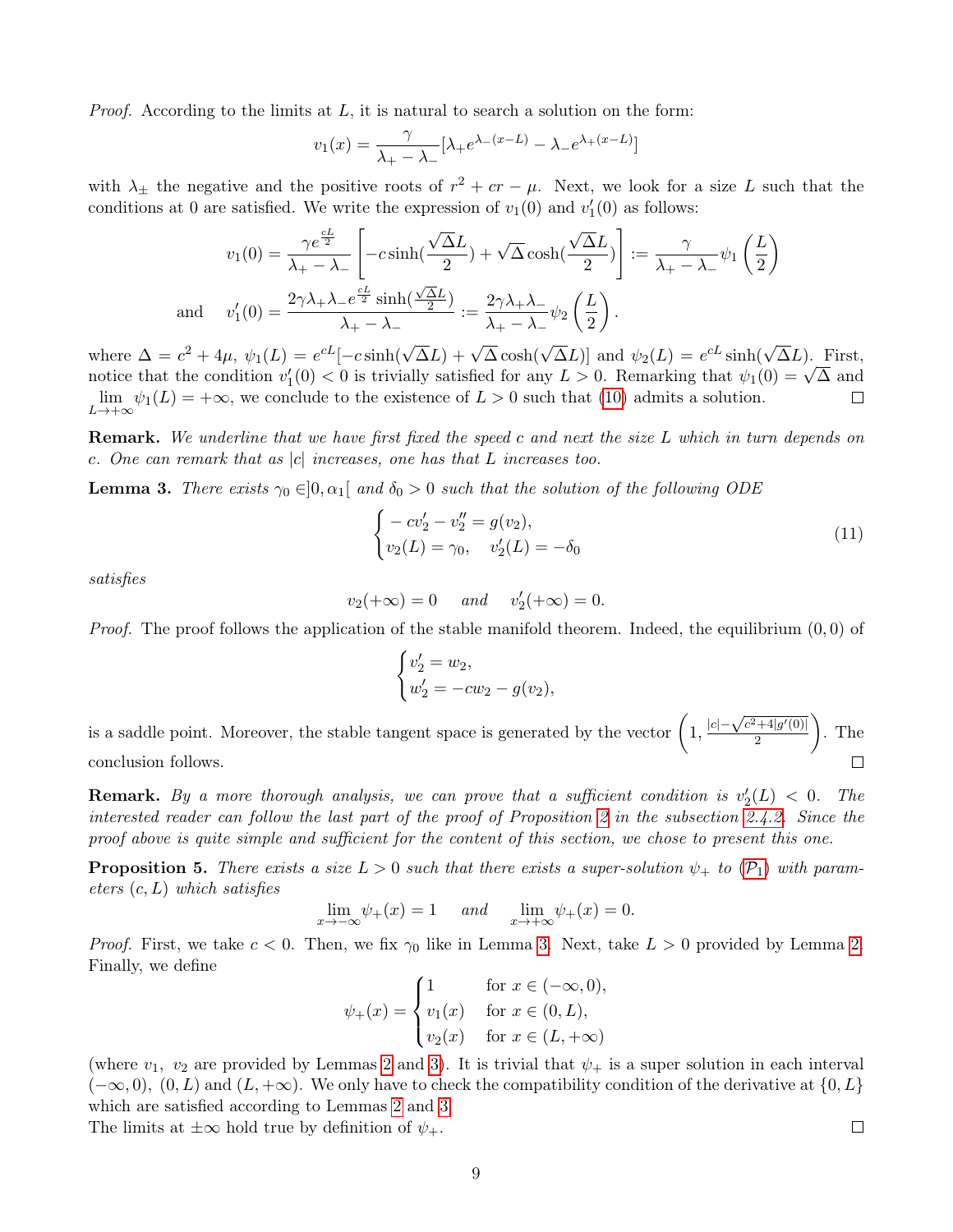# 2.3.2 Construction of a sub-solution

We construct directly a sub-solution since there is no difficulty to obtain it.

<span id="page-9-1"></span>**[P](#page-2-0)roposition 6.** There exists a sub-solution  $\psi$  to  $(\mathcal{P}_1)$  such that

$$
\lim_{x \to -\infty} \psi_-(x) = 1 \quad \text{and} \quad \psi_-(x) = 0 \text{ for } x > 0.
$$

*Proof.* We construct this sub-solution piecewise. Let  $\chi$  be the decreasing solution of

$$
\begin{cases}\n-\chi'' = g(\chi), \\
\chi(-\infty) = 1, \quad \chi(0) = 0.\n\end{cases}
$$

Such a solution exists since  $\int_0^1 g(u)du > 0$ . Notice that  $\chi'(0) = -\sqrt{2 \int_0^1 g(u)du} < 0$ . The construction is classical and relies on a phase plane analysis as the one developped in [\[6\]](#page-28-6). Therefore, we let it for the interested reader. Next, we extend  $\chi$  by 0 on  $\mathbb{R}_+$  in order to provide a sub-solution.  $\Box$ 

#### 2.3.3 Conclusion : Construction of the solution

We construct a solution from the above sub- and super-solutions.

Proof of Proposition [1.](#page-5-2) According to Propositions [5](#page-8-1) and [6,](#page-9-1) there exists a sub- and a super-solution that are well-ordered. By applying the classical technique of sub- and super-solution (see [\[17\]](#page-28-14)), there exists a classical solution.

 $\Box$ 

**Remark.** If we relax the condition at  $+\infty$ , then the constant function 1 is a trivial super-solution. We deduce the existence of a solution for any speed c. These solutions do not satisfy automatically the conditions at  $+\infty$ . The objective of this work is to understand on which conditions on L and c, the limit of the solution is 0 near  $+\infty$ .

### <span id="page-9-0"></span>2.4 Study of the critical case  $L = \Lambda(c)$

First, we prove that the tail at  $+\infty$  is unique. Next, we use this uniqueness property to conclude all the intermediate remaining properties.

#### 2.4.1 Uniqueness of the tail

<span id="page-9-2"></span>**Lemma 4.** Let c be a fixed speed and two sizes  $L_1$ ,  $L_2$  be such that  $(\mathcal{P}_1)$  $(\mathcal{P}_1)$  $(\mathcal{P}_1)$  with parameters  $(c, L_{1,2})$  admits a solution  $u_{1,2}$ . Then, there exists  $z_{+,-} \in \mathbb{R}$ , such that

$$
u_1(x + z_-) = u_2(x) \qquad \text{for } x < 0,
$$
  

$$
u_1(x + z_+) = u_2(x) \qquad \text{for } x > \max(L_1, L_2).
$$

*Proof of Lemma [4.](#page-9-2)* We only prove that the tail at  $+\infty$  is unique. The proof works the same for the other tail. We adopt the general strategy of the proof of Lemma 4.2.1 in chapter 4 of [\[8\]](#page-28-15).

Let u, v be two solutions of  $(\mathcal{P}_1)$  $(\mathcal{P}_1)$  $(\mathcal{P}_1)$  with parameters  $(c, L_1)$  and  $(c, L_2)$ . Let  $x_0 > L$  be such that  $u, v(x) < \alpha_1$ for all  $x > x_0$  (where  $\alpha_1$  is introduced in [\(3\)](#page-2-6)). Without loss of generality, one can assume that  $u(x_0)$  <  $v(x_0)$ . According to section 2 of [\[10\]](#page-28-16), there exists  $k, K, \lambda_-, \lambda_+ > 0$  such that

$$
ke^{-\lambda_+ x} \le u, v(x) \le Ke^{-\lambda_+ x} \quad \text{for } x > L,
$$
  
(respectively  $ke^{\lambda_- x} \le 1 - u, v(x) \le Ke^{\lambda_- x} \quad \text{for } x < 0).$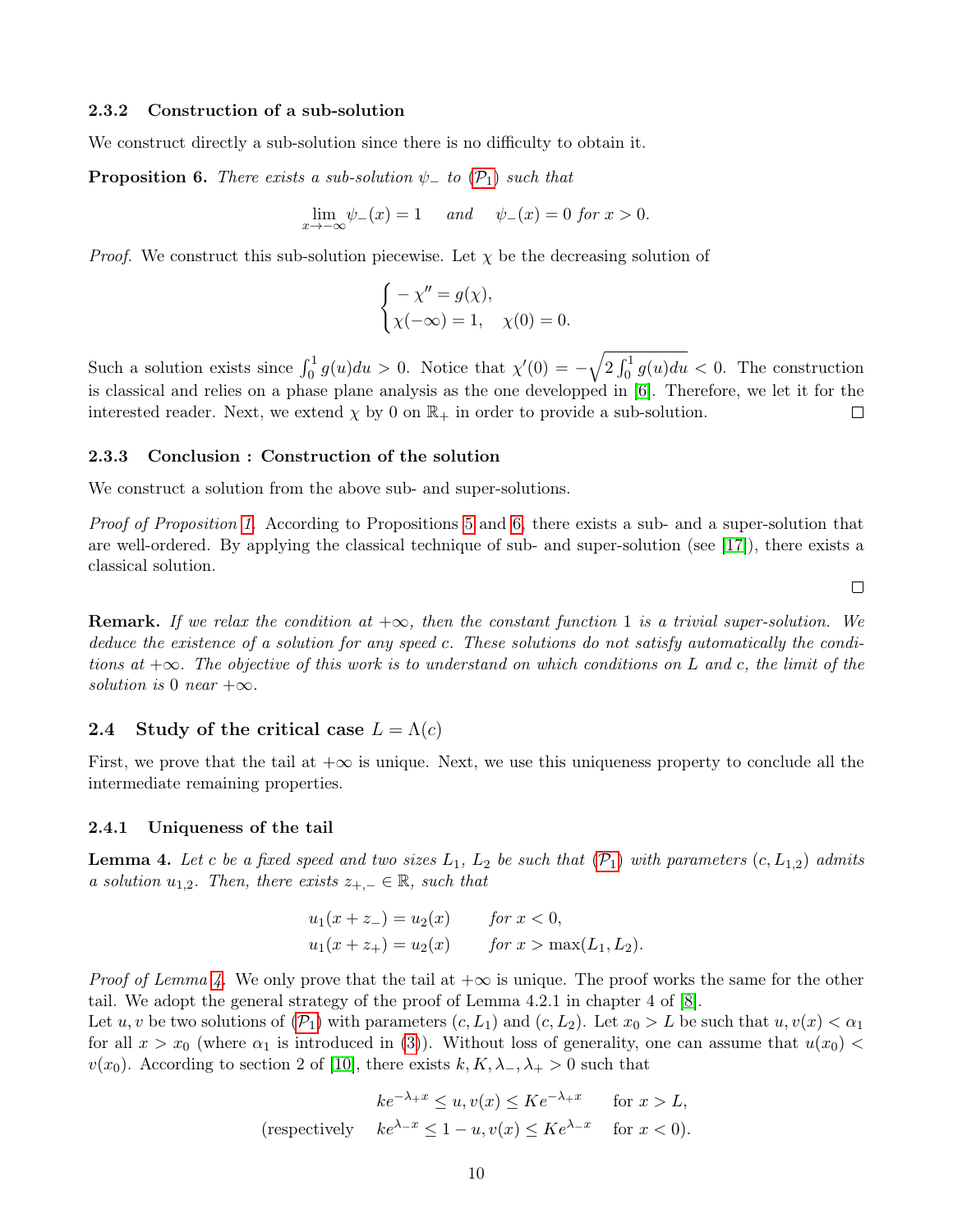We deduce the existence of  $\tau > 0$  such that  $v(x) < u(x - \tau)$  for all  $x > x_1$  with  $x_1 \ge x_0$ . We introduce

$$
\tau_* = \inf \{ \tau > 0, \quad v(x) < u(x - \tau) \text{ for } x > x_1 \}.
$$

We claim that  $u(\cdot - \tau_*) = v$ . Assume by contradiction that it is not the case. It follows that inf  $u(\cdot \tau_0 - v = 0$  and  $v < u(\cdot - \tau_*)$  (otherwise, there exists a contact point between  $u(\cdot - \tau_*)$ ) and v which implies by the maximum principle  $u(\cdot - \tau_*) = v$ . We deduce that for any  $\varepsilon > 0$ , there exists  $\delta > 0$  such that  $v < u(\cdot - (\tau_{*} - \varepsilon)) + \delta$ . Let  $\delta, \varepsilon$  be a such couple which also satisfies

$$
\varepsilon < \tau_*, \quad v(x_1) < u(x_1 - \tau_* + \varepsilon) \quad \text{and} \quad u(x_0) + \delta < \alpha_1. \tag{12}
$$

We introduce

$$
\delta_* = \inf \left\{ \delta > 0, \quad v < u \left( \cdot - (\tau_* - \varepsilon) \right) + \delta \text{ for } x > x_1 \right\}.
$$

This infimum exists (since  $\delta$  is an upper bound) and we claim that  $\delta_* = 0$ . Indeed, if  $\delta_* > 0$ , we deduce that  $\lim_{x\to+\infty} u(x-\tau_*+\varepsilon)+\delta_*-v(x)=\delta_*>0.$  Hence, by definition of  $\delta_*,$  we deduce that  $\inf u(\cdot-\tau_*+\varepsilon)+\delta_*-v=0$ is reached at a point  $x_2 \in ]x_1, +\infty[$ . On the one hand, at this minimum point, we deduce that

$$
(u(\cdot - \tau_* + \varepsilon) + \delta_* - v)'(x_2) = 0, \quad -(u(\cdot - \tau_* + \varepsilon) + \delta_* - v)''(x_2) \le 0,
$$
  
and  $0 < u(x_2 + \tau_* - \varepsilon) < v(x_2) < \alpha_1$ .

On the other hand, since g is strictly decreasing in  $[0, \alpha_1]$ , we have in one hand

$$
g(u(x_2 + \tau_* - \varepsilon)) - g(v(x_2)) > 0
$$

and in an other hand the following contradiction contradiction

$$
-c(u(\cdot - \tau_* + \varepsilon) + \delta_* - v)'(x_2) - (u(\cdot + \tau_* - \varepsilon) + \delta_* - v)''(x_2) = g(u(x_2 + \tau_* - \varepsilon)) - g(v(x_2))
$$

We conclude that  $\delta_* = 0$  which implies the existence of  $\varepsilon > 0$  such that  $u(\cdot - \tau_* + \varepsilon) < v$  for  $x > x_1$ . This is in contradiction with the definition of  $\tau_*$ .  $\Box$ 

#### <span id="page-10-0"></span>2.4.2 Monotonicity results

This section is devoted to the proof of the monotonicity of the solutions introduced in Definition [1.](#page-6-1)

*Proof of Proposition [2.](#page-6-3)* We adopt the strategy of  $[6]$ . We prove in a first step that any solution u must be monotone in  $\mathbb{R}_-$  and  $(L, +\infty)$ . The second step is to prove by contradiction that it is also monotone in  $(0, L)$ . Indeed, if it is not monotone, we may construct a super-solution bellow than the non-monotone solution u and we conclude to the existence of a new non-trivial solution smaller than  $u$ .

**Step 1.** The solution u is monotone in  $\mathbb{R}_-$  and  $(L, +\infty)$ . We will only prove the monotonicity in  $\mathbb{R}_-$ , the other part follows from similar arguments. We use the ideas of the proof of Lemma 3.6 (c) of [\[6\]](#page-28-6). Let  $\delta > 0$  be such that  $u(0) < 1 - \delta$ . Since  $\lim_{x \to -\infty} u(x) = 1$ , we deduce the existence of  $R > 0$  such that  $1 - \delta < u(x)$  for all  $x < -R$ . It follows that for  $\tau$  large enough we have that

$$
u(0) \leq u_{\tau}(0) := u(0 - \tau).
$$

Since  $u_{\tau}$  is also a solution of  $(\mathcal{P}_1)$  $(\mathcal{P}_1)$  $(\mathcal{P}_1)$  restricted to  $\mathbb{R}_-$ , the maximum principle in unbounded domains implies that  $u < u_{\tau}$ . We define

$$
\tau_* := \inf \left\{ \tau > 0, \quad u(x) < u_\tau(x), \ \forall x \in \mathbb{R}_- \right\}.
$$

It is clear that  $\tau_* < R$ . Next, it suffices to show that  $\tau_* = 0$ . Indeed, if  $\tau_* = 0$ , then for any  $x < 0$ ,  $\tau > 0$ , we have that  $u(x) < u(x - \tau)$ , i.e. u is decreasing. By contradiction, assume that  $\tau_* > 0$  and let  $\xi = \inf_{x \in [-R,0]} (u_{\tau_*}(x) - u(x)).$  We distinguish two cases: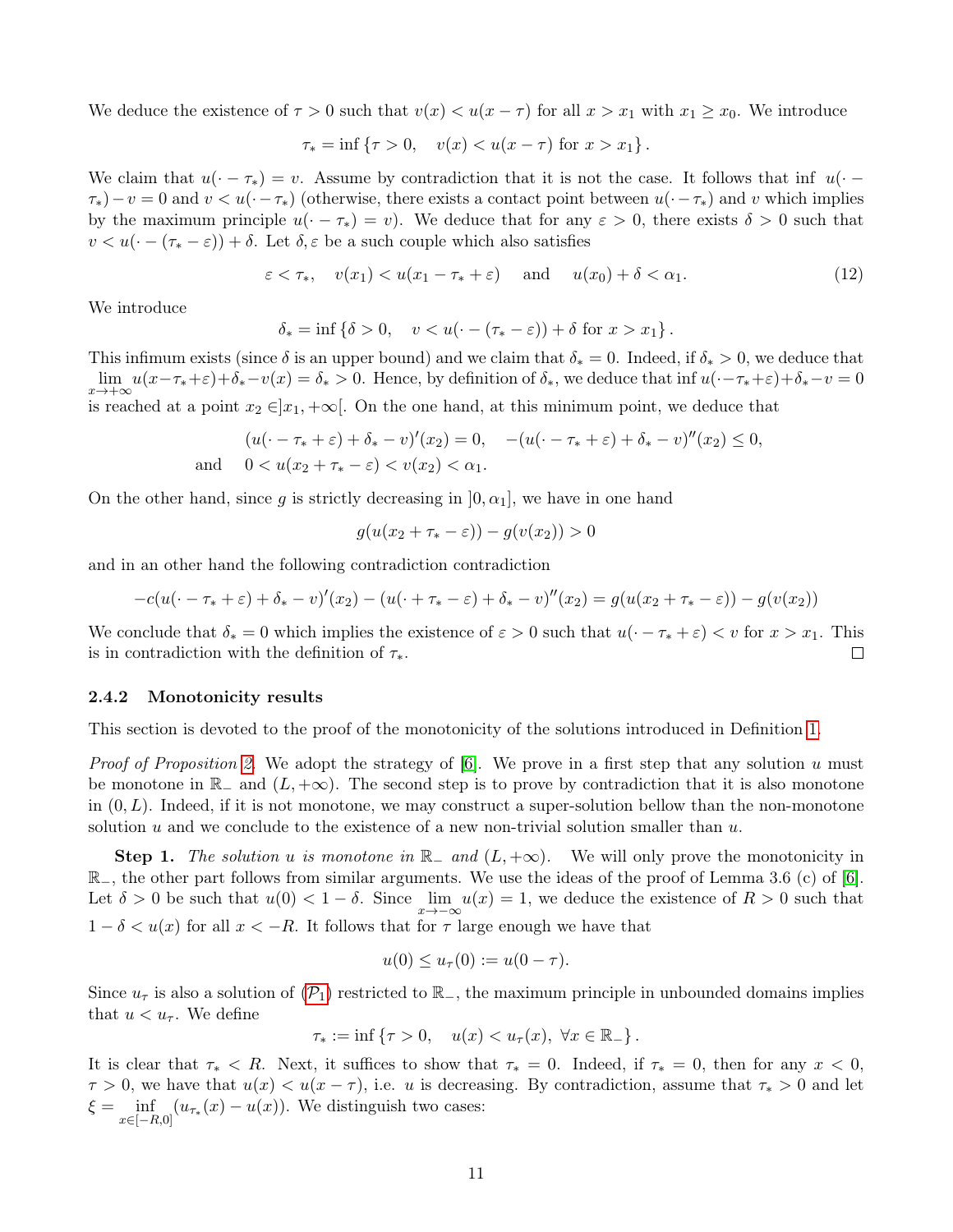• Case 1 :  $\xi > 0$ . In this case, there exists  $\varepsilon \in ]0, \tau_*[$  such that

$$
\inf_{x \in [-R,0]} u_{\tau_* - \varepsilon}(x) - u(x) > 0.
$$

The maximum principle in unbounded domain gives that  $u_{\tau^*-\varepsilon}(x) - u(x) \ge 0$  in  $]-\infty, -R[$ . It is in contradiction with the definition of  $\tau_*$ .

• Case 2:  $\xi = 0$ . In this case, by compactness of  $[-R, 0]$ , there exists  $x_0 \in [-R, 0]$  such that  $u_{\tau_*}(x_0) = u(x_0)$ . The maximum principle implies that  $u_{\tau_*} = u$ . We introduce

$$
R_{\delta} = \inf \{ R > 0, \quad u(x) < 1 - \delta \quad \text{for} \quad x \ge -R \}
$$

(remark that since  $u(0) < 1 - \delta$ , we have  $R_{\delta} < +\infty$ ). In the same way, we define

$$
R_{\delta}^{*} = \inf \{ R > 0, \quad u_{\tau_{*}}(x) < 1 - \delta \quad \text{for} \quad x \ge -R \}.
$$

Since  $u(x) > 1 - \delta$  for all  $x < R_{\delta}$ , it follows that  $u_{\tau_{*}}(R_{\delta}) = u(R_{\delta} - \tau_{*}) > 1 - \delta$  and thus  $R_{\delta}^{*} > R_{\delta}$ . However, this is in contradiction with the equality  $u = u_{\tau_*}$ . The claims holds true because

**Step 2.** The solution u is decreasing in  $(0, L)$ . Assume by contradiction that u is not decreasing. We recall that by construction  $u$ , is the minimal solution greater than the trivial solution 0. First, we claim that for any solution, there exists a finite number of  $x_n$  where  $u'$  changes its sign. Indeed, if the claim is false, we deduce from the Rolle theorem that there exists  $x_{\infty} \in [0, L]$  such that  $u'(x_{\infty}) =$  $u''(x_{\infty}) = 0$ . But this is impossible since

$$
-\mu u(x_{\infty}) = -cu'(x_{\infty}) - u''(x_{\infty}) = 0.
$$

Therefore, we deduce that there exists a finite number of  $(x_n)_{0\leq n\leq N}$  such that  $0\leq x_0\leq ... \leq x_N \leq L$  and  $u'(x_n + \varepsilon) > 0$  for any  $\varepsilon$  small enough. We construct a non-trivial super-solution  $\overline{u}$  from u which satisfies  $\overline{u} \leq u$ . This concludes the proof of Proposition [2](#page-6-3) since it would imply the existence of a new non-trivial solution  $\tilde{u}$  such that  $0 \le \tilde{u} \le \overline{u} < u$ . That would be in contradiction with the minimality of the solution u.

**Construction of**  $\overline{u}$ **.** Let  $i \in \{0, ..., N\}$  be such that  $u(x_i) = \inf_{k \in \{0, ..., N\}} u(x_k)$ . We distinguish 2 cases:  $u(x_i) \geq u(L)$  and  $u(x_i) < u(L)$ .

• Case 1 :  $u(x_i) \geq u(L)$ . We introduce

$$
y = \sup \{ x \in \mathbb{R}, \quad u(y) = u(x_i) \}.
$$

Then we deduce that  $y \leq L$  since u is decreasing in  $(L, +\infty)$  and  $u(y) \geq u(L)$ . Next, we define piecewise  $\overline{u}$ :

$$
\overline{u}(x) = \begin{cases} u(x) \text{ for } x \in ]-\infty, x_i[, \\ u(x_i) \text{ for } x \in [x_i, y], \\ u(x) \text{ for } x \in ]y, +\infty[. \end{cases}
$$

Since  $G(\overline{u}(x),x) = -\mu \overline{u}(x) < 0$  for  $x \in [x_i, y]$ , we deduce that  $-c\overline{u}' - \overline{u}'' - G(\overline{u}, x) = 0$  if  $x \in [x_i, y]^c$ and  $-c\overline{u}' - \overline{u}'' - G(\overline{u},x) = -G(\overline{u}(x),x) \ge 0$  if  $x \in [x_i, y]$ .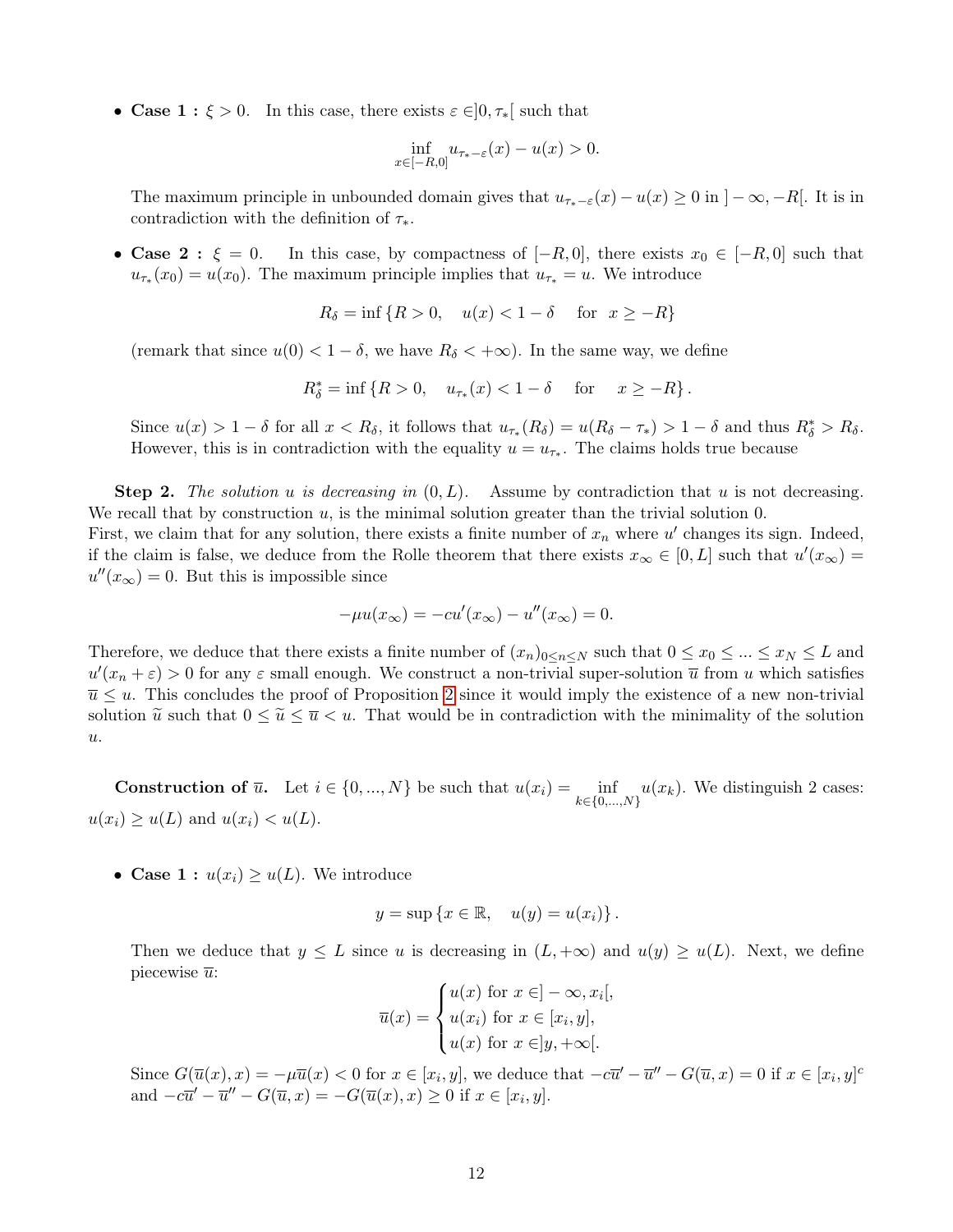• Case 2 :  $u(x_i) < u(L)$ . As in the previous case, we introduce

$$
y = \sup \{ x \in \mathbb{R}, \quad u(y) = u(x_i) \}.
$$

Then we deduce that  $y > L$  since u is decreasing in  $(L, +\infty)$  and  $u(x_i) \leq u(L)$ . We define as above

$$
\overline{u}(x) = \begin{cases} u(x) \text{ for } x \in ]-\infty, x_i[, \\ u(x_i) \text{ for } x \in [x_i, L], \\ u(x - L + y) \text{ for } x \in ]L, +\infty[. \end{cases}
$$

As above, we deduce that for all  $x \in [x_i, y]$ , we have  $G(\overline{u}(x), x) \leq 0$ . We conclude as in the previous case. Since  $y > L$ , we have, thanks to the first part of the proof, that  $u'(y) < 0$ . Then the function  $\bar{u}$  satisfies

$$
\lim_{x \to L^{-}} u'(x) = 0 \ge \lim_{x \to L^{+}} u'(x) = u'(y).
$$

Therefore,  $\overline{u}$  is a non-trivial super-solution.

#### 2.4.3 Study of  $\Lambda(c)$

*Proof of Proposition [3.](#page-6-2)* The function is well defined since there exists a solution for all  $c < 0$  thanks to Proposition [1.](#page-5-2) Next, we prove the assertions 1,2,3 and 4.

**Proof of assertion 1 :** Existence of an infimum  $\Lambda_0 > 0$ . If such an infimum does not exist, we deduce that there exists a speed  $c < 0$  such that  $\Lambda(c) < L_0$  where  $L_0$  is the critical size mentioned in Theorem 2.6 in [\[6\]](#page-28-6). Next, if we denote by u the solution of  $(\mathcal{P}_1)$  $(\mathcal{P}_1)$  $(\mathcal{P}_1)$  with parameters  $(c, \frac{L_0}{2})$ , it follows that u is a super-solution of the following equation:

<span id="page-12-0"></span>
$$
\begin{cases}\n-v'' = g(v)1_{]0, \frac{L}{2}[c} - \mu v1_{]0, \frac{L}{2}[} & \text{for } x \in \mathbb{R}, \\
v(-\infty) = 1.\n\end{cases}
$$
\n(13)

Indeed, a direct computation gives  $-u'' - G(u, x) = cu' \geq 0$ . This is in contradiction with [\[6\]](#page-28-6) (Theorem 2.6) because, from the existence of a such super-solution (which verifies  $u(-\infty) = 1$  and  $u(\infty) = 0$ ), we would deduce the existence of a solution of [\(13\)](#page-12-0) which tends to 0 as x tends to  $+\infty$ .

**Proof of assertion 2 :**  $\Lambda$  is decreasing. Take any speeds  $c_1 < c_2 \leq 0$ . Let  $L > \Lambda(c_1)$  be such that  $(\mathcal{P}_1)$  $(\mathcal{P}_1)$  $(\mathcal{P}_1)$  with parameters  $(c_1, L)$  admits a solution u. A straightforward computation shows that u is a super-solution to  $(\mathcal{P}_1)$  $(\mathcal{P}_1)$  $(\mathcal{P}_1)$  with parameters  $(c_2, L)$ . It follows that  $\Lambda(c_2) < L$  for any  $L > \Lambda(c_1)$ . Passing to the lower limit, it follows

$$
\Lambda(c_2) \leq \Lambda(c_1).
$$

**Proof of assertion 3.**  $\lim_{c\to-\infty}\Lambda(c) = +\infty$ . We proceed by contradiction and assume that  $\sup \Lambda(c) < \bar{\Lambda}$ for some positive constant  $\bar{\Lambda}$ . Next, let  $u_c$  be the solution of  $(\mathcal{P}_1)$  $(\mathcal{P}_1)$  $(\mathcal{P}_1)$  with parameters  $(c,\bar{\Lambda})$ . On one hand, with a similar analysis than in Proposition [2,](#page-7-5) we deduce that

$$
u_c(0) = \frac{u_c(\bar{\Lambda})[(|c| + \sqrt{c^2 + 4\mu})e^{-\frac{(|c| - \sqrt{c^2 + 4\mu})\bar{\Lambda}}{2}} - (|c| - \sqrt{c^2 + 4\mu})e^{-\frac{(|c| + \sqrt{c^2 + 4\mu})\bar{\Lambda}}{2}}]}{2\sqrt{c^2 + 4\mu}} \Big|_{c \to -\infty} u_c(\bar{\Lambda})
$$
  
and 
$$
|u_c'(0)| = \frac{8\mu u_c(\bar{\Lambda})e^{\frac{c\bar{\Lambda}}{2}} \sinh(\frac{\sqrt{c^2 + 4\mu}\bar{\Lambda}}{2})}{\sqrt{c^2 + 4\mu}} \Big|_{c \to -\infty} 0
$$

 $\Box$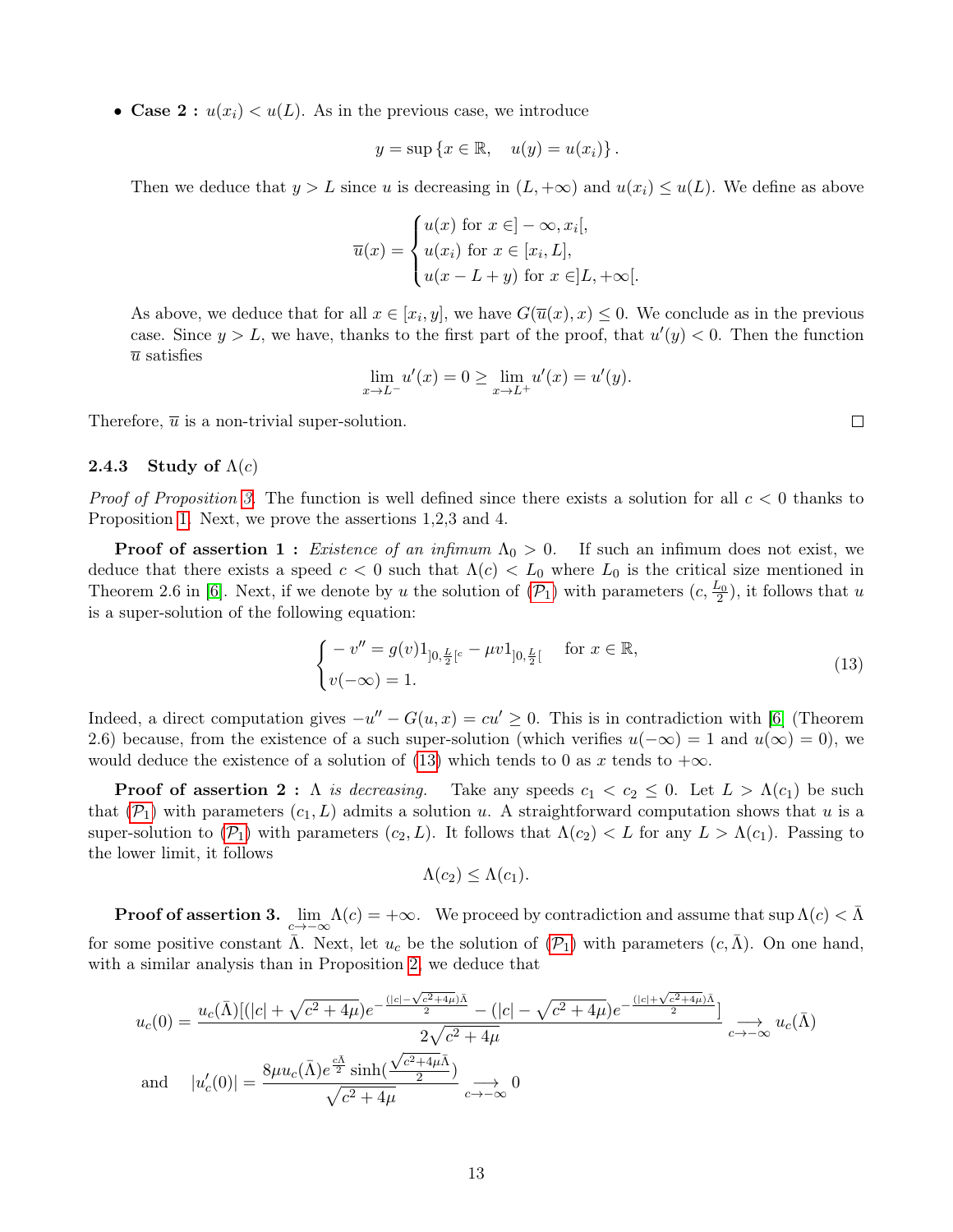where the latter limit holds because

$$
e^{\frac{c\bar{\Lambda}}{2}}\sinh(\frac{\sqrt{c^2+4\mu}\bar{\Lambda}}{2})\leq \frac{1}{2}e^{\frac{c\bar{\Lambda}}{2}\left(1-\sqrt{1+4\frac{\mu}{c^2}}\right)}=\frac{1}{2}\exp\left(\frac{2\mu\bar{\Lambda}}{c(1+\sqrt{1+4\frac{\mu}{c^2}})}\right).
$$

On the other hand, since

$$
u'_c(\bar{\Lambda})^2 = -2 \int_0^{u_c(\bar{\Lambda})} g(u) du + c \int_{\bar{\Lambda}}^{\infty} u'_c(y)^2 dy,
$$

it follows that  $u_c(\bar{\Lambda}) \leq \beta$  (where  $\beta$  is introduced in [\(3\)](#page-2-6)). We deduce that

$$
u_c'(0)^2 = 2 \int_{u_c(0)}^1 g(v) dv + 2|c| \int_{-\infty}^0 u_c'(x)^2 dx \ge 2 \min_{u \in (0,\beta)} \int_u^1 g(v) dv > 0,
$$

which implies the following contradiction

$$
0<|u_c'(0)|\underset{c\to -\infty}{\longrightarrow} 0.
$$

**[P](#page-2-0)roof of assertion 4.** Study of the case  $(c, \Lambda(c))$ . Let  $u<sub>L</sub>$  be a solution of  $(\mathcal{P}_1)$  with parameters  $(c, L)$ . Let  $\tilde{v}$  be the solution of the following ODE

$$
\begin{cases}\n-c\widetilde{v}' - \widetilde{v}'' = g(\widetilde{v}), \\
\widetilde{v}(L) = u_L(L), \quad \widetilde{v}'(L) = u'_L(L).\n\end{cases}
$$

We underline that  $\tilde{v}$  decreases in  $|L, +\infty|$  and  $\tilde{v}(\infty) = 0$ . If  $\tilde{v}$  is decreasing in the whole domain R, we would deduce that either  $\tilde{v}$  diverges to  $+\infty$  or  $\tilde{v}$  converges as  $x \to -\infty$  to a zero of g greater than 0 : either  $\alpha$  or 1. Notice that the last case is impossible. Otherwise, we can construct a super-solution to  $(\mathcal{P}_1)$  $(\mathcal{P}_1)$  $(\mathcal{P}_1)$  with parameters  $(0, 0)$  by considering min $(1, \tilde{v}(\cdot - x_1))$  where  $x_1$  is such that  $\tilde{v}(x_1) = 1$ . This last super-solution is in contradiction with the main result of [\[6\]](#page-28-6). Then, it is clear that  $\tilde{v}(-\infty) < 1$  therefore, we have to consider the case  $\tilde{v}(-\infty) = \alpha$ . If  $\tilde{v}(-\infty) = \alpha$ , it would imply the existence of a traveling wave of speed c connecting 0 and  $\alpha$ , that is a solution of

$$
\begin{cases}\n-u''_{\text{TW}} - cu'_{\text{TW}} = g(u_{\text{TW}}), \\
u(-\infty) = \alpha, \quad u(+\infty) = 0.\n\end{cases}
$$

Therefore, we split the proof into two parts: the case where there does not exists a traveling wave  $u_{\text{TW}}$ solution of [\(9\)](#page-6-4), and the one where there exists such a traveling wave.

**Part 1:** There does not exist a decreasing solution to [\(9\)](#page-6-4). We deduce that  $\tilde{v}$  is not strictly decreasing in R. It follows that  $\tilde{v}'$  changes its sign. We denote by  $x_1 = \sup \{x < L, \quad \tilde{v}'(x) > 0\}$ 

Finally, we introduce

$$
\varphi(x) = \tilde{v}(x + x_1).
$$

We notice that 0 is a local maximum thus  $\varphi'(0) = 0$  and  $\varphi''(0) < 0$ . One has

<span id="page-13-0"></span>
$$
\int_0^{\varphi(0)} g(u) du = c \int_0^\infty \varphi'(x)^2 dx.
$$
\n(14)

Notice that for  $c < 0$  since the right hand side of [\(14\)](#page-13-0) is strictly negative, we deduce that  $\varphi(0) < \beta$ . We also have that  $\varphi''(0) < 0$  and we deduce that  $\varphi(0) > \alpha$ . From this function  $\varphi$ , we construct a *minimal* solution. Let  $u_L(x) := \varphi(x - L)$  be such that  $u_L(L) = \varphi(0) := \varphi_0$ . We notice that  $u'_L(L) = 0$ . From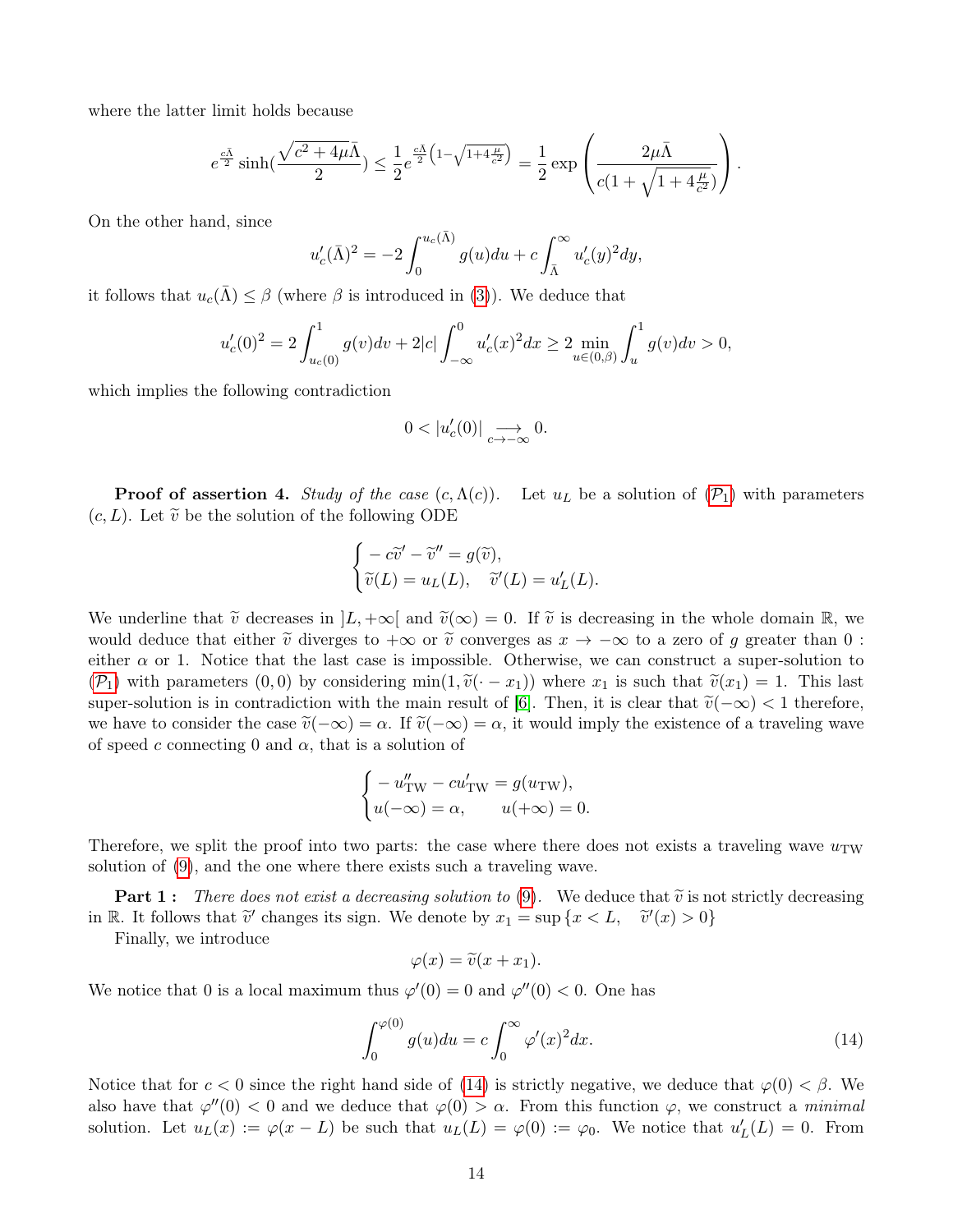this function which satisfies  $(\mathcal{P}_1)$  $(\mathcal{P}_1)$  $(\mathcal{P}_1)$  with parameters  $(c, L)$  in  $|L, +\infty|$ , we construct a solution of  $(\mathcal{P}_1)$  in the whole domain R by considering L as a free parameter. First, we extend the solution in  $[0, L]$ :

$$
u_L(x) = \varphi_0 e^{\frac{|c|(x-L)}{2}} \left[ \cosh\left(\frac{\sqrt{c^2+4\mu}}{2}(x-L)\right) + \frac{c}{\sqrt{c^2+4\mu}} \sinh\left(\frac{\sqrt{c^2+4\mu}}{2}(x-L)\right) \right].
$$

We deduce that

$$
u_L(0) = \varphi_0 e^{-\frac{c|c|L}{2}} \left[ \cosh\left(\frac{\sqrt{c^2 + 4\mu}L}{2}\right) + \frac{|c|}{\sqrt{c^2 + 4\mu}} \sinh\left(\frac{\sqrt{c^2 + 4\mu}L}{2}\right) \right],
$$
  

$$
u'_L(0_+) = \frac{c}{2}u(0) - \varphi_0 \frac{\sqrt{c^2 + 4\mu}}{2} e^{-\frac{|c|L}{2}} \left[ \sinh\left(\frac{\sqrt{c^2 + 4\mu}L}{2}\right) + \frac{|c|}{\sqrt{c^2 + 4\mu}} \cosh\left(\frac{\sqrt{c^2 + 4\mu}L}{2}\right) \right].
$$

Next, we extend the solution to  $]-\infty,0[$ . According to the uniqueness (up to a translation) of the solution of  $(\mathcal{P}_1)$  $(\mathcal{P}_1)$  $(\mathcal{P}_1)$  in  $]-\infty,0[$ , we deduce that the solution is fully determined by the value  $u_L(0)$ . Moreover, the derivatives must match at 0, therefore, we deduce that

<span id="page-14-0"></span>
$$
u'_L(0_+) = -\sqrt{2 \int_{u_L(0)}^1 g(u) du + 2|c| \int_{-\infty}^0 u'_L(x)^2 dx}.
$$
 (15)

The idea is to prove that there exists a size  $L_*$  such that [\(15\)](#page-14-0) has a solution.

On one hand, we notice that the left hand side is 0 for  $L = 0$  whereas the right hand side is strictly negative. On the other hand, let  $L_1$  be such that  $u_{L_1}(0) = 1$  (such a size exists since  $u_0(0) < 1$  and  $u_L(0) \rightarrow L \rightarrow +\infty$ . By noticing that the left hand side verifies  $\lim_{L\rightarrow L_1} u'_{L_1}(0_+) < 0$  whereas the right hand side verifies  $\lim_{L\to L_1} -\sqrt{2\int_{u_L(0)}^1 g(u)du+2|c|\int_{-\infty}^0 u'_L(x)^2dx}=0$ , we conclude that a size  $L_*$  which satisfies [\(15\)](#page-14-0) does exist.

The case  $c = 0$  is already treated in [\[6\]](#page-28-6).

Second, we claim that the above solution  $u_*$  is the greatest solution of  $(\mathcal{P}_1)$  $(\mathcal{P}_1)$  $(\mathcal{P}_1)$  with speed c: for any solution u of  $(\mathcal{P}_1)$  $(\mathcal{P}_1)$  $(\mathcal{P}_1)$  with parameter  $(c, L)$  then we have

$$
L_* \le L \quad \text{and} \quad u \le u_*
$$

(with equality if and only if  $L = L_*)$ ). Indeed, from uniqueness of the tail (Lemma [4\)](#page-9-2), we claim that there does not exist solutions bigger than the one above. Indeed, if such a solution w of  $(\mathcal{P}_1)$  $(\mathcal{P}_1)$  $(\mathcal{P}_1)$  exists with parameters  $(c, L'_*)$  such that  $L'_* < L_*$ , then, we deduce that  $u_*(L_*) < w(L_*)$ . Moreover by Lemma [4,](#page-9-2) there exists  $r_1, \tau_1 > 0$  such that

$$
\forall x > r_1, u_*(x) = w(x - \tau_1).
$$

The Cauchy Lipschitz Theorem, implies that for all  $x > L'_*, w(x) = \varphi(x - \tau_2)$  for some  $\tau_2 > 0$ . Since  $\varphi''(0) < 0$  and  $L'_* < L_*,$  we conclude that w is increasing in an open subset included in  $(L'_*, L_*)$ . It is in contradiction with Proposition [2.](#page-6-3) We conclude that  $L_* = \Lambda(c)$  and this closes the proof of the first part.

**Part 2:** There exists a decreasing traveling wave solution to [\(9\)](#page-6-4). The first step is to prove that there exists a size  $L > 0$  and some  $x_0 \in \mathbb{R}$  such that  $(\mathcal{P}_1)$  $(\mathcal{P}_1)$  $(\mathcal{P}_1)$  with parameters  $(c, L)$  admits a solution which satisfies

$$
u(L) = u_{TW}(x_0)
$$
 and  $u'(L) = u'_{TW}(x_0)$ .

It will follow that for any size L such that  $(\mathcal{P}_1)$  $(\mathcal{P}_1)$  $(\mathcal{P}_1)$  admits a solution  $u_L$ , then  $u_L$  is comparable to  $u_{\text{TW}}$  in a neighbourhood of  $+\infty$ .

Construction of the solution. Let  $\kappa \in (0,1)$  and  $x_{\kappa} \in \mathbb{R}$  be such that  $u_{TW}(x_{\kappa}) = \kappa \alpha$ . We also define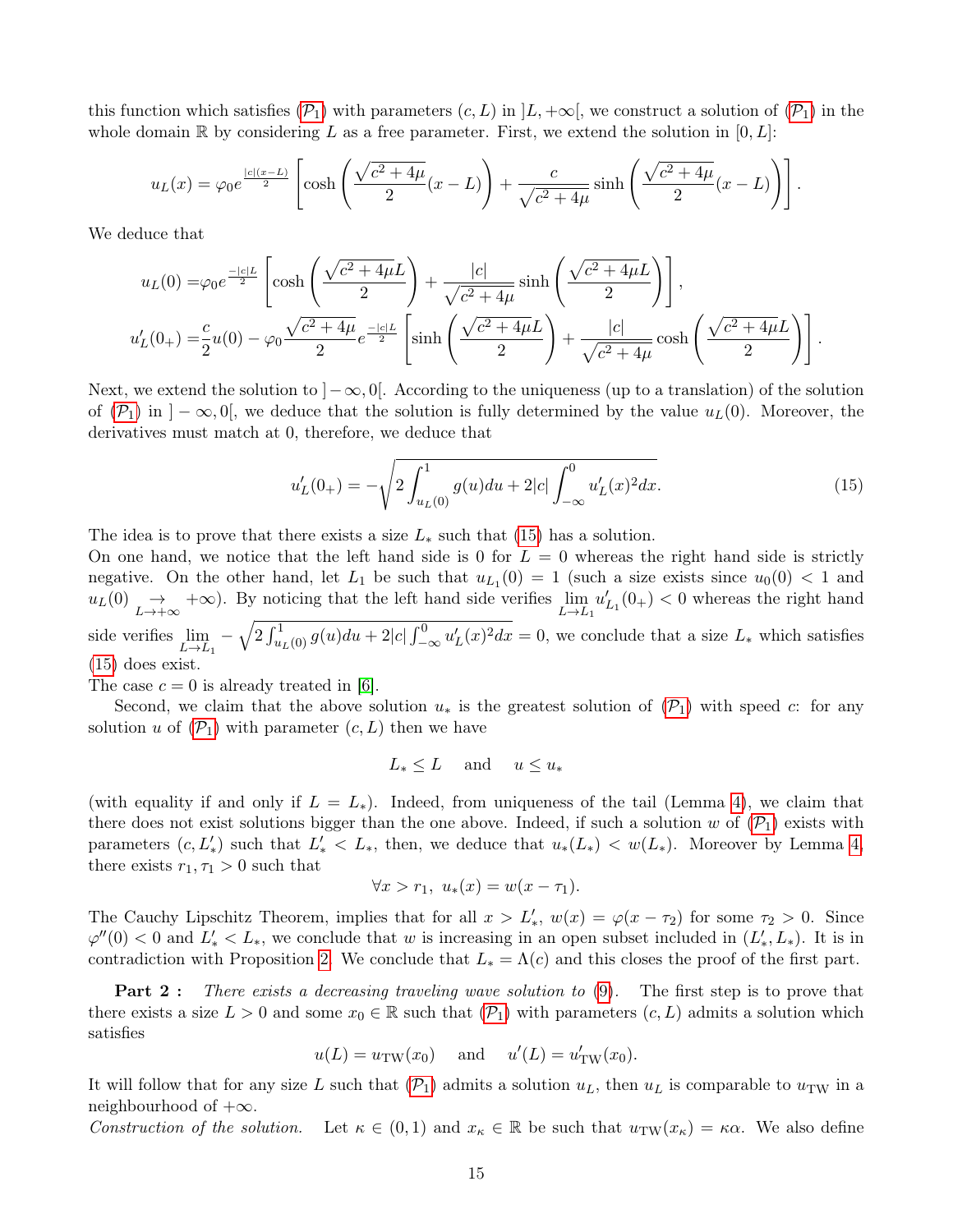$\sigma_{\kappa} = u'_{TW}(x_{\kappa})$ . The goal is to find a size L such that  $(\mathcal{P}_1)$  $(\mathcal{P}_1)$  $(\mathcal{P}_1)$  with parameters  $(c, L)$  admits a solution  $u_L$ which verifies  $u_L(L) = \kappa \alpha$  and  $u'_L(L) = \sigma_{\kappa}$ . If such a solution exists, it is defined by  $u_{TW}$  for  $x > L$ . Starting from  $u_{\text{TW}}$ , we reconstruct  $u_L$  in  $[0, L]$ : we have

$$
u_L(x) = e^{\frac{|c|(x-L)}{2}} \left[ \kappa \alpha \cosh\left(\frac{\sqrt{c^2 + 4\mu}(x-L)}{2}\right) - \frac{(2\sigma_{\kappa} + |c|\kappa\alpha)}{\sqrt{c^2 + 4\mu}} \sinh\left(\frac{\sqrt{c^2 + 4\mu}(x-L)}{2}\right) \right],
$$
  

$$
u'_L(x) = \frac{|c|}{2} u_L(x)
$$
  

$$
+ \frac{\sqrt{c^2 + 4\mu}}{2} e^{\frac{|c|(x-L)}{2}} \left[ \kappa \alpha \sinh\left(\frac{\sqrt{c^2 + 4\mu}(x-L)}{2}\right) - \frac{(2\sigma_{\kappa} + |c|\kappa\alpha)}{\sqrt{c^2 + 4\mu}} \cosh\left(\frac{\sqrt{c^2 + 4\mu}(x-L)}{2}\right) \right].
$$

The limit  $x \to 0^+$  leads to

$$
u_L(0^+) = e^{\frac{cL}{2}} \left[ \kappa \alpha \cosh\left(\frac{\sqrt{c^2 + 4\mu}L}{2}\right) + \frac{(2\sigma_\kappa + |c|\kappa\alpha)}{\sqrt{c^2 + 4\mu}} \sinh\left(\frac{\sqrt{c^2 + 4\mu}L}{2}\right) \right],
$$
  

$$
u'_L(0^+) = e^{\frac{cL}{2}} \left[ \left( \sigma_\kappa \left( \frac{|c|}{\sqrt{c^2 + 4\mu}} - 1 \right) - \frac{\kappa \alpha \mu}{\sqrt{c^2 + 4\mu}} \right) \sinh\left(\frac{\sqrt{c^2 + 4\mu}L}{2}\right) - \sigma_\kappa \cosh\left(\frac{\sqrt{c^2 + 4\mu}L}{2}\right) \right].
$$

On the other hand, let  $u_{-\infty}$  be the tail of any nonincreasing solution of  $(\mathcal{P}_1)$  $(\mathcal{P}_1)$  $(\mathcal{P}_1)$  with a speed c. We deduce that the value  $u_{-\infty}(0)$  determines  $u'_{-\infty}(0^-)$  by the following identity:

$$
u'_{-\infty}(0^-) = -\sqrt{2\int_{u_{-\infty}(0^-)}^1 g(u) du + 2|c| \int_{-\infty}^0 u'_{-\infty}(x)^2 dx}.
$$

Since if a solution exists, it is  $C^1$  and it must satisfy

$$
u_{-\infty}(0^-) = u_L(0^+) \text{ and } u'_{-\infty}(0^-) = u'_L(0^+).
$$

Therefore, we look for  $L > 0$  such that

<span id="page-15-0"></span>
$$
u_L'(0) = -\sqrt{2\int_{u_L(0)}^1 g(u) du + 2|c| \int_{-\infty}^0 u_{-\infty}'(x)^2 dx}.
$$
 (16)

On one hand, we claim that if  $L = 0$  then there holds

$$
-\sqrt{2\int_{\kappa\alpha}^1 g(u)du+2|c| \int_{-\infty}^0 u'_{-\infty}(x)^2dx}<\sigma_\kappa<0.
$$

Indeed, if it is not the case, there exists a point  $x_0 < 0$  and  $x_1 \in \mathbb{R}$  such that  $u_{-\infty}(x_0) = u_{\text{TW}}(x_0 + x_1)$ and  $u'_{-\infty}(x_0) = u'_{\text{TW}}(x_0 + x_1)$  (see the phase portrait in Figure [1\)](#page-16-0). It would imply that  $u_{-\infty}(-\infty) = \alpha$ : a contradiction.

On the other hand, there exists  $L_1 > 0$  such that  $u_{L_1}(0) = 1$  (since  $u_L(0) \longrightarrow_{L \to +\infty} +\infty$ ). For a such size  $L_1$ , the right-hand side of [\(16\)](#page-15-0) is 0 whereas the left hand side is strictly negative.

We conclude that for any  $\kappa \in (0,1)$ , there exists a size  $L_{\kappa}$  such that  $(\mathcal{P}_1)$  $(\mathcal{P}_1)$  $(\mathcal{P}_1)$  with parameters  $(c, L_{\kappa})$ admits a solution which verifies

$$
u_{L_{\kappa}}(L_{\kappa}) = \kappa \alpha
$$
 and  $u'(L_{\kappa}) = \sigma_{\kappa}$ .

We have proved that  $\Lambda(c) > 0$  (Assertion 1). We have also proved that any solution behaves like u<sub>TW</sub> in a neighbourhood of  $+\infty$ . It is clear that there does not exist a solution which satisfies  $u(L) > \alpha$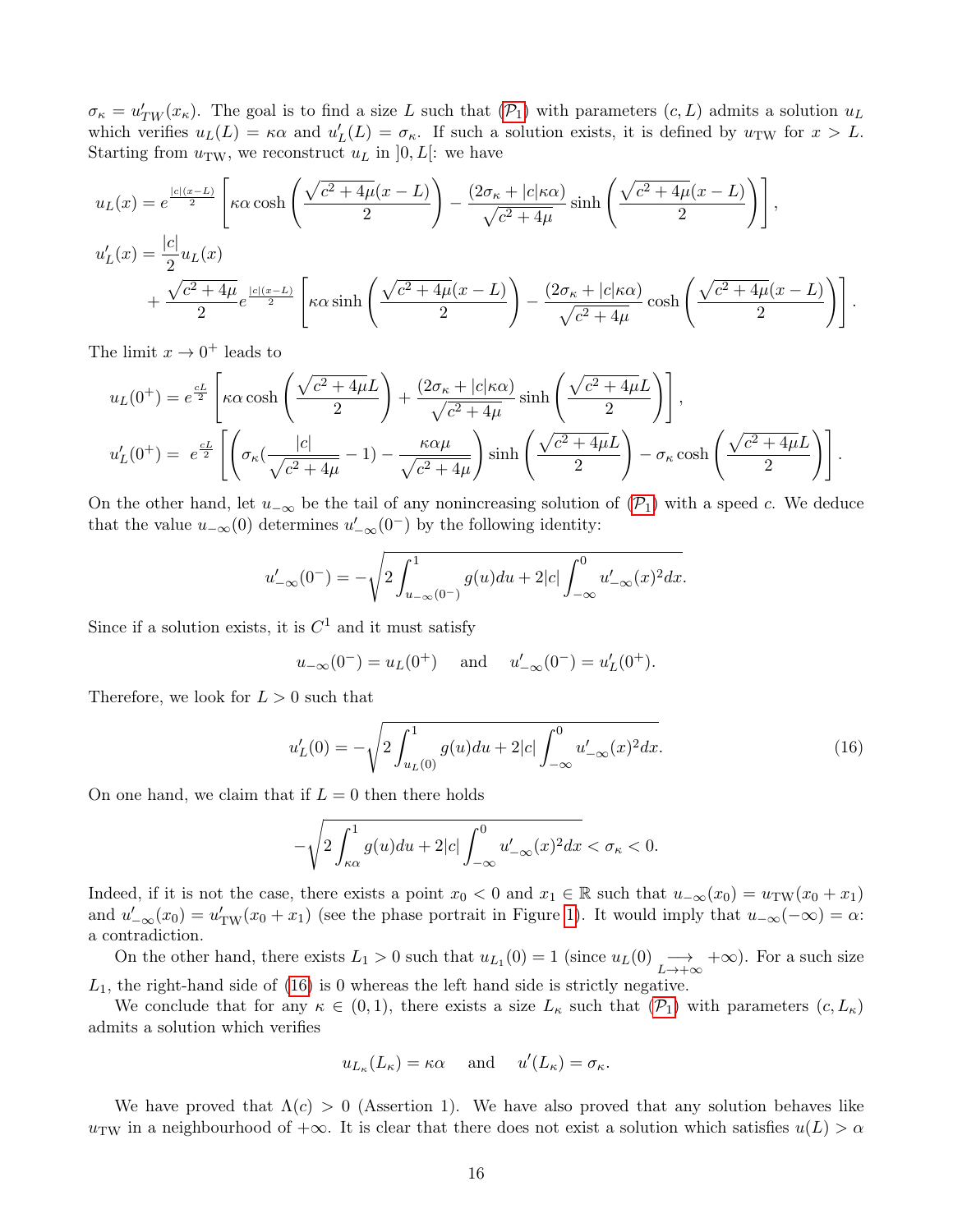

<span id="page-16-0"></span>Figure 1: Phase portrait of  $u_{-\infty}$  and  $u_{\text{TW}}$ .

Since both solutions are decreasing, if  $u'_{-\infty}(0) < u'_{TW}(0)$  then both curves intersect : a contradiction.

(otherwise u behaves like  $u_{\text{TW}}$  and  $u(L) > \max u_{\text{TW}}$ : a contradiction). We deduce that  $\alpha = \sup u(L)$ .  $L>\Lambda(c)$ Moreover, since all the solutions are ordered (thanks to Proposition [2\)](#page-6-3), we deduce that  $L_{\kappa} \underset{\kappa \to 1}{\to} \Lambda(c)$ . It follows that

$$
\lim_{L \to \Lambda(c), \ L > \Lambda(c)} u(L) = \alpha \quad \text{and} \quad \lim_{L \to \Lambda(c), L > \Lambda(c)} u'(L) = 0.
$$

 $\Box$ 

Remark. From the last part of the previous proof, we deduce that if there exists a traveling wave solution of [\(9\)](#page-6-4), then there exists a non-trivial minimal solution of

$$
\begin{cases}\n-cu' - u'' = g(u)1_{\{x<0, \ x>\Lambda(c)\}} - \mu u 1_{\{0 < x < \Lambda(c)\}}, \\
u(-\infty) = 1\n\end{cases}
$$

and satisfies  $u(x) = \alpha$  for all  $x \geq \Lambda(c)$ . (here, by minimal we mean that if there exists a solution v of the above system such that  $0 < v \leq u$  then  $v = u$ ).

We conclude this subsection with the proof of Corollary [1.](#page-7-3)

Proof of Corollary [1.](#page-7-3) It is a direct application of [3](#page-6-2). Proposition 3 and Theorem 4.10 in [\[15\]](#page-28-0). This last result tells us that such a traveling wave exists if and only if  $|c| \geq 2\sqrt{g'(\alpha)}$ . Indeed, since  $g''(\alpha) > 0$ , we deduce that this traveling wave exists and is solution of

$$
\begin{cases}\n-cu'_{\text{KPP}} - u''_{\text{KPP}} = g(u_{\text{KPP}}) \\
u_{\text{KPP}}(-\infty) = \alpha, \quad u_{\text{KPP}}(+\infty) = 0.\n\end{cases}
$$

The stable state 0 invades the unstable state  $\alpha$  with a speed c. Since  $u_{\text{KPP}} \in (0, \alpha)$ , we deduce that the reaction term may be understood as a Fisher-KPP type reaction term.  $\Box$ 

# 2.4.4 Characterization of the case  $L < \Lambda(c)$

*Proof of Proposition [4.](#page-7-2)* Let  $L < \Lambda(c)$  be such that the solution u of

$$
\begin{cases}\n-cu' - u'' = g(u)1_{\{x<0, \ x>\Lambda(c)\}} - \mu u 1_{\{0 < x < \Lambda(c)\}}, \\
u(-\infty) = 1\n\end{cases}
$$

does not satisfies  $u(\infty) = 0$ . We will also denote by  $u_{\infty}$  the solution of  $(\mathcal{P}_1)$  $(\mathcal{P}_1)$  $(\mathcal{P}_1)$  with parameters  $(c, \Lambda(c) + \varepsilon)$ with  $\varepsilon$  a small parameter that we will fix later on.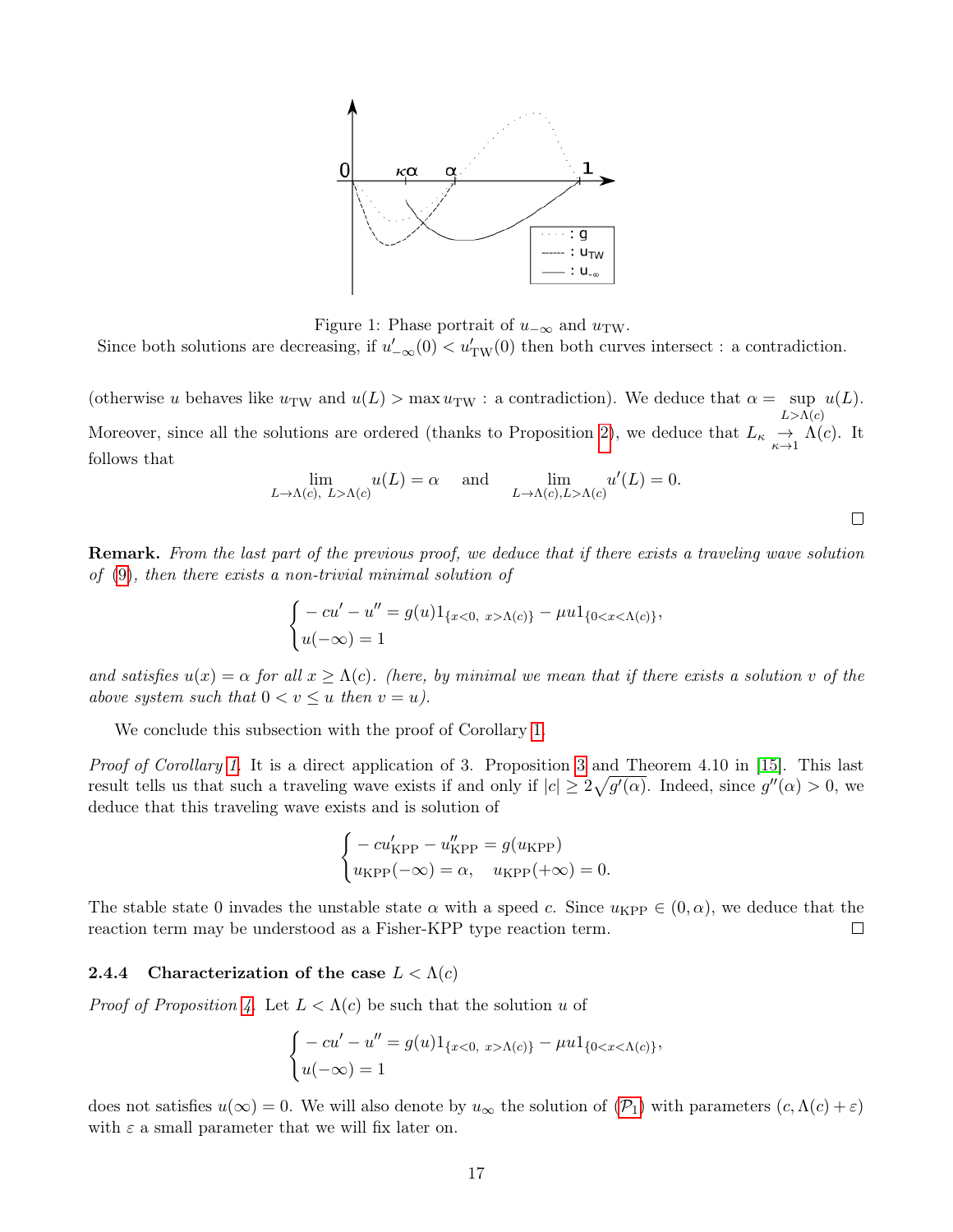First, we prove that u is increasing in  $[L, +\infty]$ . Assume, by contradiction, that there exists  $x \in [L, +\infty]$ such that  $u'(x) < 0$ . We define  $x_0 = \inf\{x > L, u'(x) < 0\}$ . The point  $x_0$  exists by hypothesis and satisfies  $u(x_0) \ge u(L) > u_\infty(\Lambda(c) + \varepsilon)$  according to Proposition [2](#page-6-3) (and for  $\varepsilon$  small enough). Without lost of generality, we may assume  $\varepsilon$  small enough such that  $u'(x_0) < u'_{\infty}(\Lambda(c) + \varepsilon) < 0$ . Next, we introduce  $x_1 = \inf \{x > x_0, \quad u'(x) > 0\}$  such that u is decreasing in  $(x_0, x_1)$ . We claim that  $x_1 = +\infty$ . Indeed, if  $x_1 < +\infty$ , since  $u(x_1)$  is a local minimum, we deduce that

$$
u'(x_1) = 0, \quad g(u(x_1)) = -u''(x_1) < 0 \quad \Rightarrow \quad u(x_1) \in (0, \alpha).
$$

Using again that  $u'(x_1) = 0$ , we conclude, thanks to a phase portrait analysis (see Figure [2\)](#page-17-0), the existence of  $y \in ]x_0, x_1[$  and  $z_0 > \Lambda(c)$  such that  $u(y) = u_{\infty}(z_0 + y)$  and  $u'(y) = u'_{\infty}(z_0 + y)$ . In this phase portrait, it is quite clear that if  $u' < 0$  only on an interval. The desired contradiction follows. The existence of this contact point between the two curves  $(u, u')$  and  $(u_{\infty}, u'_{\infty})$  implies the following contradiction :  $u(x) \to 0$ as  $x \to +\infty$ .



<span id="page-17-0"></span>Figure 2: Existence of  $y \in ]x_0, x_1[$  and  $z_0 > \Lambda(c)$  such that  $u(y) = u_{\infty}(z_0 + y)$  and  $u'(y) = u'_{\infty}(z_0 + y)$ 

It follows that  $u' < 0$  in  $(L, +\infty)$ . Since u is bounded, we deduce that u converges either to  $\alpha$  or to 0. Since  $L < \Lambda(c)$ , u converges to  $\alpha$  (by definition of  $\Lambda(c)$ ). Therefore, we have  $u(x) > \alpha$  and  $u'(x) < 0$  for all  $x > L$ . We deduce that

$$
-u''(x) = cu'(x) + g(u(x)) > 0.
$$

Thus, u is a decreasing concave function which converges as x tends to  $+\infty$ . This is a contradiction. We conclude that  $u'(x) \geq 0$  for all  $x \in [L, +\infty]$ .

Next, we prove that u converges to 1. The solution is bounded by the maximum principle and from the previous part of the proof, the solution is increasing for  $x > L$ . Hence, it converges to a 0 of g. Since  $u(L) > \alpha$ , we conclude that u converges to 1.

It remains to prove that  $u' = 0$  admits only one solution. If it admits two solutions, they are necessary in  $(0, L)$ . Then, one can construct a super-solution  $\overline{u}$  of  $(\mathcal{P}_1)$  $(\mathcal{P}_1)$  $(\mathcal{P}_1)$  with parameters  $(c, L)$  such that  $\overline{u} \leq u$ . Indeed, assume that u' changes its sign at least twice. Since  $u'(0) < 0$  and  $u'(L) > 0$ , we deduce that there exists  $x_0, x_1 \in (0, L)$  such that

$$
x_0 < x_1, \quad u'(x_{0,1}) = 0 \quad \text{and} \quad u''(x_{0,1}) > 0.
$$

Moreover, without loss of generality we may assume that

- 1. there does not exist any other point in  $(x_0, x_1)$  that satisfies such conditions,
- 2.  $u(x_0) \geq u(x_1)$ .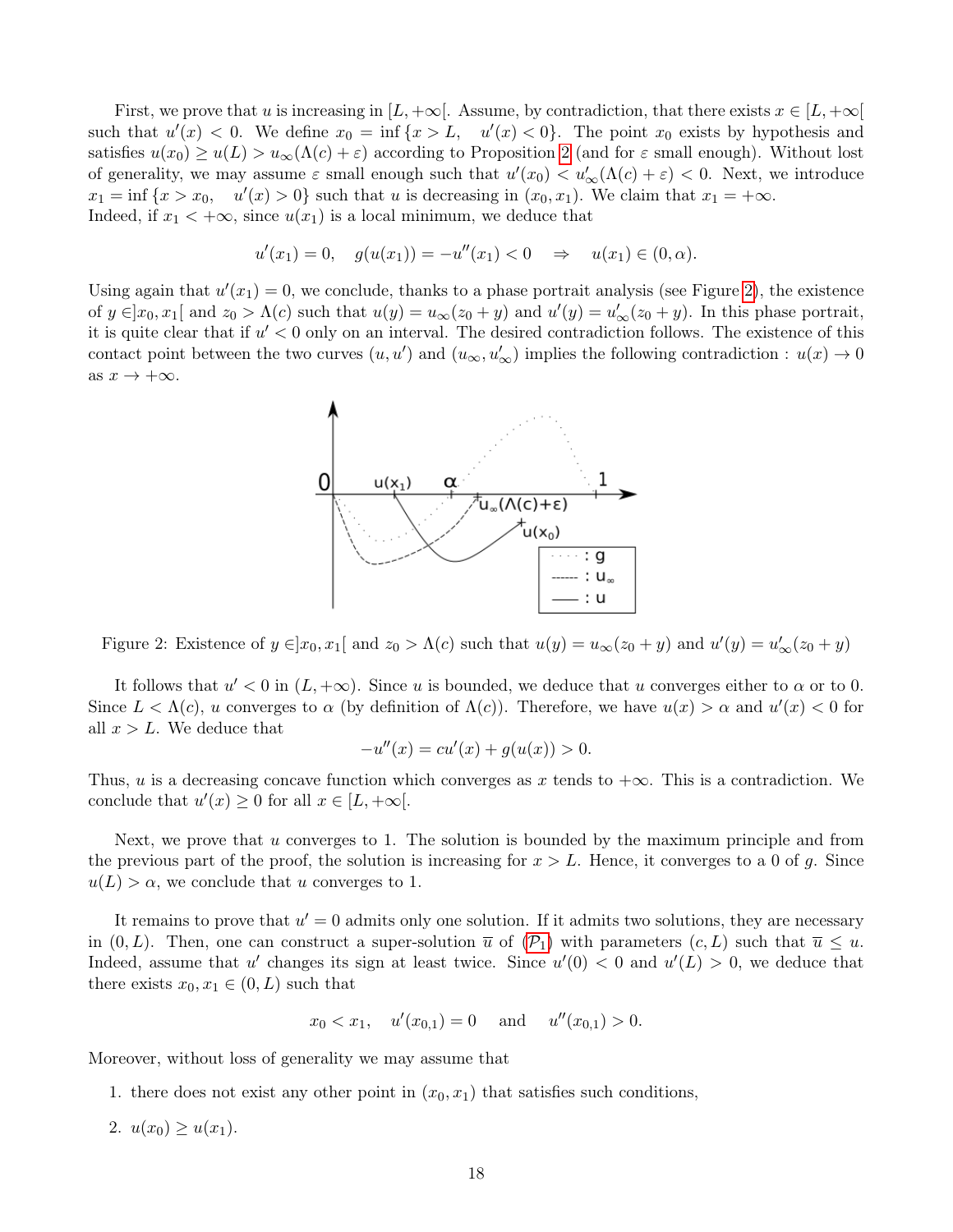We define  $x_2 = \sup\{x \in [x_0, x_1], \quad u(x) = u(x_0)\}\.$  According to the convexity of the curves, we deduce that  $u'(x_2) \leq 0$  and  $u(x) > u(x_0)$  for any  $x \in (x_0, x_2)$ . Next, we define

$$
\overline{u}(x) = \begin{cases} u(x) & \text{for } x < x_0, \\ u(x_0) & \text{for } x \in [x_0, x_2], \\ u(x) & \text{for } x > x_2. \end{cases}
$$

Following the same computations as in the proof of Proposition [2,](#page-6-3)  $\bar{u}$  is a super-solution of  $(\mathcal{P}_1)$  $(\mathcal{P}_1)$  $(\mathcal{P}_1)$ . Moreover,  $\overline{u} \leq u$ . This is in contradiction with the minimality of the solution u. Therefore, we deduce that u changes its sign only once.

 $\Box$ 

# <span id="page-18-0"></span>3 The sterile male release strategy

This section is organized as follow: first we introduce some theoretical intermediate results and definitions. The next subsection is devoted to the proof of the properties of  $m<sub>S</sub>$ . Indeed, the dynamics of the sterile males is independent of the one of the females (notice that the contrary is obviously false). Next, we prove the existence of a solution and the properties of this solution.

### 3.1 Intermediate results

First, we introduce the main tool : a simple comparison principle for the system  $(\mathcal{P}_2)$  $(\mathcal{P}_2)$  $(\mathcal{P}_2)$ . Since  $(m_S \mapsto$  $g(f, m<sub>S</sub>)$ ) is decreasing, we conclude to the following comparison principle:

<span id="page-18-1"></span>**[P](#page-2-1)roposition 7** (Comparison principle for  $(\mathcal{P}_2)$ ). Let  $(f_1, m_1)$  and  $(f_2, m_2)$  satisfying

$$
\begin{cases} \partial_t f_1 - c f_1' - f_1'' - g(f_1, m_1) \le 0, \\ \partial_t m_1 - c m_1' - m_1'' - g_M(m_1) \ge 0, \end{cases} \quad \text{and} \quad \begin{cases} \partial_t f_2 - c f_2' - f_2'' - g(f_2, m_2) \ge 0, \\ \partial_t m_2 - c m_2' - m_2'' - g_M(m_2) \le 0, \end{cases}
$$

and

 $f_1(t=0) \le f_2(t=0)$  and  $m_2(t=0) \le m_1(t=0)$ .

Then for all  $t \geq 0$ , we have

 $f_1(t) \le f_2(t)$  and  $m_2(t) \le m_1(t)$ .

It illustrates the intuition: the more sterile males are released, the less efficiently females reproduce. From this comparison principle, we construct solutions to  $(\mathcal{P}_2)$  $(\mathcal{P}_2)$  $(\mathcal{P}_2)$  which satisfy  $f(-\infty) = 1$  (the stable non-trivial equilibrium) and  $f(+\infty) = 0$ . We begin by providing a complete description of  $m<sub>S</sub>$ .

<span id="page-18-2"></span>**Proposition 8.** For any parameters  $(L, c, M) \in \mathbb{R}^{+*} \times \mathbb{R}^{-} \times \mathbb{R}^{+*}$ , there exists a weak-solution  $m_S$  to

<span id="page-18-3"></span>
$$
-cm'_{S} - m''_{S} + \mu_{s}m_{S} = M1_{(0,L)}.
$$
\n(17)

Moreover, the following assertions hold true:

1.  $m_S \in H^1(\mathbb{R}) \cap C^1(\mathbb{R}),$ 2.  $0 \leq m_S \leq \frac{M}{\mu_s}$  $\frac{\rm M}{\mu_s},$ 3. for all  $x \in \mathbb{R}$ Z  $\text{sinc}(\frac{L\xi}{2})e^{2i\pi \xi x + i\pi L}$  $\setminus$ 

<span id="page-18-4"></span>
$$
m_S(x) = ML \int_{\mathbb{R}} \frac{\text{sinc}\left(\frac{L\zeta}{2}\right)e^{2i\pi\xi x + i\pi L}}{2[4\pi^2\xi^2 + 2\pi i c\xi + \mu_s]} d\xi \qquad \left(\text{with} \quad \text{sinc}(y) = \frac{\sin(y)}{y}\right),\tag{18}
$$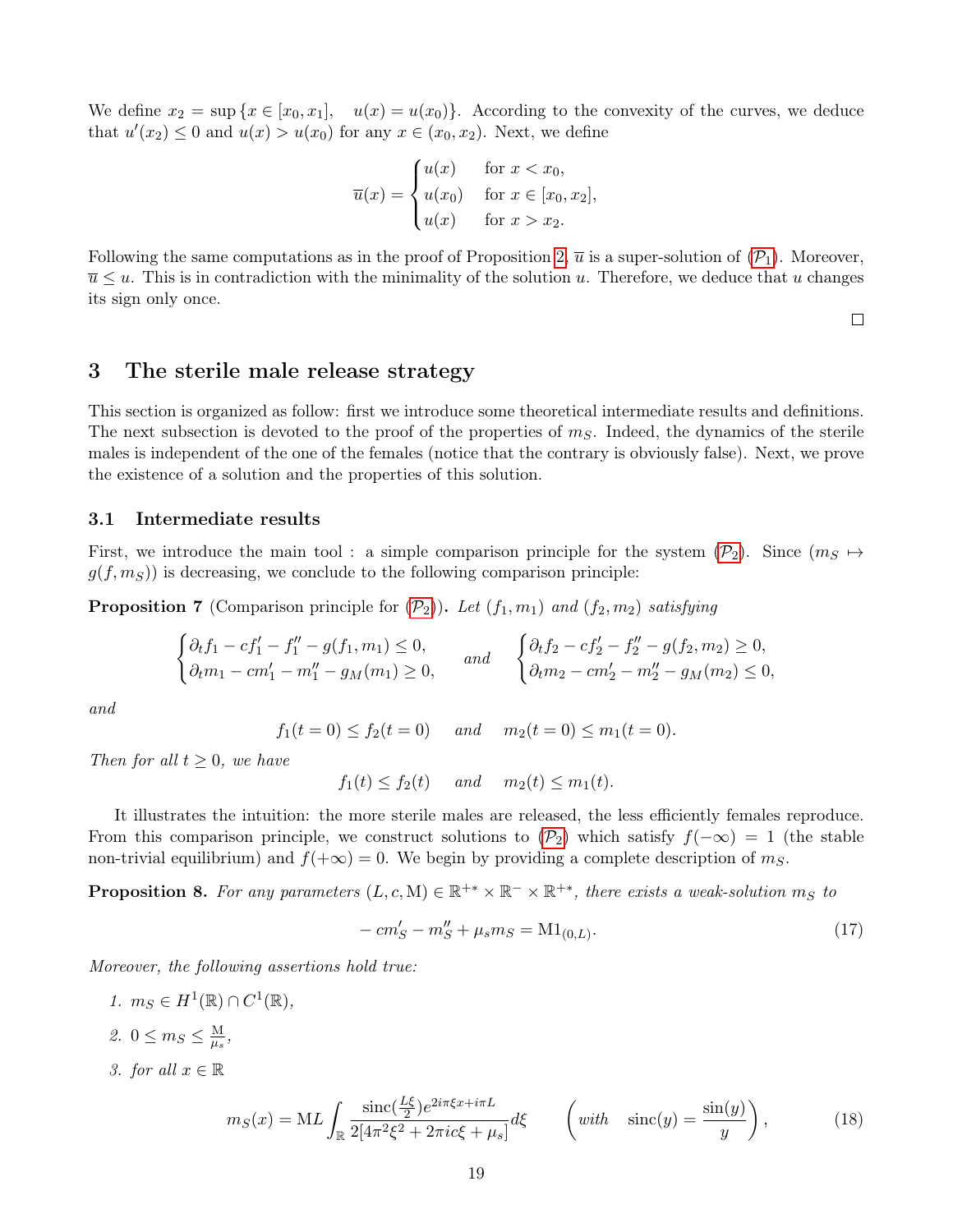- 4.  $\lim_{x \to \pm \infty} m_S(x) = 0$ ,
- 5. there exists  $x_0 \in (0, L)$  such that  $m_S$  is increasing in  $(-\infty, x_0)$  and decreasing in  $(x_0, +\infty)$ .

Now, we have a full description of  $m<sub>S</sub>$ , we state

<span id="page-19-1"></span>**[P](#page-2-1)roposition 9.** For any  $c \leq 0$  and  $L > 0$ , there exists a parameter M such that  $(\mathcal{P}_2)$  with parameters  $(c, M, L)$  admits a solution f.

As for the killing strategy, the idea is to build a super-solution  $\psi_+$  and a sub-solution  $\psi_-$  that are well ordered  $(\psi_-\leq \psi_+)$ . We will construct these sub and super-solutions such that for  $\varepsilon$  small enough, there holds

 $\psi_{+}(\infty) = 0$ ,  $\psi_{-|\mathbb{R}^+} = 0$ ,  $\psi_{+}(-\infty) = 1$  and  $\psi_{-}(-\infty) > 1 - \varepsilon$ .

To play the an equivalent role as  $\Lambda(c)$  in the previous problem, we introduce

 $\Pi(c, L) = \inf \{ M > 0, \quad (P_2) \text{ with parameters } (c, L, M) \text{ admits a solution } \}.$  $\Pi(c, L) = \inf \{ M > 0, \quad (P_2) \text{ with parameters } (c, L, M) \text{ admits a solution } \}.$  $\Pi(c, L) = \inf \{ M > 0, \quad (P_2) \text{ with parameters } (c, L, M) \text{ admits a solution } \}.$ 

We prove some properties of  $\Pi(c,L)$ :

<span id="page-19-0"></span>**Proposition 10.** The function  $\Pi$  is well defined. Moreover, for a fixed speed  $c \leq 0$ , the function  $L \mapsto$  $\Pi(c, L)$  is decreasing and satisfies

$$
\lim_{L \to 0} \Pi(c, L) = +\infty \quad \text{and} \quad \lim_{L \to +\infty} \Pi(c, L) = \Pi_{\infty}(c) > 0.
$$

Finally, for any fixed size  $L > 0$ , there holds

$$
\lim_{c \to -\infty} \Pi(c, L) = +\infty.
$$

To prove Proposition [10,](#page-19-0) we will use a corollary of Propositions [7](#page-18-1) and [8:](#page-18-2)

**Corollary 2.** Let  $(c, L_1, M_1)$  and  $(c, L_2, M_2)$  be two sets of positive parameters such that  $(\mathcal{P}_2)$  $(\mathcal{P}_2)$  $(\mathcal{P}_2)$  admits two solutions  $(m_S^1, f_1)$  and  $(m_S^2, f_2)$  and such that

$$
M_1 \le M_2 \quad and \quad L_1 \le L_2.
$$

Then we have

$$
m_S^1 \le m_S^2
$$
 and  $f_2 \le f_1$ .

### 3.2 Proof of Theorem [2](#page-4-0)

Theorem [2](#page-4-0) is a direct application of Propositions [9](#page-19-1) and [10.](#page-19-0)

#### 3.3 Study of the sterile male density

Proof of Proposition [8.](#page-18-2) We prove each of the points of Proposition [8.](#page-18-2)

*Proof of 1.* If we study the variational form associated to [\(17\)](#page-18-3), it follows

$$
\int_{\mathbb{R}} \left( (m'_{S})^2 + \mu_{s} m_{S}^2 - \frac{c}{2} \left( m_{S}^2 \right)' \right) dx = \int_{0}^{L} \mathcal{M} m_{S} dx.
$$

The right hand side is a continuous application from  $H^1(\mathbb{R})$  to  $\mathbb{R}$ . The bilinearity of the application

$$
a(u, v) = \int_{\mathbb{R}} u'v' + \mu_s uv + \frac{c}{2} (uv)' dx
$$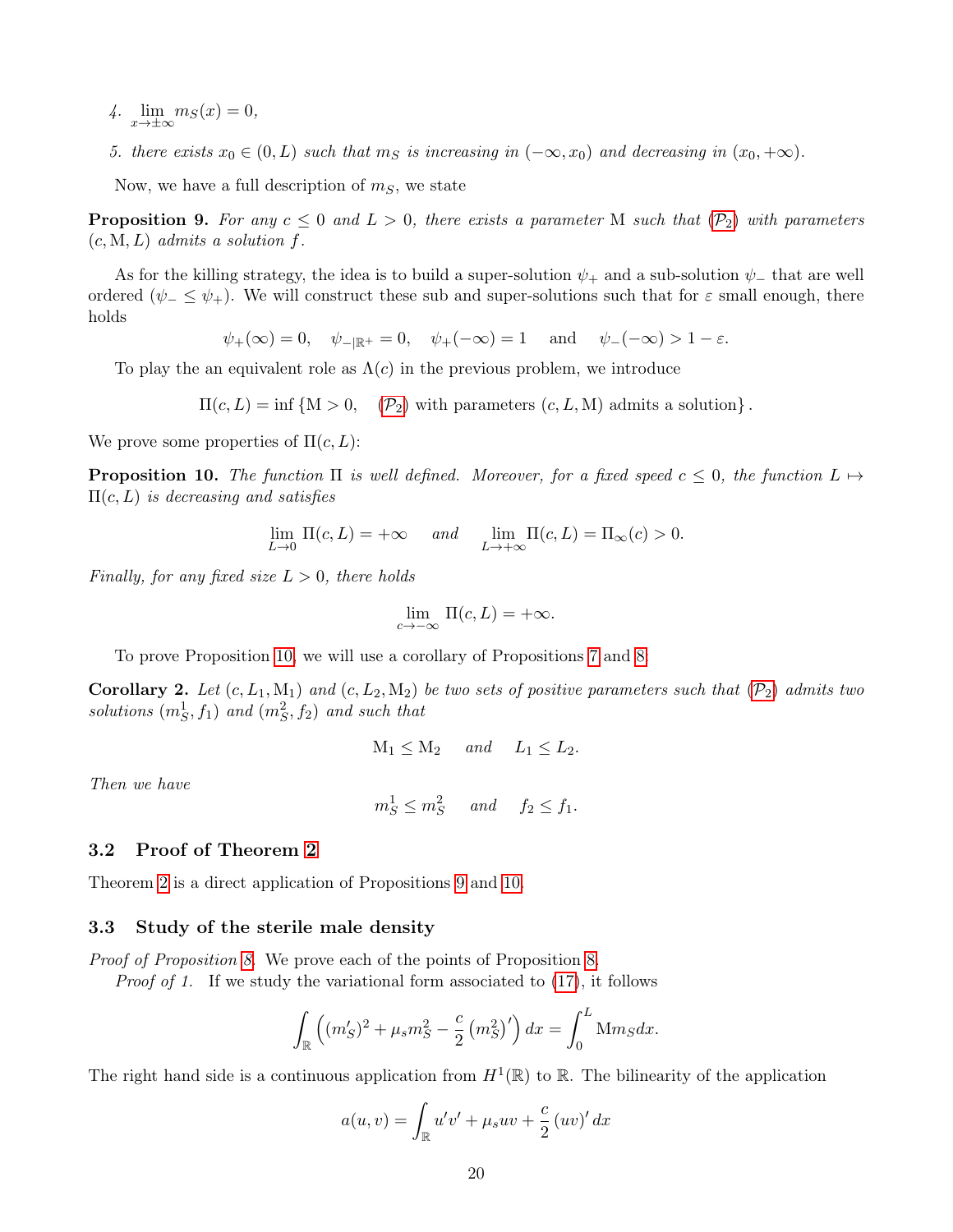is straightforward. Since  $H^1(\mathbb{R}) = H_0^1(\mathbb{R})$ , we deduce that  $\int_{\mathbb{R}} (u^2)' dx = 0$  and it follows

$$
\min(1,\mu_s)\|u\|_{H^1(\mathbb{R})}\leq a(u,u).
$$

We conclude, thanks to the Lax-Milgram Theorem, the existence of  $m<sub>S</sub> \in H<sup>1</sup>(\mathbb{R})$  solution of [\(17\)](#page-18-3) with parameters  $(c, L, M)$ . Moreover, by elliptic regularity, we deduce that  $m_S \in C^1(\mathbb{R})$ .

*Proof of 2.* By remarking that 0 is a solution and that  $\frac{M}{\mu_s}$  is a supersolution. We deduce thanks to the weak maximum principle that

$$
0 < m \, < \frac{M}{\mu_s}.
$$

*Proof of 3.* According to 1, we have  $m_S \in L^2(\mathbb{R})$ . If we perform a Fourier transform, it follows:

$$
2\pi i c \xi \hat{m}_s + 4\pi^2 \xi^2 \hat{m}_s + \mu_s \hat{m}_s = \frac{ML \operatorname{sinc}(\frac{L\xi}{2})e^{i\pi L}}{2}
$$

where we have adopted the following definitions :

$$
\hat{f}(\xi) = \int_{\mathbb{R}} f(x)e^{-2i\pi x\xi} dx.
$$

We deduce that

$$
\hat{m_S}(\xi) = \frac{ML \operatorname{sinc}\left(\frac{L\xi}{2}\right) e^{i\pi L}}{2[4\pi^2 \xi^2 + 2\pi i c\xi + \mu_s]}.
$$

Since  $\inf_{\xi \in \mathbb{R}} |4\pi^2 \xi^2 + 2\pi i c \xi + \mu_s| \ge \inf_{\xi \in \mathbb{R}} 4\pi^2 \xi^2 + \mu_s > 0$ , we deduce that  $\hat{m_S} \in L^1(\mathbb{R}) \cap L^2(\mathbb{R})$  and we conclude that

$$
m_S(z) = ML \int_{\mathbb{R}} \frac{\text{sinc}(\frac{L\xi}{2})e^{2i\pi\xi z + i\pi L}}{2[4\pi^2\xi^2 - 2\pi i c\xi + \mu_s]} d\xi.
$$

Proof of 4. By noticing that  $\hat{m}_s \in L^1(\mathbb{R})$ , we conclude that  $m_S(x) \longrightarrow_{x \to \pm \infty} 0$ .

*Proof of 5.* Thanks to 4., we deduce that  $m<sub>S</sub>$  takes its maximum at some point  $x<sub>0</sub> \in \mathbb{R}$ . Since the reaction term is positive only in  $(0, L)$ , the weak maximum principle implies that  $x_0 \in (0, L)$ .

Next, we prove by contradiction that  $m<sub>S</sub>$  is monotonous on  $(-\infty, x_0)$  and on  $(x_0, +\infty)$ . If it is not the case in  $(-\infty, x_0)$  (the other case is treated with the same method), since  $m_S(x) \rightarrow_{\infty} 0$ , we deduce that there exists  $x_1 \in (-\infty, x_0)$  such that  $m'_{S}(x_1) = 0$  and  $-m''_{S}(x_1) > 0$  (in a weak sense). Since  $m_{S}(x_0) = \max m_{S}(x_1)$ and  $m'_{S}(x_1 + \varepsilon) < 0$ , it follows the existence of  $x_2 \in (x_1, x_0)$  such that  $m'_{S}(x_2) = 0$  and  $-m''_{S}(x_2) < 0$  (in a weak sense). Regarding the sign of the reaction term, is follows that  $0 < x_1$  and  $x_2 < 0$ . Recalling that  $x_1 < x_2 < x_0$ , it follows the desired contradiction.  $\Box$ 

# 3.4 Construction of the solution f

We adopt the same strategy to construct the sub and the super-solutions as for equation  $(\mathcal{P}_1)$  $(\mathcal{P}_1)$  $(\mathcal{P}_1)$ . First, we begin with a super-solution constructed by parts, next, we focus on the subsolution.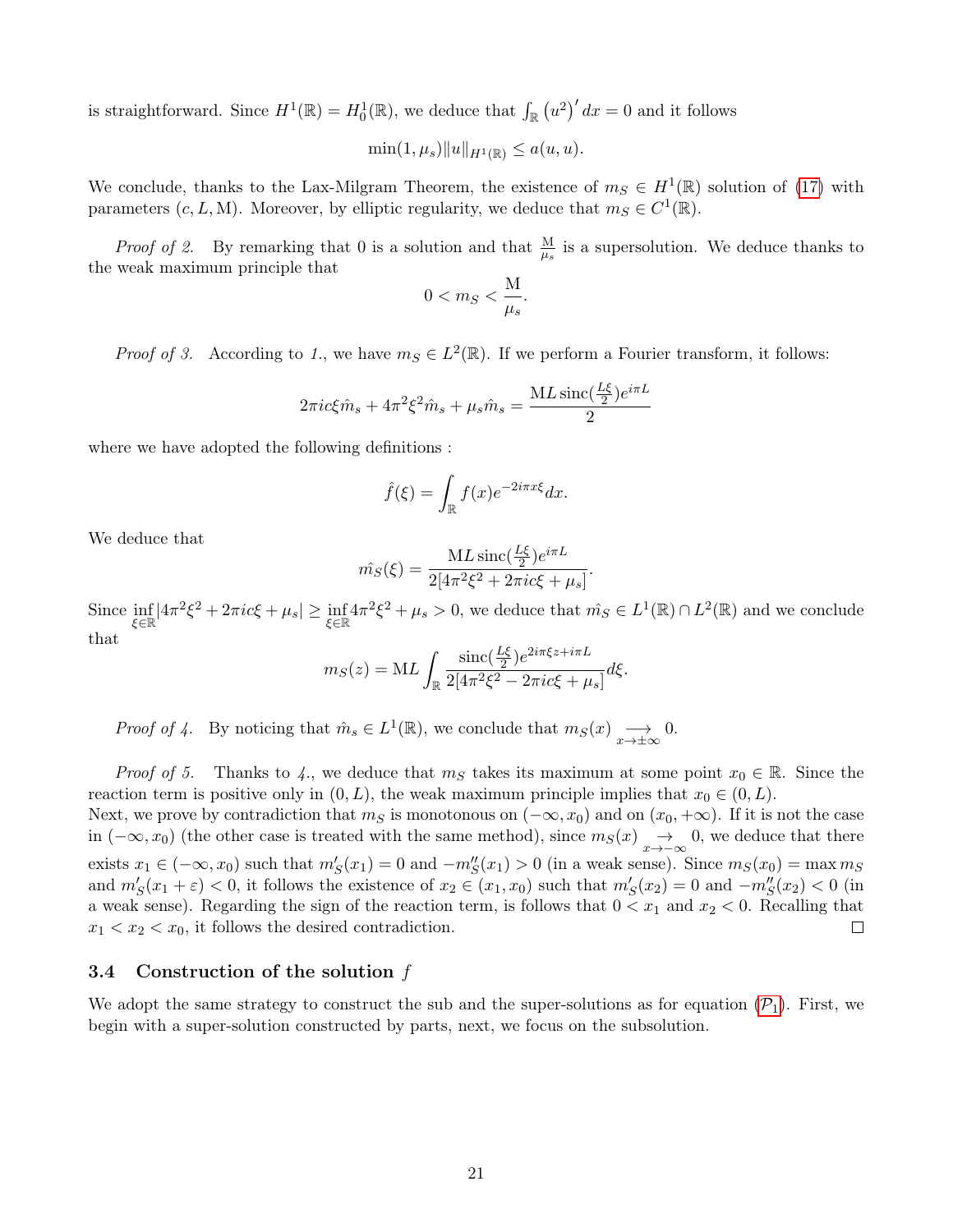# 3.4.1 Construction of a super-solution

First, we fix a size  $L > 0$  and  $c \le 0$ . We split the domain into three parts :  $\mathbb{R}_-, (0, L_*)$  and  $(L_*, +\infty)$  with  $L_* \geq L$  an arbitrary size of interval. The density of released mosquitoes M at each position of the interval  $(0, L)$  is a free parameter. Next, we introduce, for  $u \in \mathbb{R}_+$ 

$$
g_{super}(u,x) = \begin{cases} g(u,0) & \text{for } x \le 0, \\ -\frac{\mu}{2}u & \text{for } 0 \le x \le L_*, \\ g(u,0) & \text{for } \text{for } x > L_*. \end{cases} \tag{19}
$$

We claim the following result:

<span id="page-21-2"></span>**Lemma 5.** For any  $L > 0$ , there exists  $M_0 > 0$  such that for any  $M > M_0$ , we have  $g(u, x) \leq g_{super}(u, x)$ for all  $x \in \mathbb{R}$  and  $u \geq 0$ .

*Proof.* The assertions holds true for  $x < 0$  and  $x > L_*$ . For  $x \in ]0, L_*[$ , it suffices to remark that for a fixed value  $L_*$ , as M increases  $\min_{n \in \mathbb{N}} m_S(x)$  increases (see [\(18\)](#page-18-4)). The conclusion follows by remarking  $x \in (0,L_*)$ that  $g(u, x)$  converges locally uniformly to  $-\mu u$  as  $M \to +\infty$ .  $\Box$ 

The two following Lemmas are similar to Lemmas [2](#page-7-5) and [3.](#page-8-0) The proofs are identical, therefore we do not provide them.

<span id="page-21-0"></span>**Lemma 6.** There exists  $\gamma_0 > 0$  and  $\delta_0 > 0$  such that the solution of the following ODE

$$
\begin{cases}\n-cv_2' - v_2'' = g_{super}(v_2, x), \\
v_2(L_*) = \gamma_0, \quad v_2'(L_*) = -\delta_0\n\end{cases}
$$
\n(20)

satisfies

$$
v_2(+\infty) = 0 \quad \text{and} \quad v_2'(+\infty) = 0.
$$

<span id="page-21-1"></span>**Lemma 7.** There exists a size  $L_* > 0$  such that there exists a solution  $v_1$  of the following problem

$$
\begin{cases}\n-cv_1' - v_1'' = -\frac{\mu}{2}v_1 \\
v_1(0) = 1, \quad v_1(L_*) = \gamma_0, \\
v_1'(0) \le 0, \quad v_1'(L_*) = 0.\n\end{cases}
$$
\n(21)

We conclude with the construction of the super-solution:

<span id="page-21-4"></span>**Lemma 8.** For any speed  $c \leq 0$ , size  $L > 0$ , there exists  $M > 0$  such that  $(\mathcal{P}_2)$  $(\mathcal{P}_2)$  $(\mathcal{P}_2)$  with parameters  $(c, L, M)$ admits a super-solution  $\psi_+$  which satisfies

$$
\psi_+(-\infty) = 1 \quad \text{and} \quad \psi_+(+\infty) = 0.
$$

Proof. Let  $c \le 0$  be a fixed parameter. Let  $\gamma_0$  and  $\delta_0$  be given by Lemma [6.](#page-21-0) Next, thanks to Lemma [7,](#page-21-1) we deduce the existence of  $L_*$  such that the conclusion of Lemma [7](#page-21-1) holds true. Then, according to Lemma [5,](#page-21-2) there exists a value of M large enough such that it is sufficient to construct a super-solution of the equation

<span id="page-21-3"></span>
$$
-c\psi'_{+} - \psi''_{+} = g_{super}(\psi_{+}, x)
$$
\n(22)

to obtain a super-solution of  $-cu' - u'' = g(u, m<sub>S</sub>(x))$ . The function

$$
\psi_{+}(x) = \begin{cases} 1 & \text{for } x < 0, \\ v_{1}(x) & \text{for } 0 \le x \le L_{*}, \\ v_{2}(x) & \text{for } x > L_{*}, \end{cases}
$$

(where the function  $v_1$  and  $v_2$  are provided by Lemmas [6](#page-21-0) and [7\)](#page-21-1) is a super-solution of [\(22\)](#page-21-3). Since  $\lim_{x \to -\infty} \psi_+(x) = 1$  and  $\lim_{x \to +\infty} \psi_+(x) = \lim_{x \to +\infty} \psi_2(x) = 0$ , the conclusion follows.  $\Box$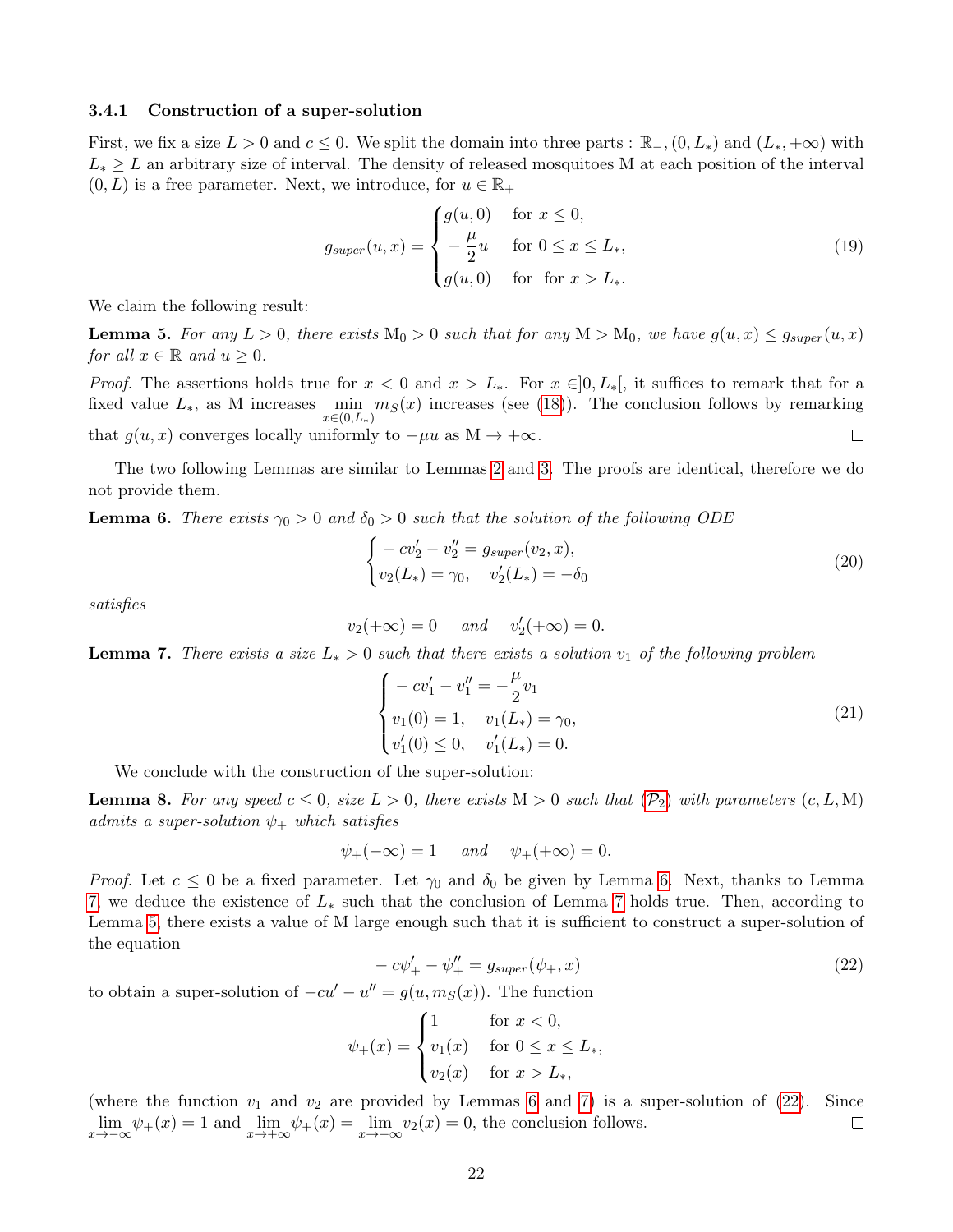# 3.4.2 Construction of a sub-solution

Since  $(\mathcal{P}_2)$  $(\mathcal{P}_2)$  $(\mathcal{P}_2)$  is fully non-autonomous, the construction of the sub-solution is more tricky than the one for  $(\mathcal{P}_1)$  $(\mathcal{P}_1)$  $(\mathcal{P}_1)$ . First, we introduce the following result:

<span id="page-22-1"></span>**Lemma 9.** There exists  $m_0 > 0$  such that for all  $m \in [0, m_0]$ , the application  $(f \mapsto g(f, m))$  is bistable in the following sense:

$$
\exists \alpha_m, \varepsilon_m > 0 \text{ such that } \alpha_m < 1 - \varepsilon_m,
$$
  
\n
$$
g(0, m) = g(\alpha_m, m) = g(1 - \varepsilon_m, m) = 0,
$$
  
\n
$$
g(f, m) < 0 \quad \text{for } 0 < f < \alpha_m,
$$
  
\nand 
$$
g(f, m) > 0 \quad \text{for } \alpha_m < f < 1 - \varepsilon_m.
$$

Moreover,  $m_0$  can be taken small enough such that  $\alpha_m$  is an unstable equilibrium and  $1 - \varepsilon_m$  is a stable equilibrium with

$$
\int_0^{1-\varepsilon_m} g(f,m)df > 0.
$$

*Proof.* Remarking that  $(f \mapsto g(f, 0))$  is a bistable reaction term and noticing that  $(m \mapsto g(F, m))$  is uniformly continuous with  $g(0, m) = 0$  for any  $m > 0$  (assumption [\(H4\)](#page-2-3)), we deduce that there exists  $m_0 > 0$ , such that the conclusion is true.  $\Box$ 

Remark that  $\alpha_m \to \alpha$  and  $1-\varepsilon_m \to 1$  as  $m \to 0$ . Therefore, without loss of generality we may assume  $m_0$  small enough such that

$$
\frac{\partial g}{\partial f}(f,0) < 0 \quad \text{for any } f \in ]1 - \varepsilon_m, 1[.
$$
\n<sup>(23)</sup>

Let  $m \in ]0, m_0[$  be fixed and  $\psi_-$  be the solution of

$$
\begin{cases}\n-\psi''_{-} = g(\psi_{-}, m) & \text{in } \mathbb{R}^-, \\
\psi_{-}(0) = 0, \lim_{\substack{x \to 0 \\ x < 0}} \psi'_{-}(0) = -2 \sqrt{\int_0^{1 - \varepsilon_m} g(u, m) du}, \\
\psi_{-} = 0 & \text{in } \mathbb{R}^+.\n\end{cases}
$$
\n(24)

A classical portrait phase analysis tells us that  $\psi_-(-\infty) = 1 - \varepsilon_m$  and  $\psi'_- \leq 0$ . We claim that a translation of  $\psi$ <sub>−</sub> is an admissible sub-solution.

<span id="page-22-0"></span>**Lemma 10.** There exists  $x_0 < 0$  such that  $\phi_-(x) = \psi_-(x - x_0)$  is a sub-solution of  $(\mathcal{P}_2)$  $(\mathcal{P}_2)$  $(\mathcal{P}_2)$ .

*Proof.* We define  $x_0 = \sup\{x < 0, m_S(x) < m\}$  (such a  $x_0$  exists thanks to Proposition [8\)](#page-18-2). Since  $\phi_{-\vert \{x>x_0\}} = 0$ , we focus on  $x < x_0$ :

$$
-c\psi'_{-} - \psi''_{-} - g(\psi_{-}, m_S(x)) = -c\psi'_{-} + g(\psi_{-}, m) - g(\psi_{-}, m_S(x)).
$$

First we remark that  $m_S(x) < m$  implies  $g(\psi_-, m) - g(\psi_-, m_S(x)) < 0$  (thanks to [\(H4\)](#page-2-3)). Second, it is clear that  $-c\psi'_{-} < 0$ . We conclude that

$$
-c\psi'_{-} - \psi''_{-} - g(\psi_{-}, m_{S}(x)) \leq 0,
$$

Since the  $\lim_{x\to x_0}$  $x \leq x_0$  $\psi_{-}(x)' < 0 = \lim_{x \to x_0}$  $x > x_0$  $\psi'_{-}(x), \psi_{-}$  is a subsolution of  $(\mathcal{P}_2)$  $(\mathcal{P}_2)$  $(\mathcal{P}_2)$ .

 $\Box$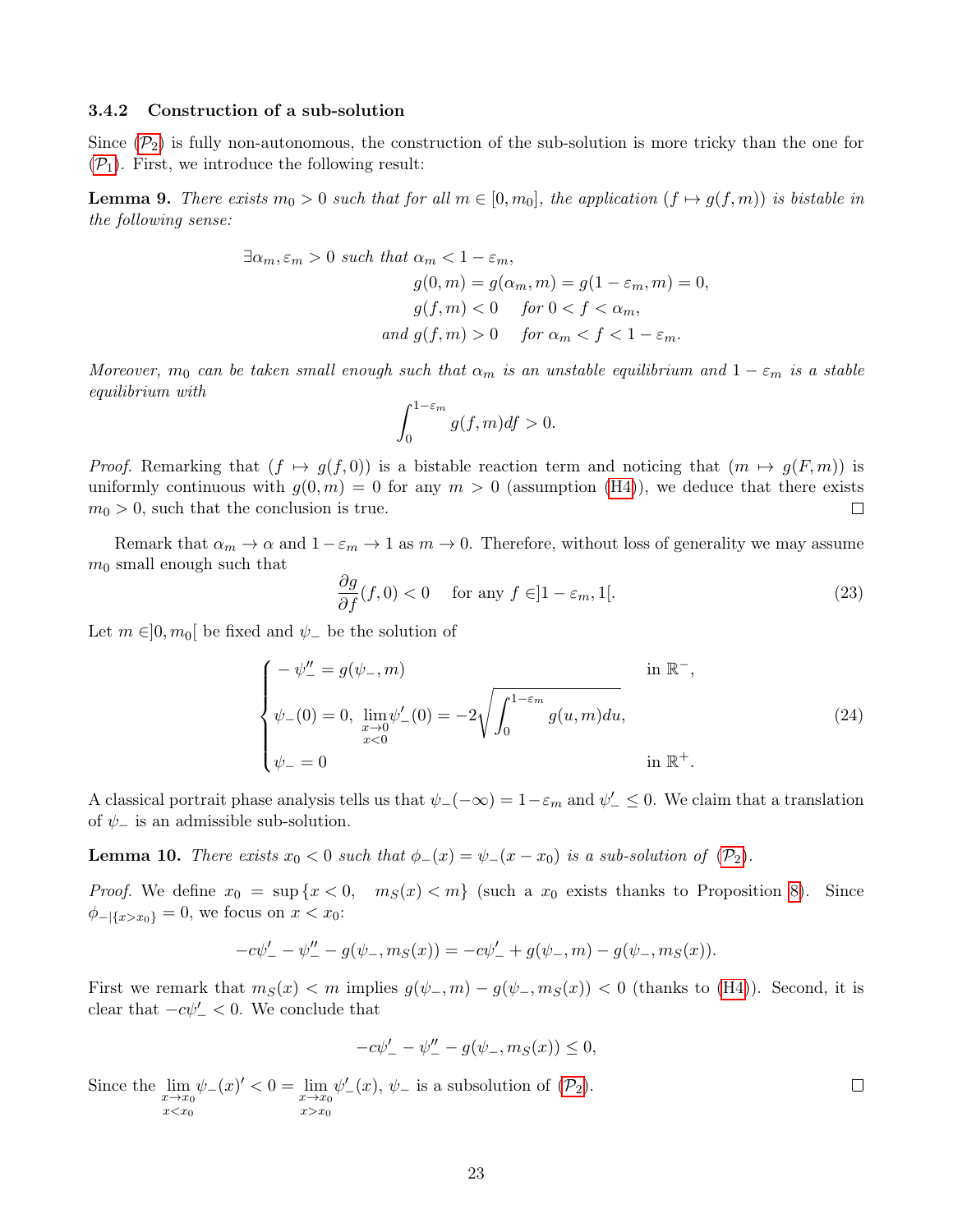# 3.4.3 Conclusion: Construction of a solution

Proof of Proposition [9.](#page-19-1) From the sub and the super-solutions established in Lemmas [8](#page-21-4) and [10,](#page-22-0) it follows the existence of a solution f of  $(\mathcal{P}_2)$  $(\mathcal{P}_2)$  $(\mathcal{P}_2)$  with parameters  $(c, L, M)$  which satisfies:

$$
\lim_{x \to +\infty} f(x) = 0 \quad \text{and} \quad 1 - \varepsilon_m \le \lim_{x \to -\infty} f(x) \le 1.
$$

We claim that  $\lim_{x \to -\infty} f(x) = 1$ . We distinguish two cases :

$$
\liminf_{x \to -\infty} f(x) = \limsup_{x \to -\infty} f(x) \quad \text{or} \quad \liminf_{x \to -\infty} f(x) < \limsup_{x \to -\infty} f(x).
$$

**Case 1.** In this case, if f converges, it is to a zero of  $g(\cdot, 0)$ . Moreover, this root must belong to  $[1-\varepsilon_m, 1]$ . It follows that this root is 1. We conclude that

$$
\lim_{x \to -\infty} f(x) = 1.
$$

**Case 2.** In this case, we deduce that f' changes its sign in a neighbourhood of  $-\infty$ . Let  $(y_n)_{n\in\mathbb{N}}$  be a decreasing sequence such that  $y_n \to -\infty$ ,  $f(y_n)$  is a local minimum of f and  $|f(y_n) - \limsup_{x \to -\infty}$  $|f(x)| >$ 

1  $\frac{1}{2}$ | $\liminf_{x \to -\infty} f(x) - \limsup_{x \to -\infty}$  $\limsup_{x \to -\infty} f(x)$  :=  $\delta$ . Since  $f(y_n)$  is a local minimum, we deduce that

$$
f'(y_n) = 0
$$
 and  $g(f(y_n), m_S(y_n)) = -f''(y_n) \le 0.$ 

Moreover, since  $1 - \varepsilon_m \leq \liminf f(y_n) \leq 1 - \delta$ , we deduce that

$$
\liminf g(f(y_n), m_S(y_n)) = \liminf g(f(y_n), 0) > 0.
$$

We have a contradiction, this case is impossible.

We conclude that  $f(x) \longrightarrow x \rightarrow -\infty$  1 and the solution verifies all the desired properties.

# 3.5 Study of  $\Pi(L, c)$

*Proof of Proposition [10.](#page-19-0)* We split the proof into 3 parts: first we prove that  $\Pi$  is well defined, next we prove that it is decreasing, finally, we study the limit  $L \to +\infty$ .

[P](#page-2-1)roof that  $\Pi$  is well defined. Since for any size  $L > 0$  and speed  $c \leq 0$ , a solution to  $(\mathcal{P}_2)$  exists for M large enough, we deduce that  $\Pi(c, L)$  is well defined.

Proof that  $\Pi$  is decreasing with respect to L. Let two sizes of interval  $L_1$  and  $L_2$  be such that  $L_1 < L_2$ . Let  $M > 0$  be such that  $(\mathcal{P}_2)$  $(\mathcal{P}_2)$  $(\mathcal{P}_2)$  with parameters  $(c, L_1, M)$  admits a solution  $f^1$ . Finally, we introduce  $m_S^1$ and  $m_S^2$  as the two associated (with respect to  $L_i$ ) distributions of sterile males. We claim that  $f^1$  is a super-solution to  $(\mathcal{P}_2)$  $(\mathcal{P}_2)$  $(\mathcal{P}_2)$  with parameters  $(c, L_2, M)$ . Indeed, since  $L_2 > L_1$ , we deduce thanks to [\(18\)](#page-18-4) that  $m_S^1 < m_S^2$ . By recalling that  $m \mapsto g(f, m)$  is decreasing, it follows that

$$
-c(f1)' - (f1)'' - g(f1, mS2) = g(f1, mS1) - g(f1, mS2) > 0.
$$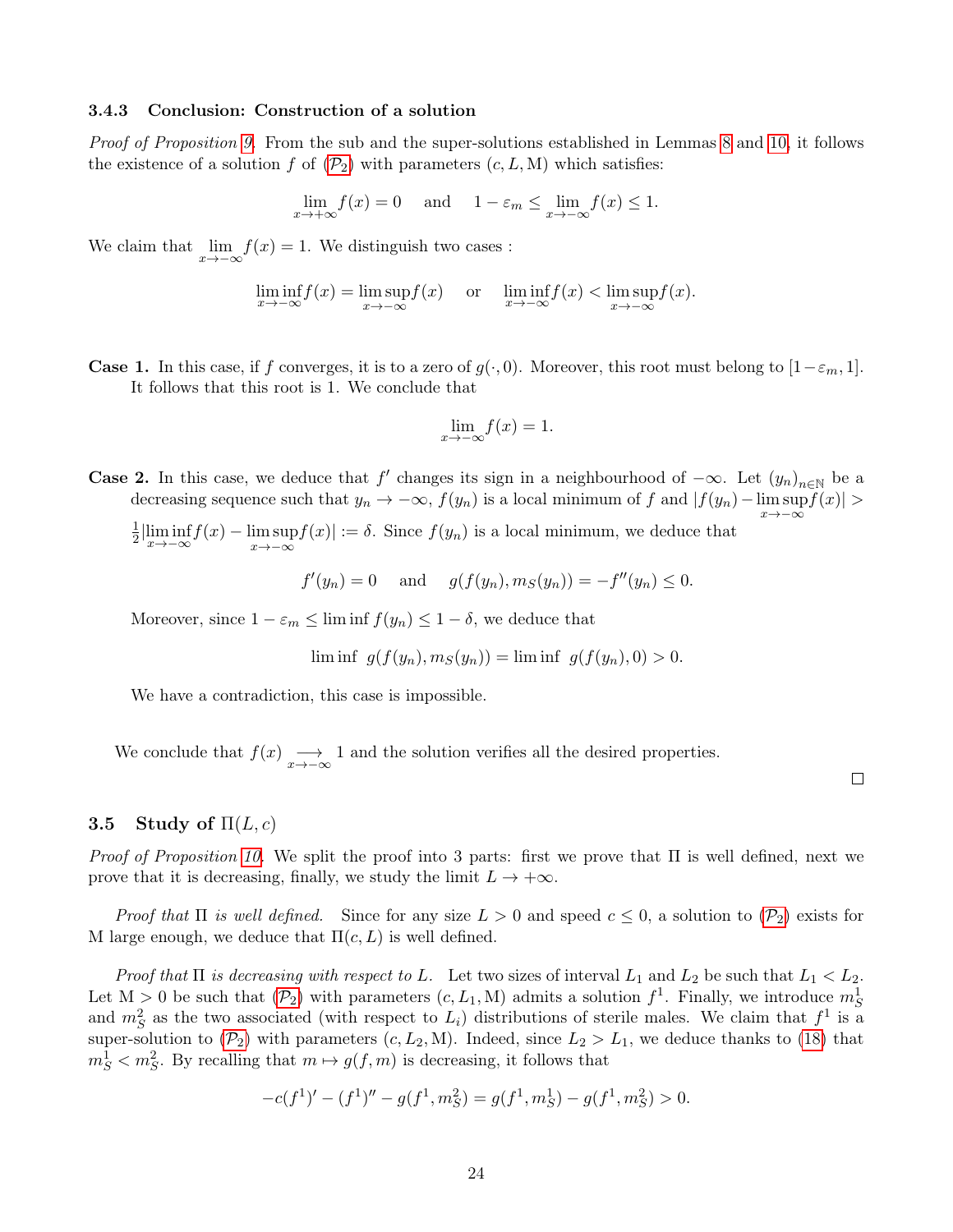By the method of the sub and super-solution presented above, we deduce that  $(\mathcal{P}_2)$  $(\mathcal{P}_2)$  $(\mathcal{P}_2)$  with parameters  $(c, L_2, M)$  admits a solution. Passing to the infimum, we conclude that

$$
\Pi(c, L_1) \ge \Pi(c, L_2).
$$

Proof that  $\lim_{L\to 0} \Pi(c,L) = +\infty$ . Assume by contradiction that it is not the case. Let  $\Pi_0$  be the supremum of  $\Pi$  in a neighborhood of  $L = 0$ . Let  $m_S^L$  be the distribution of sterile males associated with parameters  $(c, L, \Pi_0)$  $(c, L, \Pi_0)$  $(c, L, \Pi_0)$  and  $f_L$  the associated solution of  $(\mathcal{P}_2)$ . We introduce  $m_0$  such that  $(f \mapsto g(f, m_0))$ is bistable and sign  $\left(\int_0^{1-\varepsilon_{m_0}} g(u, m_0) du\right) = \text{sign}\left(\int_0^{1-\varepsilon_{m_0}} g(u, 0) du\right) > 0$ . According to [\(18\)](#page-18-4), we have  $m_S^L(x) \longrightarrow 0$  uniformly therefore, we assume that L is small enough such that  $m_S^L < m_0$ . We claim that  $f_L$  is a super-solution of

<span id="page-24-1"></span>
$$
-cu' - u'' = g(u, m_0).
$$
\n(25)

Indeed, according to [\(H4\)](#page-2-3), it follows that

$$
-cf'_L - f''_L - g(f_L, m_0) = g(f_L, m_S) - g(f_L, m_0) > 0.
$$

Hence, thanks to Lemma [10,](#page-22-0) we deduce the existence of a traveling wave solution of [\(25\)](#page-24-1) which connects the two stable states 0 and  $1 - \varepsilon_{m_0}$ . Moreover, this traveling wave has a negative speed c which is in contradiction with [\[4\]](#page-28-7) (since  $\int_0^{1-\varepsilon m_0} g(u, m_0) du > 0$  by hypothesis).

Proof that  $\lim_{\epsilon \to 0} \Pi(c, L) = \Pi_{\infty}(c) > 0$ . The proof works the same as the above : By contradiction, if  $L\rightarrow+\infty$ we assume  $\lim_{L\to+\infty} \Pi(c,L) = 0$ , one can deduce the existence of a traveling wave of a bistable equation with a negative speed which connects the two stable states. Moreover, this bistable equation can be chosen such that the only traveling wave that connects these two stable states has a positive speed (see [\[4\]](#page-28-7)): a contradiction. We let the details to the reader.

Proof that  $\lim_{c\to-\infty} \Pi(c,L) = +\infty$ . The proof works the same as the above proof : by contradiction. If the conclusion is false for a size  $L > 0$ , it follows that there exists  $M_0 > 0$  such that for any negative speed c,  $\Pi(c, L) < M_0$ . Next, the dominated convergence theorem applied to [\(18\)](#page-18-4) implies that  $\|m_S\|_{\infty} \to 0$  as  $c \to -\infty$ . Let  $m_0$  be the parameter provided by Lemma [9,](#page-22-1)  $c < 0$  such that  $\Pi(c, L) < M_0$  and  $m_S < m_0$ . We conclude by remarking that  $(\mathcal{P}_2)$  $(\mathcal{P}_2)$  $(\mathcal{P}_2)$  with parameters  $(c, L, M_0)$  admits a solution u and such a solution is a super-solution of

$$
-cf' - f'' = g(f, m_0).
$$

This gives the existence of a traveling wave solution with a negative speed to the equation

$$
\begin{cases} \partial_t f - f'' = g(f, m_0), \\ f(-\infty) = 1 - \varepsilon_{m_0}, \quad f(+\infty) = 0. \end{cases}
$$

By taking  $m_0$  small enough such that  $\int_0^{1-\varepsilon m_0} g(u, m_0) du > 0$  the contradiction follows.

# <span id="page-24-0"></span>4 Numerical illustrations

First, we detail the numerical schemes. We discretize a parabolic version of  $(\mathcal{P})$  $(\mathcal{P})$  $(\mathcal{P})$  and we let the time increases until the numerical solution reaches a numerical equilibrium. This equilibrium is assumed to be achieved if the error between two large times is small enough (i.e. a Cauchy criteria). We use an interval

 $\Box$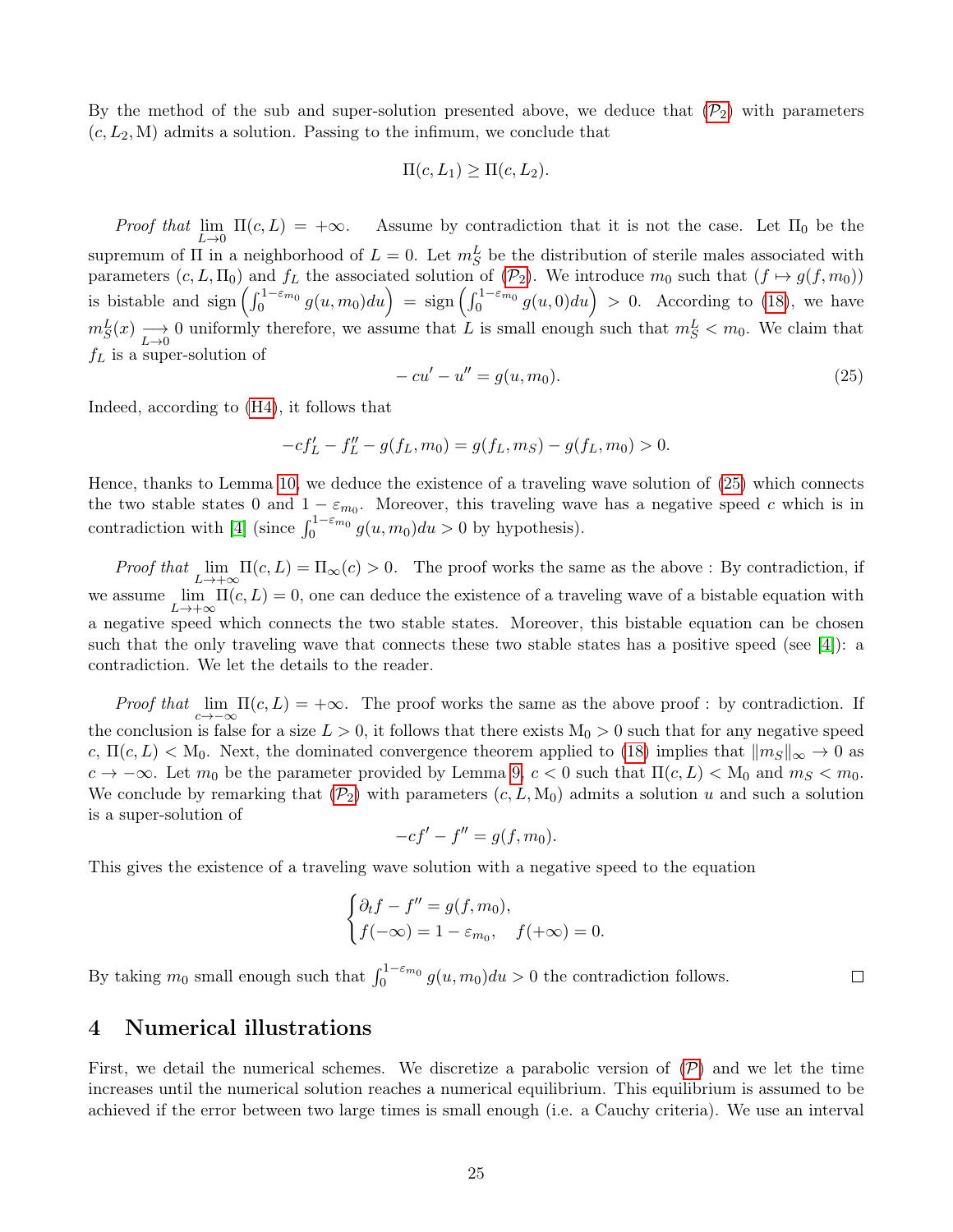large enough to consider that the derivatives of the stable states at the boundaries are 0. Therefore, we implement  $(\mathcal{P})$  $(\mathcal{P})$  $(\mathcal{P})$  with Neumann boundary conditions:

<span id="page-25-0"></span>
$$
\begin{cases} \partial_t u - c \partial_x u - \partial_{xx} u = g(u) 1_{(0,L)} + Act(x, u) 1_{(0,L)^c}, \\ \partial_{\nu_x} u = 0. \end{cases}
$$
 (26)

In a first subsection, we present a numerical illustration of Theorem [1](#page-3-0) for the function

$$
g(u) = u(1 - u)(u - \alpha).
$$

This classical bistable reaction term verifies [\(H1\)](#page-1-0), [\(H2\)](#page-2-5) and g is convex in  $(0, \alpha)$ . For the computation of  $\Lambda(c)$  for  $(\mathcal{P}_1)$  $(\mathcal{P}_1)$  $(\mathcal{P}_1)$ , we use a dichotomy method : We fix a speed c and let two sizes of intervals  $L< L_+$ be such that  $(\mathcal{P}_1)$  $(\mathcal{P}_1)$  $(\mathcal{P}_1)$  admits a solution for parameters  $(c, L_+)$  and does not admit a solution for parameter  $(c, L_{-})$ . Next, we solve numerically  $(\mathcal{P}_1)$  $(\mathcal{P}_1)$  $(\mathcal{P}_1)$  with parameters  $(c, \frac{L_{-}+L_{+}}{2})$  $\frac{+L_{+}}{2}$ ). If the solution invades the territory, we replace  $L_+$  by  $\frac{L_-+L_+}{2}$  and if the solution does not invade the territory, we replace  $L_-$  by  $\frac{L_-+L_+}{2}$ . We underline that the sign of the derivative at  $L$  provides a suitable invasion criterion.

For the second strategy, we provide a simulation of  $(26)$  with q which satisfies [\(5\)](#page-2-7) with different sets of parameters  $(c, L, M)$ . Since we do not have a precise invasion criterion as above, we only provide the critical size that ensures invasion for a fixed speed  $c$  and a constant number of released sterile mosquitoes M.

# 4.1 The killing strategy for the "classical" bistable reaction term

We perform the numerical investigation of  $\Lambda(c)$  for different values of c between  $c_{\min}$  and  $c_{\max}$ . The numerical parameters are fixed as follow :

| $\sim$<br>$\omega_{\rm min}$            | $\sim$<br>$\omega$ max | 'mın | max      | ⌒<br>u | $\alpha$<br>uit | uı       | $\mathfrak{c}_{\text{min}}$ | $\epsilon_{\rm max}$ |
|-----------------------------------------|------------------------|------|----------|--------|-----------------|----------|-----------------------------|----------------------|
| $- -$<br>$\overline{\phantom{0}}$<br>್ರ | --                     |      | ററ<br>აყ |        | v.vo            | -<br>v.u |                             | ∠.                   |

Figure [3](#page-25-1) represents the dependence of  $\Lambda(c)$  with respect to |c|. Figure [4](#page-25-2) presents the numerical simulations of  $(\mathcal{P}_1)$  $(\mathcal{P}_1)$  $(\mathcal{P}_1)$  with parameters  $(1, \Lambda(1))$  (for the orange curve) and  $(1, \Lambda(1) - 10^{-4})$  (for the blue curve). Notice that the value  $\Lambda(c)$  used here is the one presented in Figure [3.](#page-25-1) We recover that the  $(\mathcal{P}_1)$  $(\mathcal{P}_1)$  $(\mathcal{P}_1)$ with parameters  $(c, L)$  admits a solution if and only if  $L > \Lambda(c)$ . Finally, Figure [5](#page-25-3) presents the numerical computations of  $g(u(\Lambda(c))$  (with  $\Lambda(c)$  obtained numerically). We recover that for L close to  $\Lambda(c)$ , we have  $u(\Lambda(c))$  close to  $\alpha$  for  $|c| \geq \frac{\sqrt{3}}{2}$  $\frac{2}{2}$ .



<span id="page-25-1"></span>Figure 3: Numerical computation of  $\Lambda(c)$  with respect to |c|



<span id="page-25-2"></span>Figure 4: Numerical results of  $(\mathcal{P}_1)$  $(\mathcal{P}_1)$  $(\mathcal{P}_1)$  with parameters  $(1,\Lambda(1))$ (orange curve) and  $(1, \Lambda(1)$  –  $10^{-4}$ ) (blue curve)



<span id="page-25-3"></span>Figure 5: Numerical computation of  $g(u(\Lambda(c)))$  with respect to  $|c|$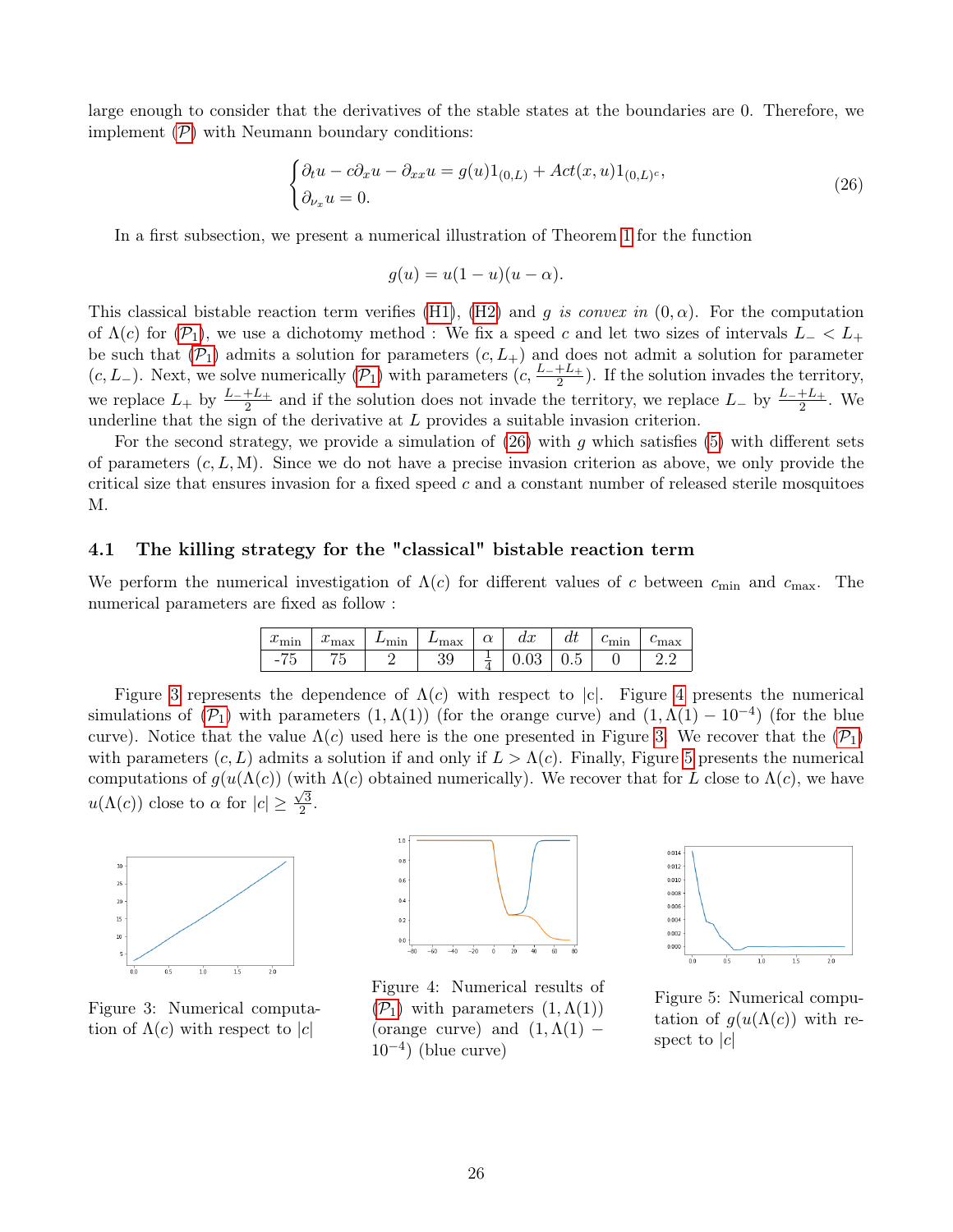

<span id="page-26-1"></span>Figure 6: Numerical simulations of the proportion of females subject to the dynamics of [\(27\)](#page-26-0) with parameters  $M = 20000$ ,  $c = -0.05$  varying the size L of the released interval : Left,  $L = 17.4$ ; Right,  $L = 17.49$ . Using the dichotomy method, we have obtained the minimal size of interval that ensures invasion for a such set of parameters  $(c, M)$ .

### 4.2 A biological investigation : the Aedes albopictus

For the numerical illustration of this strategy, we present a numerical simulation of the parabolic system modeling specifically the mosquitoes case introduced in [\[18\]](#page-28-17). First, we recall the system introduced in Chapter 9 of [\[18\]](#page-28-17) and the spatially version developed in [\[2\]](#page-28-5). The considered system reads

<span id="page-26-0"></span>
$$
\begin{cases}\n\partial_t f - D \partial_{xx} f = \frac{r \nu_E K b \tau f^2 (1 - e^{\tau f + \gamma_s m_S})}{b \tau f^2 (1 - e^{\tau f + \gamma_s m_S}) + K (\nu_E + \mu_E) (\tau f + \gamma_s m_S)} - \mu_F f \\
\partial_t m_S - D \partial_{xx} m_S = M 1_{(-ct, L - ct)} - \mu_S m_S, \\
f(t = 0) = F 1_{\{x < a\}}, \quad m_S = M 1_{(0, L)},\n\end{cases} \tag{27}
$$

where a is a positive constant and F is the non-trivial stable equilibrium of  $g(\cdot, 0)$ . We refer to [\[18,](#page-28-17) [2\]](#page-28-5) for a derivation of the model and the explanation of the meaning of the constants. But we provide typical values of the constants:

| $ V_F $ | $\mid K \mid b$                                                                          |  | $\tau$   $\gamma_s$   $\mu_F$   $\mu_S$ |  |
|---------|------------------------------------------------------------------------------------------|--|-----------------------------------------|--|
|         | $\mid$ 0.49 $\mid$ 0.7 $\mid$ 1440 $\mid$ 10 $\mid$ 0.41 $\mid$ 1 $\mid$ 0.04 $\mid$ 0.1 |  |                                         |  |

For such a choice of parameters, the reaction term  $g(\cdot, 0)$  is bistable and one can apply Theorem [2.](#page-4-0) Moreover, we notice that the equilibria F (the non-trivial stable one) and F' (the unstable one) of  $g(\cdot, 0)$ are such that

$$
0
$$

The aim of the numerical investigation is to illustrate the fact that the generated traveling wave eradicates the natural invasive mosquitoes wave. As above, we solve numerically [\(27\)](#page-26-0) by a semi-implicit scheme in a large space interval (large enough to consider that the boundary conditions are of Neumann types). For a fixed number of released mosquitoes ( $M = 20000$ ) and a fixed speed c ( $c = -0.05$ ), we manage to compute numerically the optimal size of released by a dichotomy method. We present this result in Figure [6.](#page-26-1) Indeed, Figure [6](#page-26-1) represents the number of females depending on position x and time t. The red lines represent the moving interval where we release the mosquitoes :  $(-ct, L - ct)$ . We observe that in the first case  $(L = 17.4)$ , the interval is too small and the population does not go to extinction whereas in the second case  $(L = 17.49)$ , the population of females goes to extinction. In this second case, we succeed in generating a traveling wave solution of  $(\mathcal{P}_2)$  $(\mathcal{P}_2)$  $(\mathcal{P}_2)$ .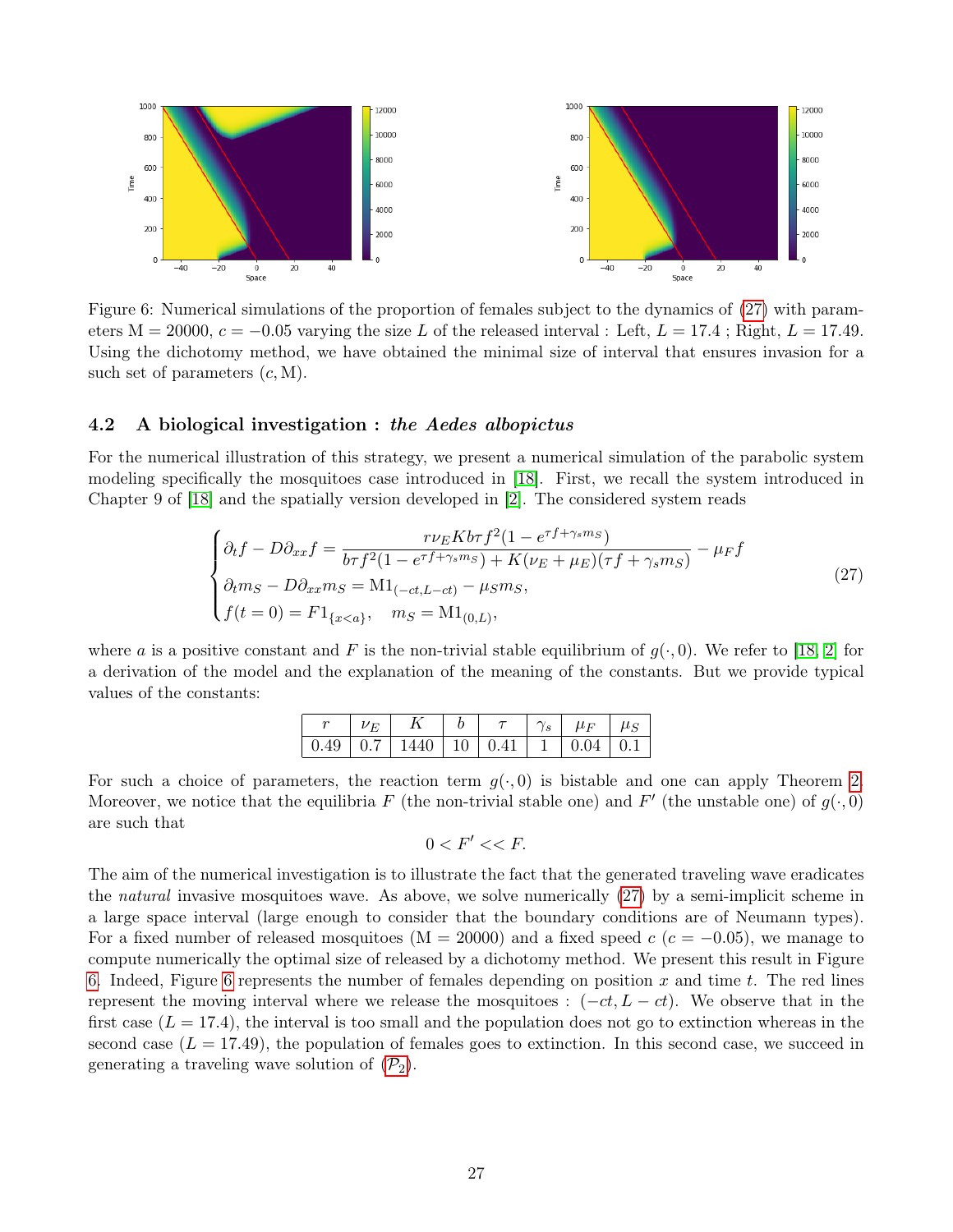

<span id="page-27-1"></span>Figure 7: Comparison of homogeneous released with a heterogeneous released that need less sterile males. In the heterogeneous case, the first strip represents the moving interval  $(-ct, \frac{2L_*}{3} - ct)$  and the second strip stands for  $\left(\frac{2L_*}{3} - ct, \frac{7L_*}{6} - ct\right)$ .

# <span id="page-27-0"></span>5 Conclusions and perspectives

In conclusion, we study the existence of a traveling wave with negative speed to eradicate a population for both strategies. For the first strategy, this traveling wave exists if and only if the size of the interval where we act is large enough. We also manage to have a full description of the critical case. From a practical point of view, this is an interesting result. Indeed, since killing individuals has a cost, by maximizing the speed, we minimize the duration of the treatment and therefore we minimize the cost of the strategy. For the sterile male strategy, the picture is different. For any size of interval, if we release enough sterile

males M, there exists a traveling wave solution. For this strategy, its cost may be defined by the quantity N of sterile males needed to be produced/released at each time:

$$
N = L \times M.
$$

Therefore, a perspective of this work is to optimize this number: giving a speed  $c \leq 0$ , how to minimize N. The aim is to find  $\Lambda(c)$  that satisfies

$$
\min_{L>0} L \times \Pi(c, L) = \Lambda(c) \times \Pi(c, \Lambda(c)).
$$

For the same purpose (i.e. minimize the cost of production), an other idea is to consider heterogeneous distributions of released of sterile males. For instance, we can model the release of sterile males by a piecewise constant function. The question is can we generate an eradication traveling wave as above but releasing less mosquitoes ?

A first numerical investigation provides a positive answer. Indeed, we can take advantage that we expect  $f(x = L) < f(x = 0)$ . Therefore, it is not necessary to release as many individuals in the area x close to L than in the area x close to 0. This is why, we compare the numerical simulations provided after the two following distributions of release:

$$
\mathrm{M1}_{(0,L_*)}(x)
$$
 and  $\mathrm{M1}_{(0,\frac{2L_*}{3})}(x) + \frac{M}{2}1_{(\frac{2L_*}{3},\frac{7L_*}{6})}(x)$ 

(where  $L_*$  is the minimal numerical size that ensures the extinction of the population for M and a speed c introduced in section [4\)](#page-24-0). The two numerical results are presented in Figure [7.](#page-27-1) In both cases, we succeed in eradicating the invasive species.

If we compute the number of released sterile males at each step for each strategy, it follows

$$
N_{homogeneous} = ML_{*}
$$
 and  $N_{heterogeneous} = \frac{11ML_{*}}{12}$ .

11ML<sup>∗</sup>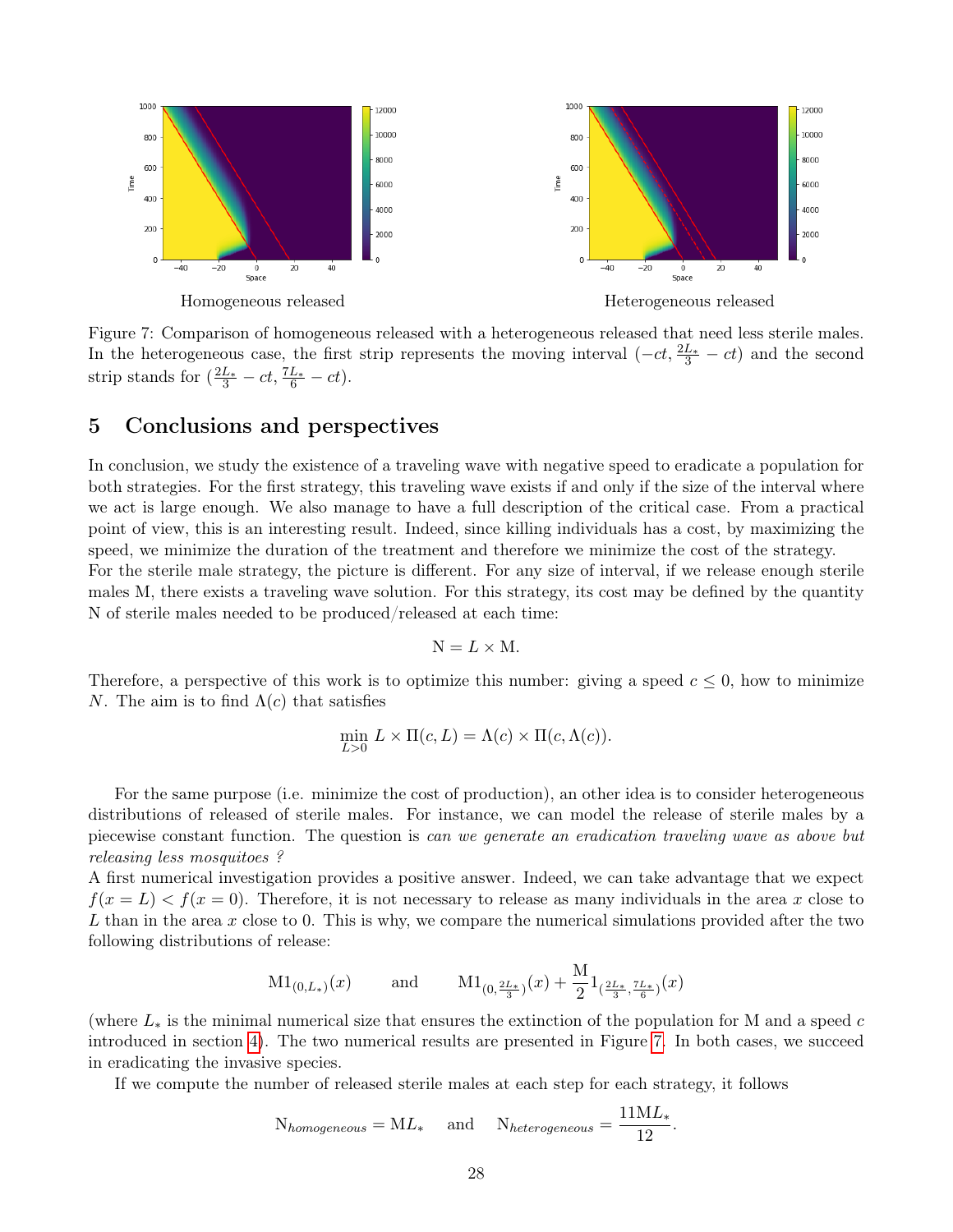We conclude that less sterile males are needed for the heterogeneous releases. A deeper study of this strategy can be a good approach in order to minimize the total cost of production of sterile males.

Another perspective is to focus on a problem which is closer to the reality: the same problem in a domain  $\Omega \subset \mathbb{R}^2$ . Without specifying it, we have used plenty of times that localized area where we act separates  $\mathbb R$  into two disconnected areas. It is obvious that it can be false for higher dimension. Therefore, we expect new difficulties coming from this fact.

Acknowledgements. The authors thank B. Perthame for all the fruitful discussions and his precious advices.

AL has received funding from the European Research Council (ERC) under the European Union's Horizon 2020 research and innovation program (grant agreement No 740623).

# References

- <span id="page-28-1"></span>[1] https://www.who.int/news-room/fact-sheets/detail/vector-borne-diseases.
- <span id="page-28-5"></span>[2] L. Almeida, J. Estrada, and N. Vauchelet. Wave blocking in a bistable system by local introduction of a species : Application to sterile insect techniques on mosquitoes populations, 2020.
- <span id="page-28-3"></span>[3] L. Alphey, M. Benedict, R. Bellini, G.G. Clark, D.A. Dame, M.W. Service, and S.L. Dobson. Sterile-insect methods for control of mosquito-borne diseases: an analysis. Vector Borne Zoonotic Dis., 2010.
- <span id="page-28-7"></span>[4] D.G. Aronson and H.F Weinberger. Multidimensional nonlinear diffusion arising in population genetics. Advances in Mathematics, 30(1):33–76, 1978.
- <span id="page-28-8"></span>[5] H. Berestycki, F. Hamel, and H. Matano. Bistable traveling waves around an obstacle. Comm. Pure Appl. Math., 62(6):729–788, 2009.
- <span id="page-28-6"></span>[6] H. Berestycki, N. Rodriguez, and L. Ryzhik. Traveling wave solutions in a reaction-diffusion model for criminal activity. SIAM Journal on Multiscale Modeling and Simulation, 11, 02 2013.
- <span id="page-28-11"></span>[7] G. Chapuisat and R. Joly. Asymptotic profiles for a traveling front solution of a biological equation. Math. Models Methods Appl. Sci., 21(10):2155–2177, 2011.
- <span id="page-28-15"></span>[8] J. Coville. On uniqueness and monotonicity of solutions of non-local reaction diffusion equation. Annali di Matematica Pura ed Applicata, 185(3):461–485, 2006.
- <span id="page-28-2"></span>[9] V.A. Dyck, J. Hendrichs, and A.S. Robinson. Sterile Insect Technique: Principles and Practice in Area-Wide Integrated Pest Management. SpringerLink: Springer e-Books. Springer Netherlands, 2006.
- <span id="page-28-16"></span>[10] J.-S. Guo and Y. Morita. Entire solutions of reaction-diffusion equations and an application to discrete diffusive equations. Discrete & Continuous Dynamical Systems - A, 12:193, 2005.
- <span id="page-28-9"></span>[11] T.J. Lewis and J.P. Keener. Wave-block in excitable media due to regions of depressed excitability. SIAM J. Appl. Math., 61(1):293–316, 2000.
- <span id="page-28-4"></span>[12] N. Liu. Insecticide resistance in mosquitoes: Impact, mechanisms, and research directions. Annual Review of Entomology, 60(1):537–559, 2015.
- <span id="page-28-12"></span>[13] G. Nadin, M. Strugarek, and N. Vauchelet. Hindrances to bistable front propagation: application to Wolbachia invasion. J. Math. Biol., 76(6):1489–1533, 2018.
- <span id="page-28-10"></span>[14] J.P. Pauwelussen. Nerve impulse propagation in a branching nerve system: A simple model. Physica D Nonlinear Phenomena, 4(1):67–88, 1981.
- <span id="page-28-0"></span>[15] B. Perthame. Parabolic equations in biology. Lecture Notes on Mathematical Modelling in the Life Sciences. Springer, 2015.
- <span id="page-28-13"></span>[16] N. Rodríguez. On an integro-differential model for pest control in a heterogeneous environment. J. Math. Biol., 70(5):1177–1206, 2015.
- <span id="page-28-14"></span>[17] J. Smoller. Shock Waves and Reaction—Diffusion Equations. Grundlehren der mathematischen Wissenschaften. Springer New York, 2012.
- <span id="page-28-17"></span>[18] M. Strugarek. Mathematical modeling of population dynamics, applications to vector control of Aedes spp. (Diptera:Culicidae). Theses, Sorbonne Université , UPMC, September 2018.